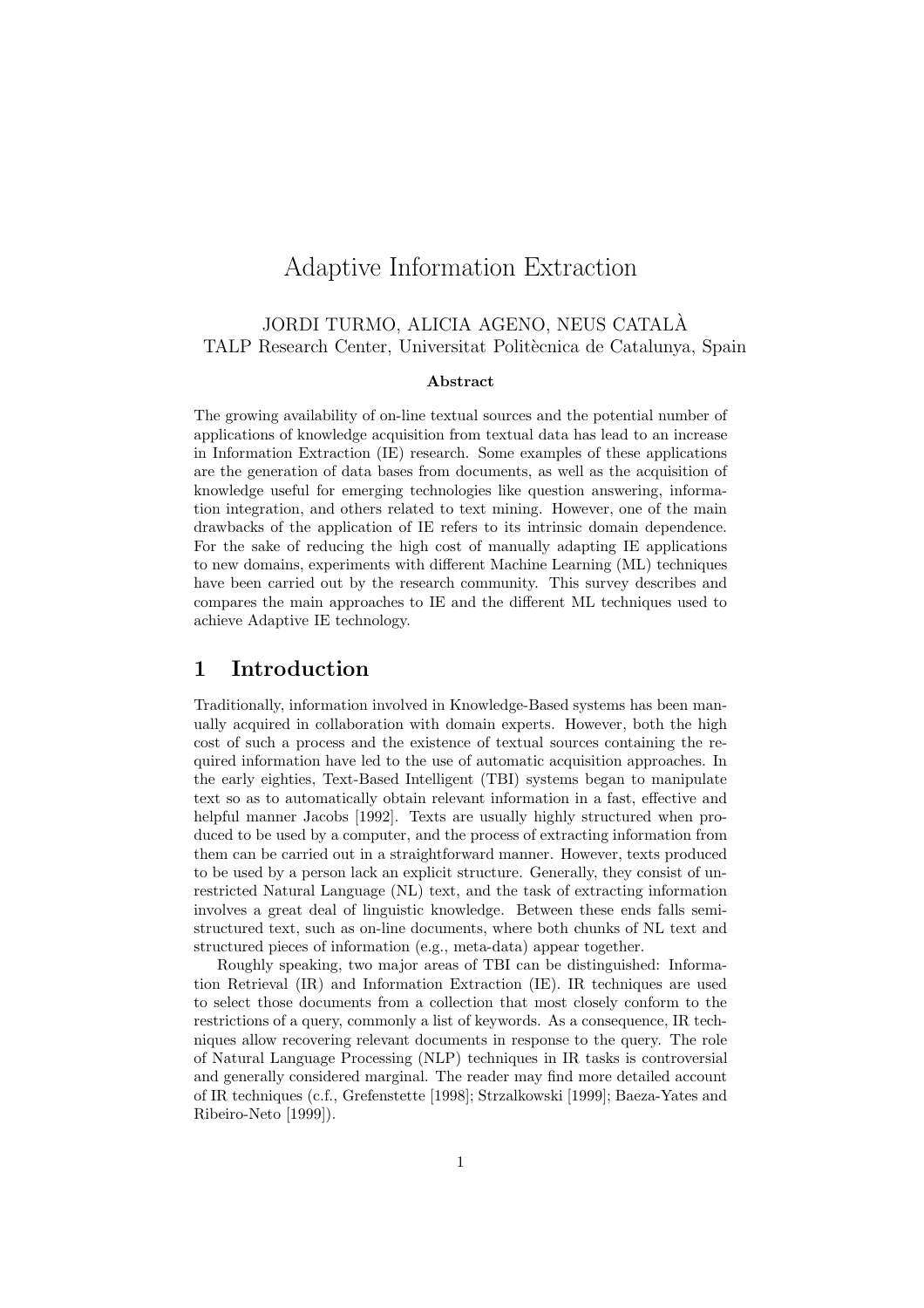IE technology involves a more in-depth understanding task. While in IR the answer to a query is simply a list of potentially relevant documents, in IE the relevant content of such documents has to be located and extracted from the text. This relevant content, represented in a specific format, can be integrated within knowledge-based systems, as well as used within IR in order to obtain more accurate responses. Some emerging technologies, such as Question Answering and Summarization, attempt to derive benefit from both IR and IE techniques (c.f., Pasca [2003]; Radev [2004]).

In order to deal with the difficulty of IE, NLP is no longer limited to splitting text into terms, as it generally occurs in IR, but is more intensively used throughout the extraction process, depending on the document style to be dealt with. Statistical methods, although present in many of the NL components of IE systems, are not sufficient to approach many of the tasks involved, and have to be combined with knowledge-based approaches. In addition, one of the requirements of IE is that the type of content to be extracted must be defined a priori. This implies domain dependence of the IE technology, which leads to portability drawbacks that are present in most IE systems. When dealing with new domains, new specific knowledge is needed and has to be acquired by such systems. In order to address these problems of portability and knowledge acquisition, Adaptive IE technology focuses on the use of empirical methods in NLP to aid the development of IE systems.

This paper is organized as follows. Section 2 briefly describes the IE problem. Section 3 describes the historical framework in which IE systems have been developed. Within this framework, the general architecture of IE systems is described in Section 4. The complexity of IE systems and their intrinsic domain dependence make it difficult for them to be accurately applied to any situation (i.e., different domains, author styles, document structures, etc.). Thus, Section 5 is devoted to the use of Machine Learning (ML) techniques for Adaptive Information Extraction. A classification of different state-of-the-art IE systems is presented from two different perspectives in Section 6, together with a more thorough description of three of these systems. Finally, Section 7 presents the conclusions of this survey.

# 2 The goal of Information Extraction

The objective of IE is to extract certain pieces of information from text that are related to a prescribed set of related concepts, namely, an extraction scenario. As an example, let us consider the scenario of extraction related to the domain of Management Succession<sup>1</sup>:

This scenario concerns events that are related to changes in company management. An article may describe one or more management succession events. The target information for each succession event is the person moving into a new position (PersonIn), the person leaving the position (PersonOut), the title of the position (Post) and the corporation name (Org). The other facts appearing in the article must be ignored.

The following is an excerpt of a document from the Management Succession domain:

<sup>&</sup>lt;sup>1</sup>The concepts to be dealt with are written in bold.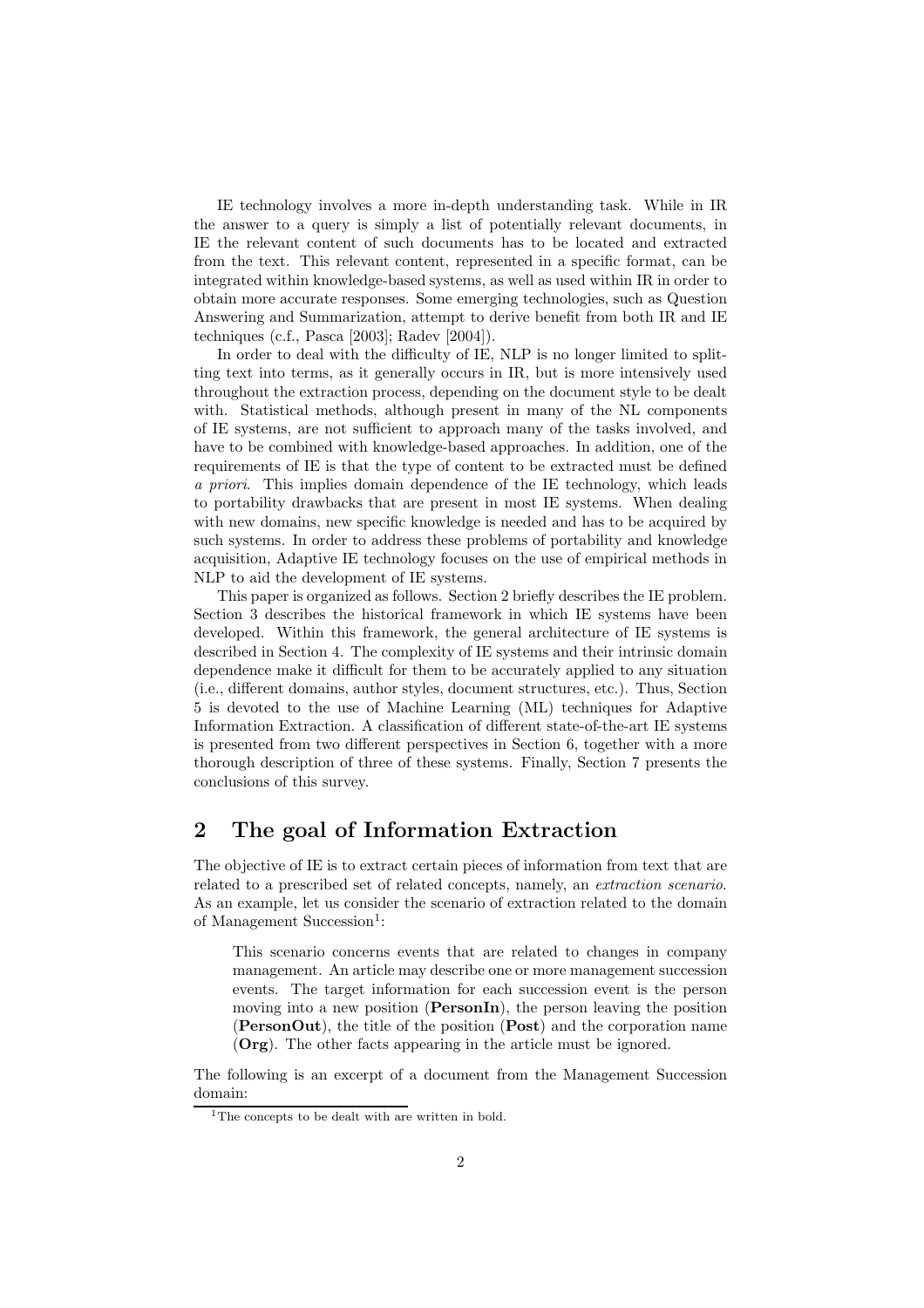A. C. Nielsen Co. said George Garrick, 40 years old, president of Information Resources Inc.'s London-based European Information Services operation, will become president of Nielsen Marketing Research USA, a unit of Dun & Bradstreet Corp. He succeeds John I. Costello, who resigned in March.

An IE system should be able to recognize the following chunks, among others, as relevant information for the previous succession event: A. C. Nielsen Co., George Garrick, president of Information Resources Inc., Nielsen Marketing Research, succeeds John I. Costello. Moreover, the system should recognize the fact that all this information is related to the same event. The output of the extraction process would be the template like that shown in Figure 1. Other succession events may involve merging information across sentences and detecting pronominal coreference links.

| $<$ Succession_event_1> = |                            |
|---------------------------|----------------------------|
| PersonIn:                 | George Garrick             |
| PersonOut:                | John I. Costello           |
| Post:                     | president                  |
| $0$ rg:                   | Nielsen Marketing Research |

Figure 1: Example of an output template extracted by an IE system.

The above example was extracted from free text but there are other text styles to which IE can be applied, namely, structured and semi-structured text. Structured text is easily seen on Web pages where information is expressed by using a rigid format; for example, CNN weather forecast pages. Semi-structured text often present fragments of sentences and the information in them is expressed following some order. An example of semi-structured text is found in the collection of electronic seminar announcements (Seminar Announcement domain), where information about starting time (stime), ending time (etime), speaker (speaker) and location (location) must be located and annotated. Figure 2 shows a sample of formatting styles used in the seminar announcement domain. Note that not all information expressed is target information and not all target information is expressed. The output of an IE system for these two seminar announcements is shown in Figure 3.

# 3 Historical Framework of Information Extraction

The development of IE technology is closely bound to Message Understanding Conferences (MUC<sup>2</sup>), which took place from 1987 until 1998. The MUC efforts, among others, have consolidated IE as a useful technology for TBI systems. MUC conferences were started in 1987 by the US Navy (the Naval Ocean Systems Center, San Diego) and were subsequently sponsored by the United States Advanced Research Projects Agency (DARPA<sup>3</sup> ). In 1990, DARPA launched

<sup>2</sup>http://www.itl.nist.gov/iaui/894.02/related projects/muc/

<sup>3</sup>http://www.darpa.mil/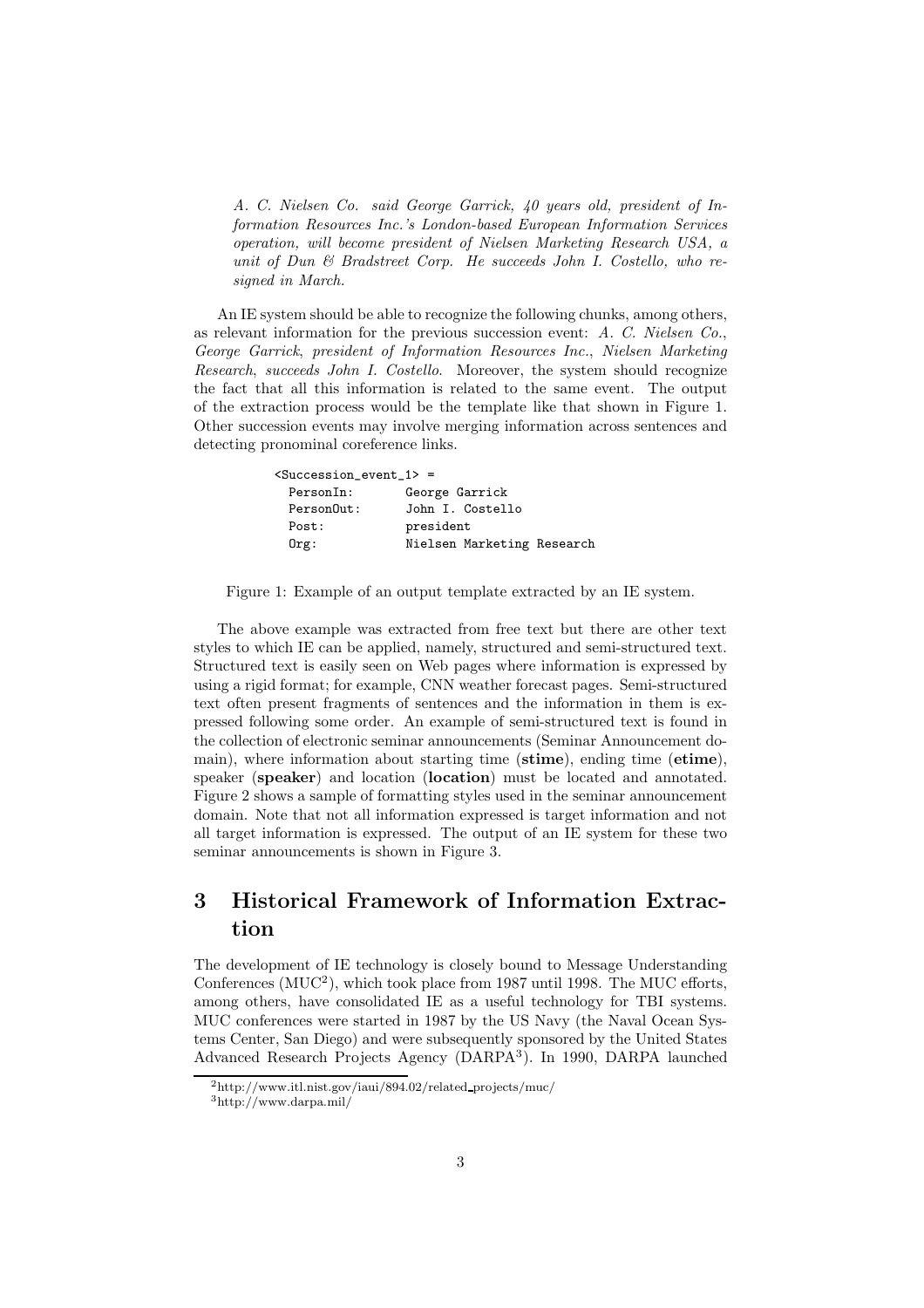Leslie Lamport Digital Equipment Corporation Systems Research Center

> Tuesday, April 28 3:30 pm Wean Hall 4623

Professor John Skvoretz, U. of South Carolina, Columbia, will present a seminar entitled ''Embedded Commitment,'' on Thursday, May 4th from 4-5:30 in PH 223D.

Figure 2: Two examples of seminar announcements.

<speaker>Leslie Lamport</speaker> Digital Equipment Corporation Systems Research Center

Tuesday, April 28 <stime>3:30 pm</stime> <location>Wean Hall 4623</location>

<speaker>Professor John Skvoretz</speaker>, U. of South Carolina, Columbia, will present a seminar entitled ''Embedded Commitment,'' on Thursday, May 4th from <stime>4</stime>-<etime>5:30</etime> in <location>PH 223D</location>.

Figure 3: Output from the two seminar announcements.

the TIPSTER Text  $\text{program}^4$  to fund the research efforts of several of the MUC participants.

The general goal of the MUC conferences was to evaluate IE systems developed by different research groups to extract information from restricted-domain free-style texts. A different domain was selected for each conference. In order to evaluate the systems, and previous to providing the set of evaluation documents to be dealt with, both a set of training documents and the scenario of extraction were provided to the participants by the MUC organization.

MUC-1 (1987). The first MUC was basically exploratory. In this first competition, neither the extraction tasks nor the evaluation criteria had been defined by organizers, although Naval Tactical Operations was the selected domain of the documents. Each group designed its own format to record the extracted information.

<sup>4</sup>http://www.fas.org/irp/program/process/tipster.html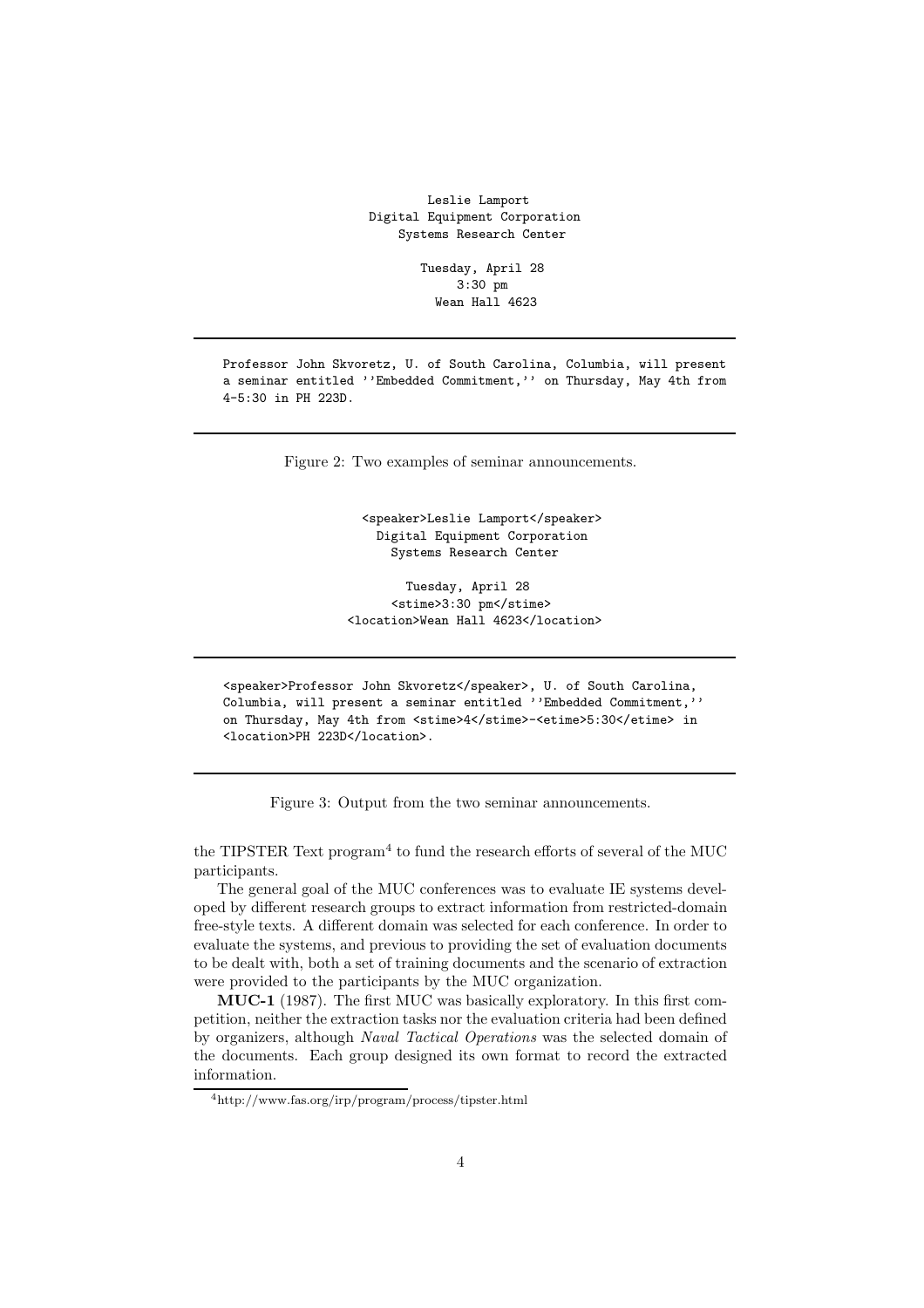MUC-2 (1989). For MUC-2, the same domain as for MUC-1 was used. However, on this occasion, organizers defined a task: template filling. A description of naval sightings and engagements, consisting of 10 slots (type of event, agent, time and place, effect, etc.) was given to the participants. For every event of each type, a template with the relevant information had to be filled. The evaluation of each system was done by the participants themselves. As a consequence, consistent comparisons among the competing systems were not achieved.

MUC-3 (1991). The domain of the documents was changed to Latin American Terrorism events. The template consisted of 18 slots (type of incident, date, location, perpetrator, target, instrument, etc.). The evaluation was significantly broader in scope than in previous MUCs. A training set of 1300 texts was given to the participants, while over 300 texts were set aside as test data. Four measures were defined over correct extracted slots (COR), incorrect extracted slots (INC), spurious extracted slots (SPUR), missing slots (MISS) and partially extracted ones (PAR). The two most relevant measures were recall  $(R)$  and precision  $(P)$ , which measure the coverage and accuracy of the system, respectively. They were defined as follows:

$$
R = \frac{COR + (0.5 * PAR)}{COR + PAR + INC + MISS}
$$

$$
P = \frac{COR + (0.5 * PAR)}{COR + PAR + INC + SPUR}
$$

However, it was concluded that a single overall measure was needed for the evaluation to achieve a better global comparison among systems.

MUC-4 (1992). For MUC-4, the same task as for MUC-3 was used. However, the MUC-3 template was slightly modified and increased to 24 slots. The evaluation criteria were revised to allow global comparisons among the different competing systems. The  $F$  measure was used to identify the harmonic mean between both recall and precision:

$$
F = \frac{(\beta^2 + 1.0) \cdot P \cdot R}{\beta^2 \cdot P + R} \qquad 0 < \beta \le 1 \tag{1}
$$

MUC-5 (1993). In the previous conferences, competing IE systems were only applied to extract information from documents in English. In the MUC-5 conference, documents in Japanese were also provided. Moreover, two different domains were proposed, *Joint Ventures* (JV) and *Microelectronics* (ME), which consisted of financial news and advances on microelectronics products, respectively. The central focus was on the template design, which crucially affects the success when capturing information from texts. Two different sets of object-oriented templates were defined (11 templates for JV, and 9 for ME). The evaluation was done using the same recall-precision-based metrics as for MUC-4. In addition, error-based metrics were included as well in order to classify systems by their error rates.

MUC-6 (1995). For MUC-6, the Financial domain was used. There were three main goals. The first goal was to identify domain independent functions on the component technologies being developed for IE. In order to meet this goal,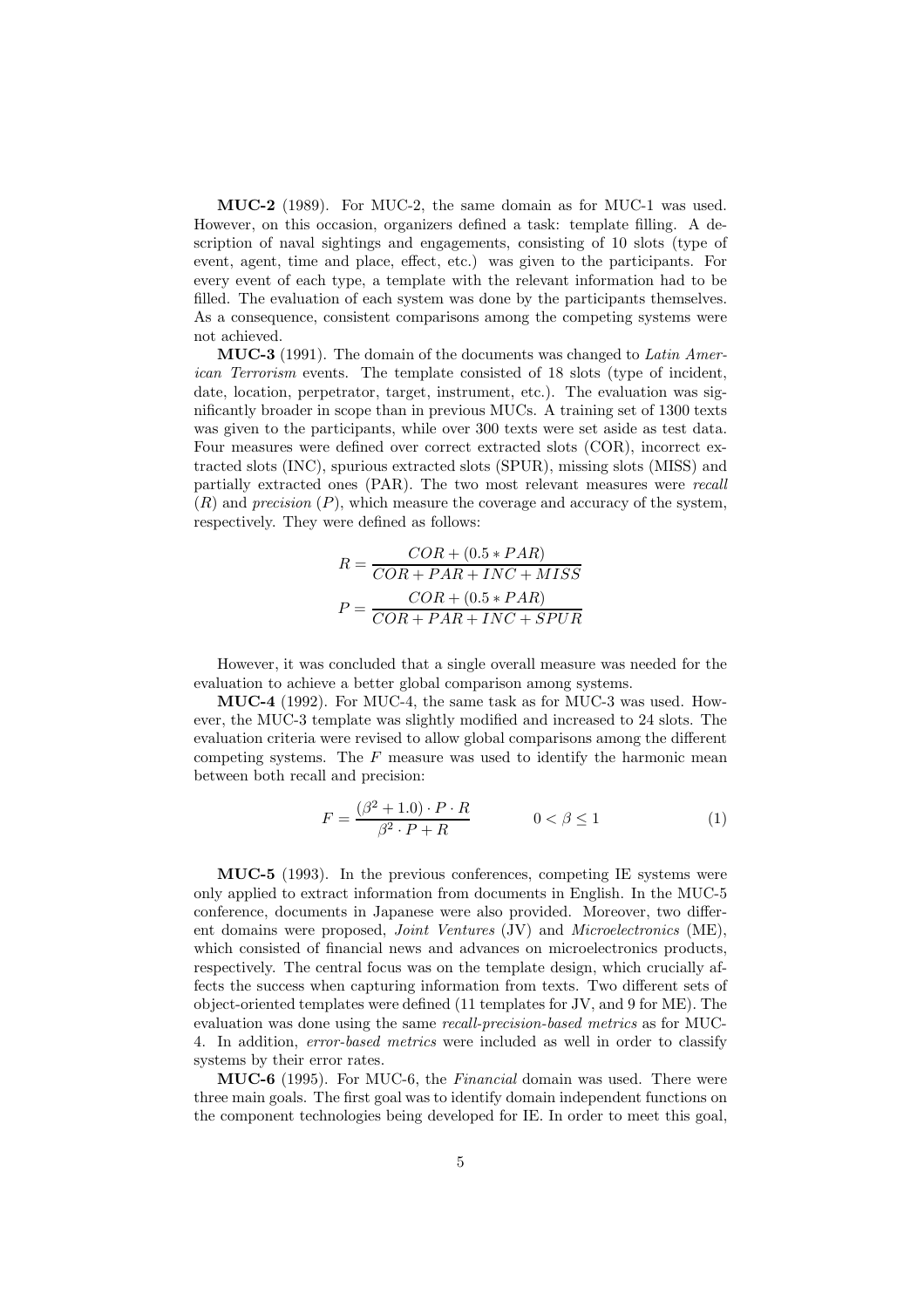the organizers proposed a named entity (NE) subtask which dealt with names of persons and organizations, locations and dates, among others. The second goal was to focus on the portability of IE methodologies in order to deal with different types of events. Here, a *template element* (TE) task was proposed in order to standardize the lowest-level concepts (people, organizations, etc.), since they were involved in many different types of events. Like the NE subtask, this was also seen as a potential demonstration of the ability of systems to perform a useful, relatively domain independent task with near-term extraction technology (it required merging information from several places in the text). The old-style MUC IE task, based on a description of a particular class of event, was called scenario template (ST). Finally, the last goal was to encourage participants to build up the mechanisms needed for deeper understanding. Three new subtasks were proposed: coreference resolution (CO), word-sense-disambiguation and *predicate-argument syntactic structuring*. However, only the first one was evaluated. In all the evaluations partial credit was given to partially extracted slots. As a consequence, recall and precision metrics were formulated as follows:

$$
R = \frac{COR}{COR + INC + MISS}
$$

$$
P = \frac{COR}{COR + INC + SPUR}
$$

MUC-7 (1998). For MUC-7 the Airline Crashes domain was proposed. The difference between this and later competitions were not substantial. The NE subtask was carried out in Chinese, Japanese and English. Moreover, a new task was evaluated, which focused on the extraction of relations between TEs, as location-of, employee-of and product-of in the Financial domain. This new task was named Template Relation (TR).

The number of systems participating increased over the course of the MUCs but only a few of them participated in all the competitions and tasks defined. In general, the methodologies of these systems evolved into a more flexible, simple and standard approach, as will be described in Section 4, and their evaluations demonstrated the advantages of the new approaches.

The results reported by the organization for every IE task and subtask defined in each MUC show two main conclusions. On the one hand, independent of the domain, the NE subtask and TE and TR tasks achieved acceptable results compared with the results of the other goals. The best  $F\text{-}scores^5$  to for NE, TE and TR were higher than 90%, 80% and 70% respectively. As a consequence, it seems that a more difficult set of these kinds of tasks and subtasks might be evaluated. On the other hand, the best results for CO subtasks and ST tasks were lower than 65% and 60% respectively, and consequently, it looks as if more effort should be devoted to them.

These conclusions could have conditioned the strategies of future IE evaluation frameworks, such as Automatic Content Extraction (ACE) described below.

In parallel with the MUC conferences, the European Comission funded under the LRE (Linguistic Research and Engineering) program<sup>6</sup> a number of projects

<sup>&</sup>lt;sup>5</sup>Hereafter, we will consider the F measure defined in formula 1 with  $\beta$  set to 1.

 $^6$ http://www2.echo.lu/langeng/en/lehome.html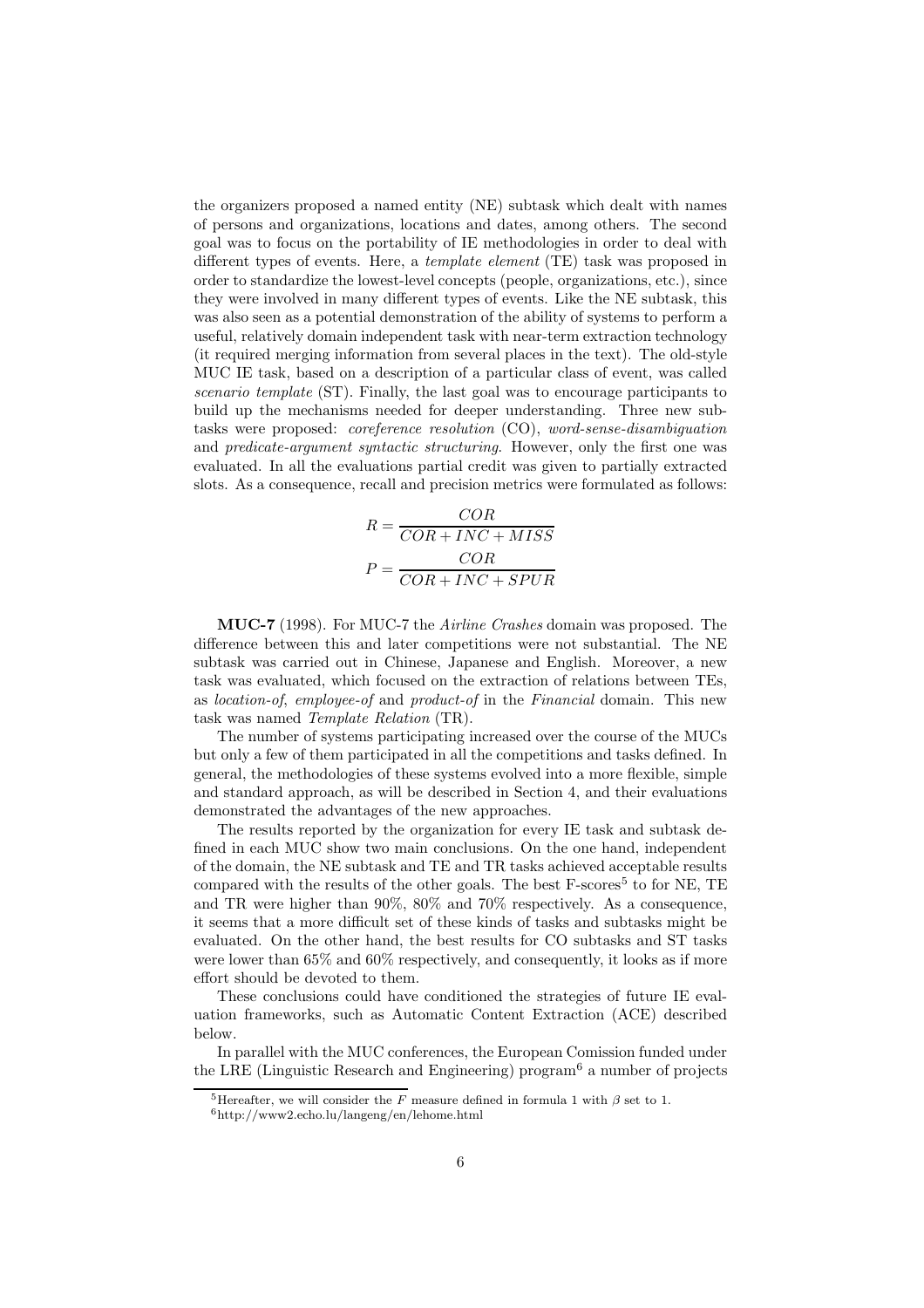devoted to developing tools and components for IE (also for IR), such as automatically or semi-automatically acquiring and tuning lexicons from corpora, extracting entities, parsing in a flexible and robust way, and others. These projects included  $\text{ECRAN}^7$ ,  $\text{SPARKLE}^8$ ,  $\text{FACLE}^9$ , and  $\text{AVENTINUS}^{10}$ .

Beyond the MUCs, research on IE technology has been included in the TIDES (Translingual Information Detection, Extraction and Summarization) program<sup>11</sup> funded by DARPA in 1999. It is an initiative on fast machine translation and information access, including translingual IE technology. Some of the sponsored projects are RIPTIDES<sup>12</sup>, PROTEUS<sup>13</sup>, CREST<sup>14</sup>, Coreference.com<sup>15</sup>, and the UMass system<sup>16</sup>.

The primary information extraction evaluation used by the TIDES program was the ACE<sup>17</sup> (Automatic Content Extraction) evaluation. The ACE program was started in 1999 with the aim of developing automatic content extraction technology to extract information from human language in textual form. The reference corpus includes stories from three different sources: newswire (text), broadcast news (speech - ASR transcribed) and newspaper (image - OCR transcribed). The pilot study process dealt with Entity Detection and Tracking (EDT). This task entails the detection of mentions of entities and chaining them together by identifying their coreference. Therefore the task gets more complex with respect to MUC's by adding hierarchies of types, subtypes and classes of entities, as well as levels of mentions (names, nominal expressions or pronouns).

The ACE Phase 2 (2001 and 2002) added an evaluation on Relation Detection and Characterization (RDC) between an identified set of entities. These relations are also more complex than MUC's, with more variety of types and subtypes of relations, and the fact that they can be either explicit or implicit.

The 2003 evaluation included for the first time two other languages in addition to English, Chinese and Arabic (though the latter only for the EDT task). In 2004, the program expanded to include both Relation annotation for Arabic and a separate  $\text{TIMEX2}^{18}$  task for recognizing and normalizing date and time expressions (the latter only for English and Chinese). More importantly, an Event Detection and Recognition task (VDR) was introduced. The concept of an ACE event is simpler than MUC's, being an event involving zero or more ACE entities, values and time expresions. Five different types of events were defined. However, in the end the VDR task was postponed until ACE-05 due to problems with the definition of the events. Finally, for the 2005 edition, the tasks have been the same although new corpora have been added for all three languages (conversational telephone speech and Usenet newsgroups and discussion forums for English, weblogs for all three).

<sup>7</sup>http://www.dcs.shef.ac.uk/intranet/research/networks/Ecran/

<sup>8</sup>http://www.informatics.susx.ac.uk/research/nlp/sparkle/sparkle.html

 $^9$ http://tcc.itc.it/research/textec/projects/facile/facile.html

 $10$ http://www.dcs.shef.ac.uk/nlp/funded//aventinus.html

<sup>11</sup>http://www.darpa.mil/ipto/programs/tides/

 $^{12}{\rm http://www.cs.cornell.edu/home/~cardie/tides/}$ 

<sup>13</sup>http://nlp.cs.nyu.edu/

<sup>14</sup>http://crl.nmsu.edu/Research/Projects/Crest/

<sup>15</sup>http://www.coreference.com/lingpipe/

<sup>16</sup>http://ciir.cs.umass.edu/research/tides.html

<sup>17</sup>http://www.nist.gov/speech/tests/ace/

<sup>18</sup>TIDES Standard for the Annotation of Temporal Expressions (http://timex2.mitre.org)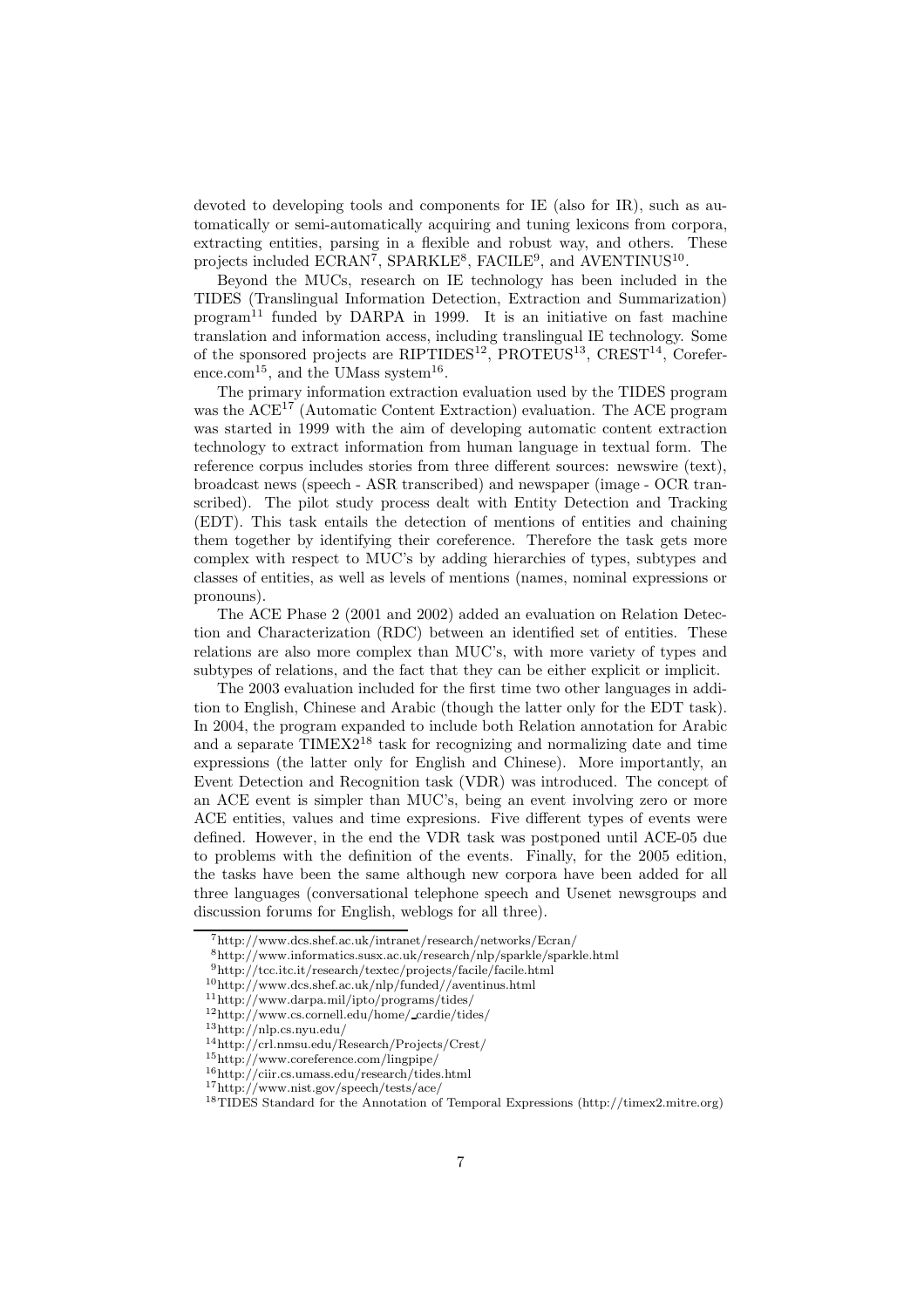The evaluation is similar to MUC's, relative to a reference model of the application value of system output. Unfortunately, unlike the MUCs, the results and architectures of the systems presented to the ACE Program have not been as disseminated since the evaluation workshops do not publish proceedings and the rules of the program prevent the publications of global results.

IE technology has been applied to other domains in free text, different to those of MUC or ACE. Soderland Soderland et al. [1995] extracts diagnosis and signs or symptoms in the medical domain from hospital discharge reports. Holowczak and Adam Holowczak and Adam [1997] extract useful information to classify legal documents. Glasgow Glasgow et al. [1998] extracts relevant information related to the life insurance domain to support underwriters.

Other efforts focus on the application of IE technology to semi-structured documents. Within such a framework, traditional IE systems do not fit. This is because such documents are a mixture of sentences and sentences fragments, sometimes telegraphic, and include meta-tags (e.g., HTML). Examples can be found related to the apartment rental advertising domain Soderland [1999], to the biomedical domain Craven [1999], and to web pages Freitag [1998b]; Califf [1998].

Techniques very close to those of IE have been applied to highly structured documents, such as the use of specific procedures, named wrappers, to extract relevant information from HTML/XML tagged documents available on the Web Kushmerick [1997]; Craven et al. [1998]; Thomas [1999]; Kushmerick [2000]; Muslea et al. [2001]; Chidlovskii [2000]; Freitag and Kushmerick [2000]; Ciravegna [2001].

More recently and in parallel with the TIDES program, the European Comission has funded the Pascal Network of Excellence<sup>19</sup>. This organization, together with the Dot.Kom European project<sup>20</sup> has launched the Challenge on Evaluation of Machine Learning for Information Extraction from Documents, which involves three tasks (namely a full scenario task, an active learning task and an enriched scenario task) in the domain of a Workshop Call for Papers semistructured texts. The first edition of this challenge started in June 2004, and the formal evaluation took place in November 2004. The main difference with respect to the MUC competitions is that the framework of comparison is machine learning (ML) oriented instead of IE oriented. In fact, the main promoters of the challenge have signed a paper (Lavelli et al. [2004]) in which they critically review the previous methodology adopted for evaluation in IE and draw the lines for a more detailed and reliable one.

The experience and results drawn from the first edition of the challenge (with 11 participants and 23 systems) acknowledge the difficult task of manually annotating the corpus. The first task (learning textual patterns to extract the annotated information) might be seen as a subset of ACE's EDT (without coreference), although with a stricter evaluation. The second task examined the effect of selecting which documents to add to the training data, and the third task focused on the effects of adding to the training data a set of 500 new

<sup>19</sup>Pascal is a Network of Excellence on "Pattern Analysis, Statistical Modelling and Computational Learning" funded by the European Comission as a part of Framework 6 (http://www.pascal-network.org/)

<sup>20</sup>Dot.Kom is a project on "Designing Adaptative Information Extraction from Text for Knowledge Management" funded by the European Comission as a part of Framework 5 (http://www.dot-kom.org)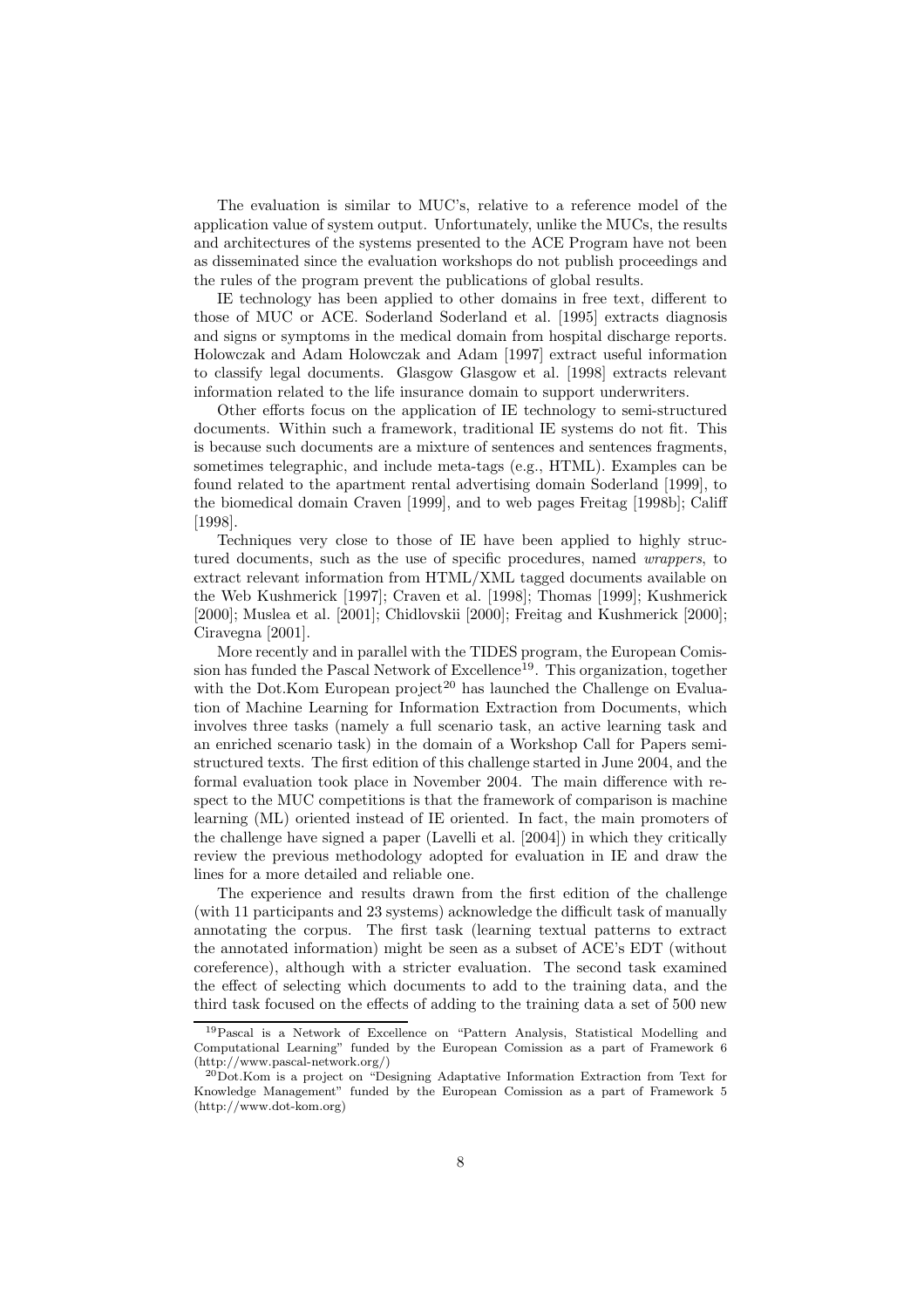annotated documents and using the Web as resource. The systems presented span a wide variety of learning algorithms. The best F-scores obtained for the first task (on the test data) are higher than 70%, lower than ACE 2004's on EDT which were around 80%.

# 4 Architecture of Information Extraction Systems

Within the historical framework, the general architecture of an IE system was defined by Hobbs Hobbs [1993] in MUC-5 as "a cascade of transducers or modules that, at each step, add structure to the documents and, sometimes, filter relevant information, by means of applying rules" (such as the architecture depicted in Figure 4). Most current systems follow this general architecture, although specific systems are characterized by their own set of modules, and most of the architectures are currently being developed. In general, the combination of such modules allows some of the following functionalities to a greater or lesser degree:

- Document preprocessing
- Syntactic parsing, full or partial.
- Semantic interpretation, to generate either a logical form or a partial template from a parsed sentence.
- Discourse analysis, to link related semantic interpretations among sentences. This is done using anaphora resolution, and other kinds of semantic inferences.
- Output template generation, to translate the final interpretations into the desired format.

A brief description of each functionality is presented below.

# 4.1 Document Preprocessing

Preprocessing the documents can be achieved by a variety of modules, such as: text zoners (turning a text into a set of text zones), segmenters, also named splitters (segmenting zones into appropriate units, usually sentences), *filters* (selecting the relevant segments), tokenizers (to obtain lexical units), language guessers (making guesses on the language in which the text is written), lexical analyzers (including morphological analysis and NE recognition and classification), engines dealing with unknown words, disambiguators (POS taggers, semantic taggers, etc.), *stemmers* and *lemmatizers*, etc.

Most systems take advantage of available resources and general purpose (domain independent) tools for the preprocessing step. Highly relevant for IE are the NE recognition modules. The process of NE recognition may be quite straightforwardly performed by using *finite-state transducers* and dictionary look up (domain specific dictionaries, terminological databases, etc.). In spite of this, results depend heavily on the information sources involved. Grishman Grishman [1995], for instance, in his participation in MUC-6, used the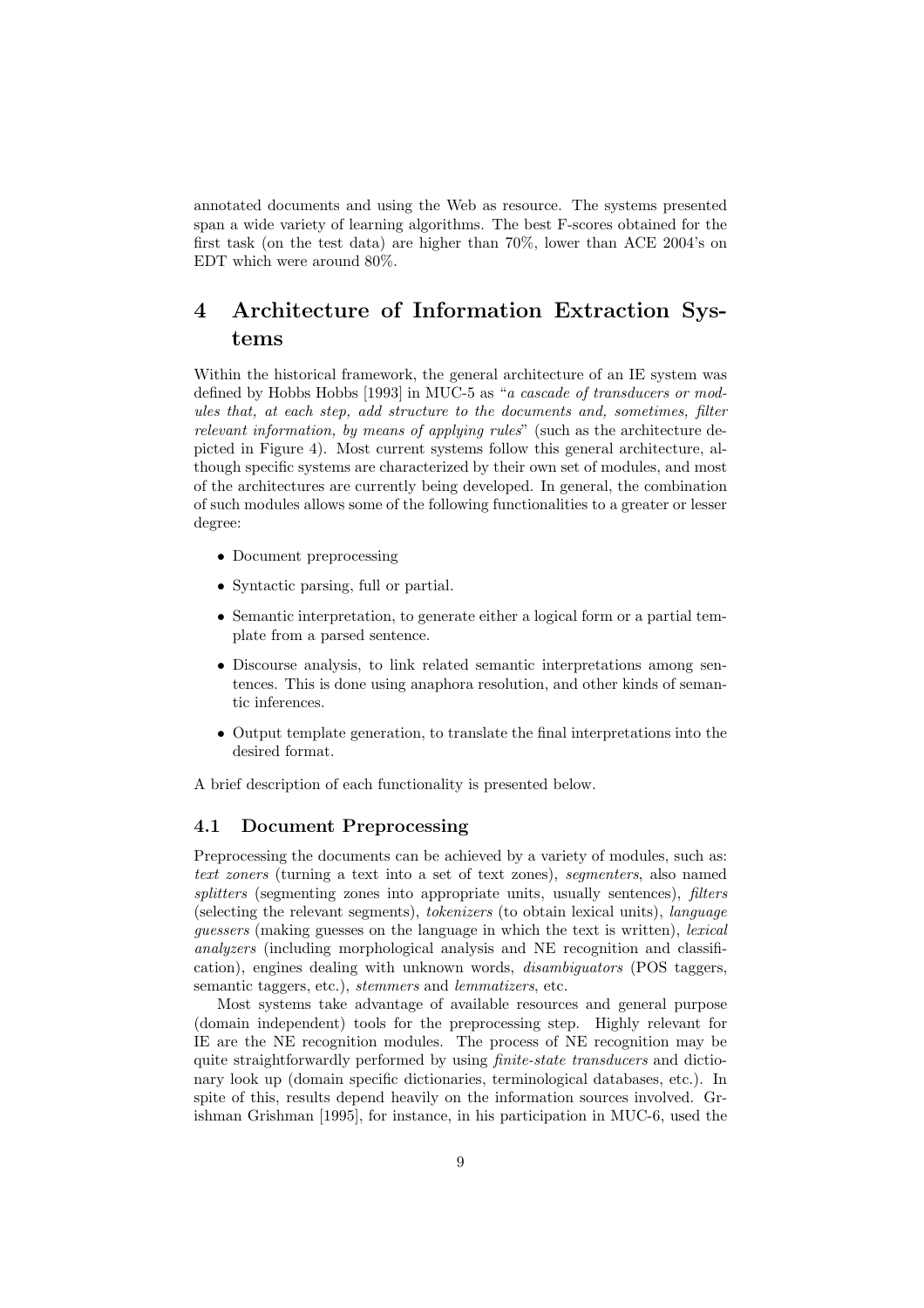

Figure 4: Usual architecture of an IE system.

following specific sources: a small gazetteer, containing the names of all countries and most major cities; a company dictionary derived from the Fortune 500; a Government Agency dictionary; a dictionary of common first names; and a small dictionary of scenario specific terms.

## 4.2 Syntactic Parsing and Semantic Interpretation

A more important controversy arises from parsing. At the beginning of the MUC conferences, traditional NL understanding architectures were adopted to IE. Such approaches were based on full parsing, followed by a semantic interpretation of the resulting in-depth syntactic structure, and discourse analysis. In MUC-3, however, the best scores were achieved by a simpler approach presented by Lehnert Lehnert et al. [1991], named selective concept extraction. Such a new approach was based on the assumption that only those concepts being within the scenario of extraction need to be detected in the documents. Consequently, syntactic and semantic analysis should be simplified by means of a more restricted, deterministic and collaborative process. Their strategy was to replace the traditional parsing, interpretation and discourse modules with a simple phrasal parser, to find local phrases, an event pattern matcher, and a template merging procedure, respectively. In MUC-4, Hobbs' group recast such an approach in terms of a more flexible model, which was based on finite-state transducers (FST) Appelt et al. [1992].

The simplification of the understanding process, presented by both Lehnert and Hobbs, has been widely adopted by the IE community. In general, this fact is due to different drawbacks on the use of full parsing Grishman [1995]:

• Full parsing involves a large and relatively unconstrained search space, and is consequently expensive.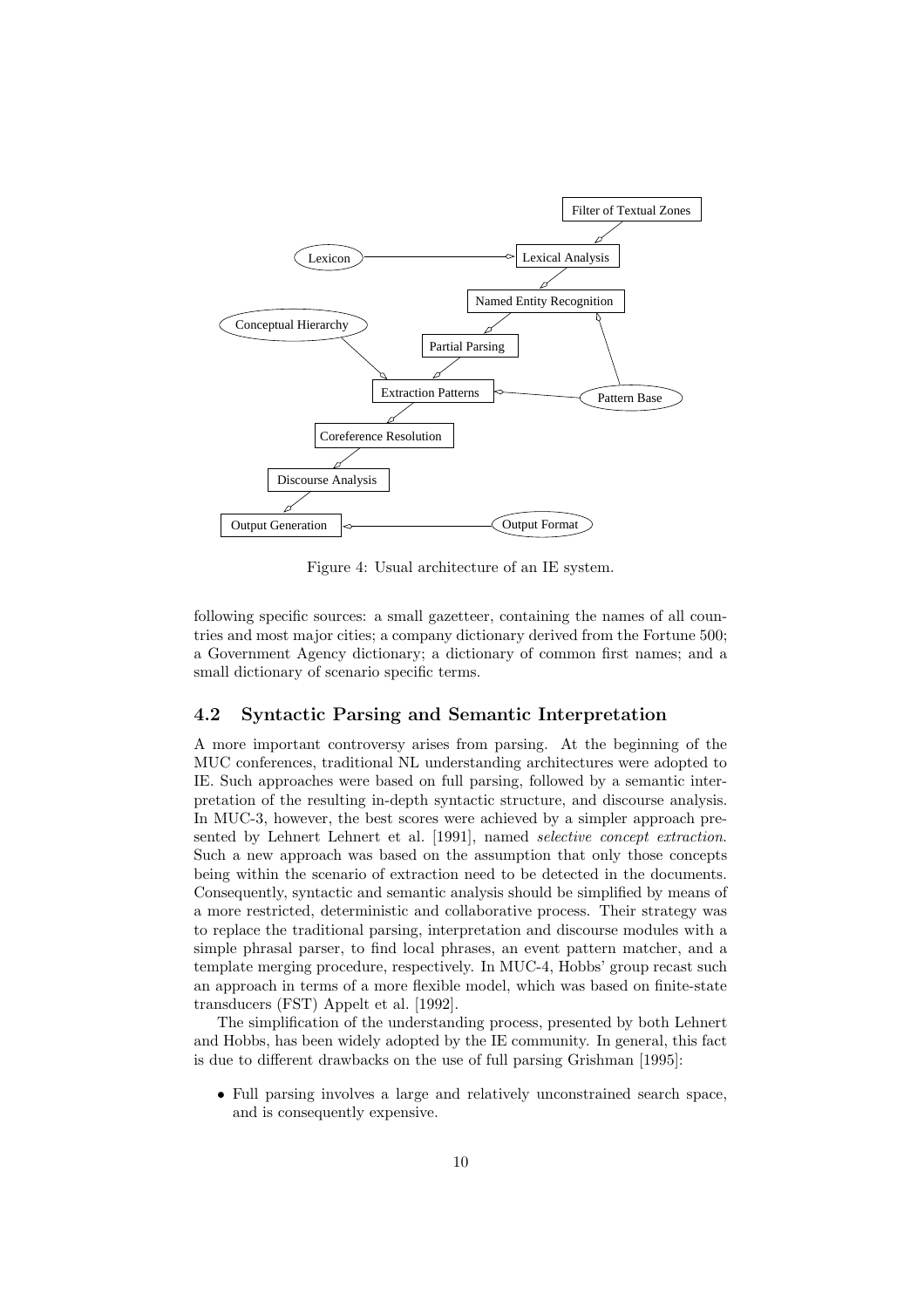- Full parsing is not a robust process because a global parse tree is not always achieved. In order to correct such incompleteness, the parse covering the largest substring of the sentence is attempted. Sometimes, however, this global goal leads to incorrect local choices of analyses.
- Full parsing may produce ambiguous results. More than one syntactic interpretation is usually achieved. In this situation, the most correct interpretation must be selected.
- Broad-coverage grammars, needed for full parsing, are difficult to be consistently tuned. Dealing with new domains, new specialized syntactic constructs could occur in texts and be unrecognized by broad-coverage grammars. Adding new grammar rules could produce an inconsistent final grammar.
- A full parsing system cannot manage off-vocabulary situations.

Nowadays, most existing IE systems are based on partial parsing, in which non-overlapping parse fragments, i.e. phrasal constituents, are generated. Generally, the process of finding constituents consists in using a cascade of one or more parsing steps against fragments. The resulting constituents are tagged as noun, verb, or prepositional phrases, among others. Sometimes, these components are represented as chunks of words, and the parsing process is named  $\frac{c}{c}$ *chunking*<sup>21</sup>. However, they can also be represented as parse subtrees.

Once constituents have been parsed, systems resolve domain-specific dependencies among them, generally by using the semantic restrictions imposed by the scenario of extraction. Two different approaches are usually followed to resolve such dependencies:

- Pattern matching. This approach is followed by most IE systems. Syntax simplification allows reducing semantic processing to simple pattern matching, where scenario-specific patterns, also named extraction patterns or IE rules, are used to identify both modifier and argument dependencies between constituents. In fact, such IE-rules are sets of ambiguity resolution decisions to be applied during the parsing process. They can be seen as sets of syntactico-semantic expectations from the different extraction tasks. On the one hand, some IE rules allow the identification of properties of entities and relations between such entities (TE and TR extraction tasks). In general, this is done by using local syntactico-semantic information about nouns and modifiers. On the other hand, IE rules using predicate-argument relations (object, subject, modifiers) allow the identification of events among entities (ST extraction task). The representation of these IE rules greatly differs among different IE systems.
- Grammatical relations. Generally, the pattern-matching strategy requires a proliferation of task-specific IE rules, with explicit variants for each verbal form, explicit variants for different lexical heads, etc. Instead of using IE rules, the second method for resolving dependencies entails a more flexible syntactic model originally proposed by Vilain Vilain [1999]

 $^{21}$ In fact, the formal definition of chunk is a bit more complex (c.f., Abney [1996]). A chunk is usually considered as a simple non-recursive phrasal constituent.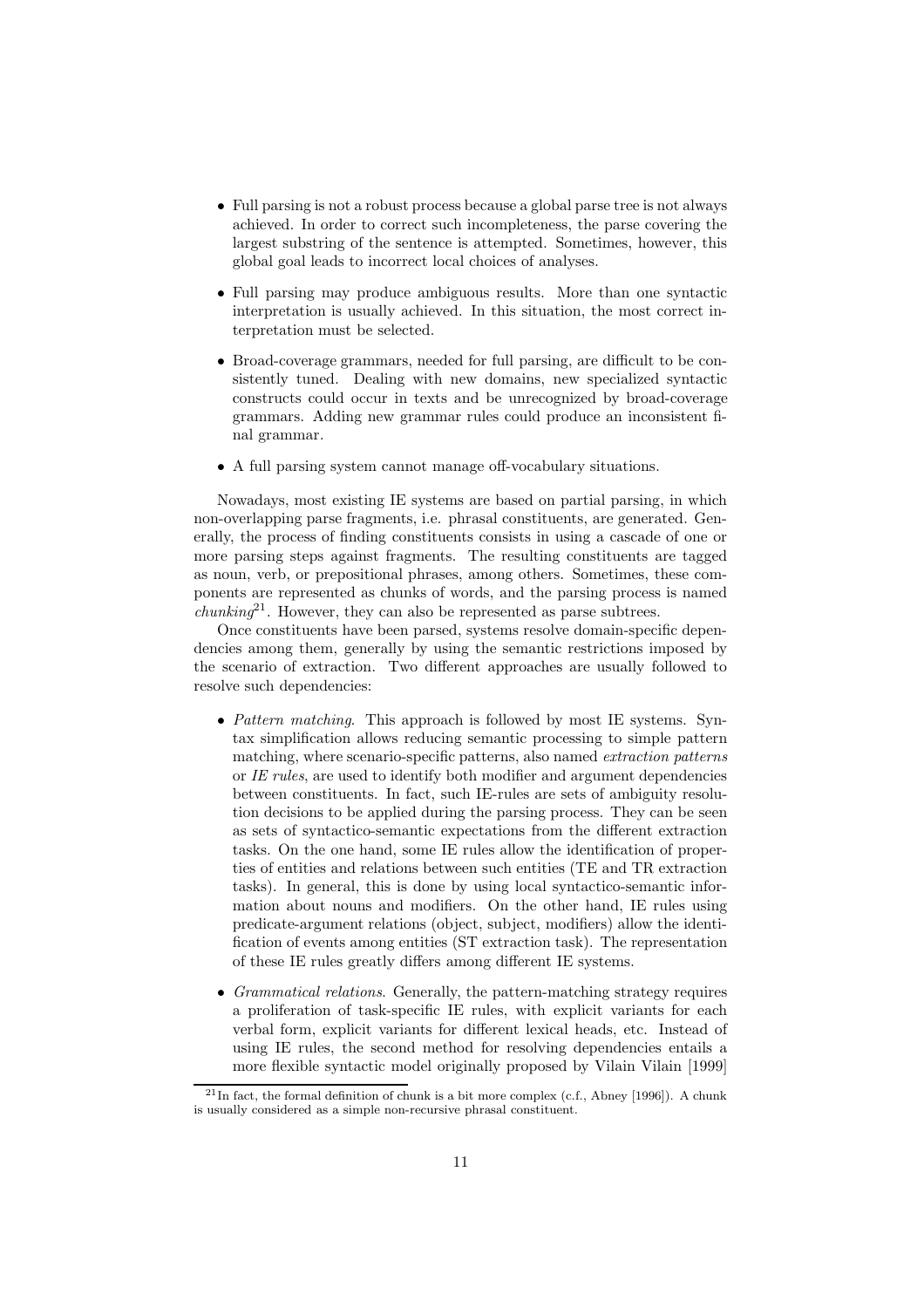similar to Carroll's Carroll et al. [1998]. It consists in defining a set of grammatical relations, as general relations (subject, object and modifier), some specialized modifier relations (temporal and location) and relations that are mediated by prepositional phrases, among others. In a similar way to dependency grammars, a graph is built by following general rules of interpretation for the grammatical relations. Previously detected chunks are nodes within such a graph, while relations among them are labeled arcs.

## 4.3 Discourse Analysis

IE systems generally proceed by representing the information extracted from a sentence either as partially filled templates or as logical forms. Such information can be incomplete due to the occurrence of ellipsis, and sometimes, it can refer to the same entities in the presence of coreference. The main goal of the discourse analysis phase is the resolution of these aspects. Systems working with partial templates make use of some merging procedure for such a task. However, working with logical forms allows IE systems to use traditional semantic interpretation procedures in this phase.

## 4.4 Output Template Generation

Finally, the output template generation phase mainly aims at mapping the extracted pieces of information onto the desired output format. However, some inferences can occur in this phase due to domain-specific restrictions in the output structure, like in the following cases:

- Output slots that take values from a predefined set.
- Output slots that are forced to be instantiated.
- Extracted information that generate multiple output templates. For instance, in the MUC-6 financial domain, when a succession event is found that involves a person leaving and another person taking up the same job in an organization, two different output templates have to be generated: one for the person leaving and another for the person starting.
- Output slots that have to be normalized. For instance, dates, products that have to be normalized with a code from a standard list, etc.

# 5 Machine Learning for Information Extraction

It is well known that each module involved in the extraction process achieves results with certain accuracies. This fact leads to the *error propagation* problem, meaning that a small error could produce a greater one as the extraction process advances.

On the other hand, IE systems need to be as portable as possible to new situations. Dealing with new domains and/or author styles implies that different kinds and amounts of new specific knowledge will be needed to achieve good results. Moreover, new extraction scenarios could imply new concepts to be dealt with, which are beyond IE system's capabilities.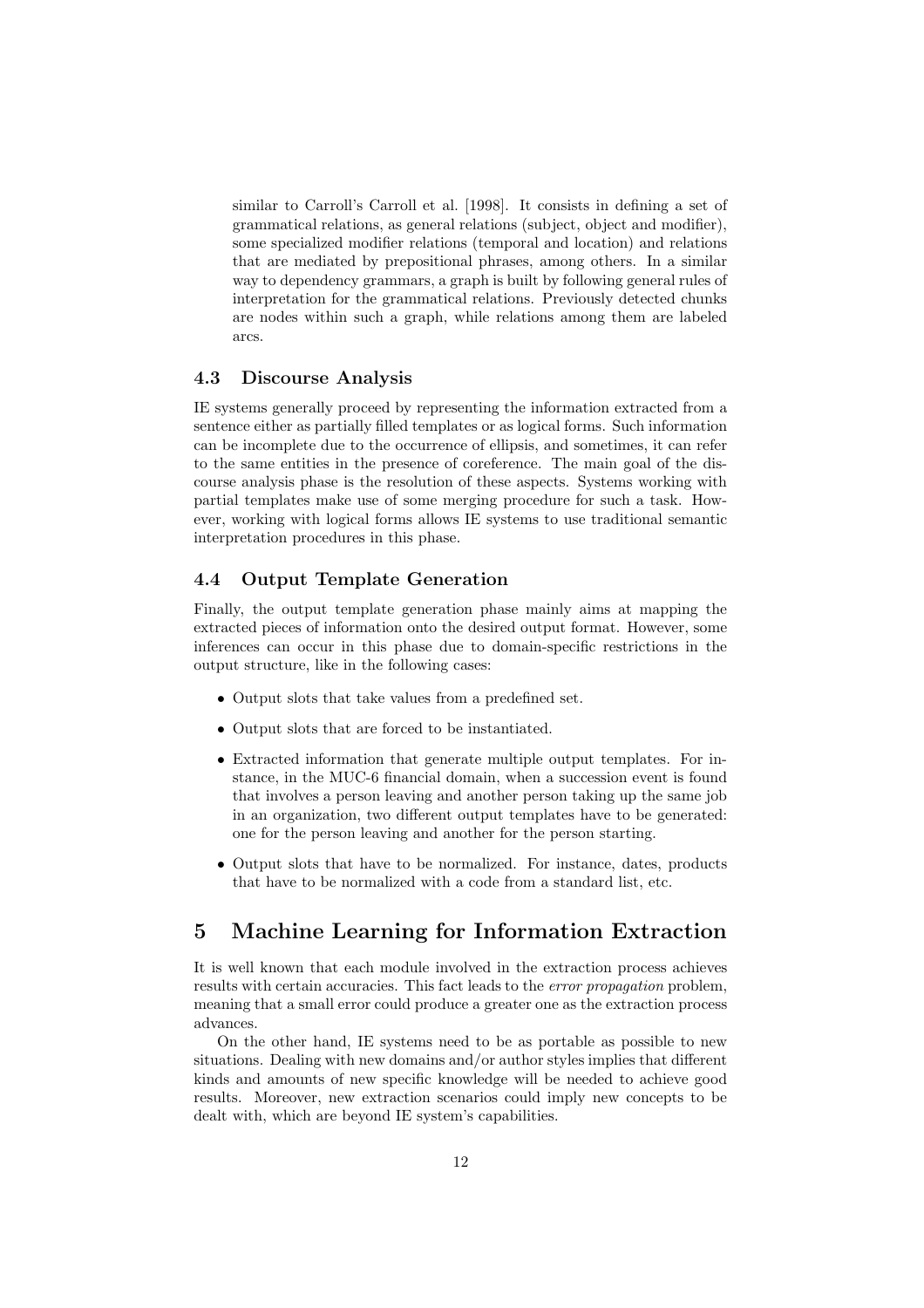These two problems, then, are what cause the difficulty of exploiting IE technology.

In order to handle such difficulties, Adaptive IE technology has benefited from the improvements achieved in all the involved tasks over the last two decades. Most of these improvements are based on the use of empirical methods in NLP. Given the kinds of knowledge needed by empirical approaches to NLP, machine learning techniques have been widely used for its acquisition: Sekine et al. [1998]; Borthwick et al. [1998]; Baluja et al. [1999]; Borthwick [1999]; Takeuchi and Collier [2002]; Yarowsky [2003] for NE recognition, Cardie et al. [2000] for chunking, and McCarthy and Lehnert [1995]; Aone and Bennet [1996]; Cardie and Wagstaff [1999]; Mitkov [1998]; Ng and Cardie [2003] for coreference resolution. Detailed thorough surveys on the use of ML techniques for NLP tasks can be also found Young and Bloothooft [1997]; Manning and Schütze [1999]; Mooney and Cardie [1999].

Most of the research effort in this Adaptive IE has been devoted to applying symbolic inductive learning methods to the acquisition of domain-dependent knowledge that is useful for extraction tasks. Most of the approaches focus on acquiring IE rules from a set of training documents. These rules can be classified either as *single-slot rules* or *multi-slot rules*, given that a concept can be represented as a template (e.g., a template element, a template relation or a scenario template in MUC terms). A single-slot rule is able to extract document fragments related to one slot within a template, while a multi-slot rule extracts tuples of document fragments related to the set of slots within a template. The representation of extraction rules depends heavily on the document style, from which rules have to be learned. In general, the less structured the documents, the greater the variety of linguistic constraints for a given rule. Some surveys presenting different kinds of rules used for IE can be found Muslea [1999]; Glickman and Jones [1999].

Since MUC, typical IE-rule learners focus on learning rules from free text to deal with the extraction of events (i.e., ST tasks). With some exceptions, these rules are useful for extracting document fragments containing slot-filler values and postprocessing is needed in order to select the exact values from the fragments. However, the large amount of online documents available on the Internet has recently increased the interest in algorithms that can automatically process and mine these documents by extracting relevant exact values. Within this framework, some systems have been developed and applied to learning singleslot rules. Few efforts have focused on learning other types of knowledge useful for such a task (e.g., Hidden Markov Models (HMMs), hyperplane separators).

Table 1 shows a classification of different state-of-the-art ML approaches for the acquisition of such domain-dependent knowledge. In this table, different versions of an initial approach have been grouped in the first column. The second column (KL) refers to the type of knowledge learned by the approaches. The third column (Paradigm) relates to the learning paradigm of the approach, either propositional (i.e., based on representing the examples of a concept in terms of zero order logic or attribute-value logic) or relational (that is, based on representing the examples of a concept in terms of first order logic). In the fourth column (Strategy) the learning strategy of the approach is shown. The fifth column (EX) shows whether the approach learn knowledge that is useful to extract exact slot-filler fragments or not. The final column (DOC) refers to the type of documents the approach uses for the learning (free text -f-,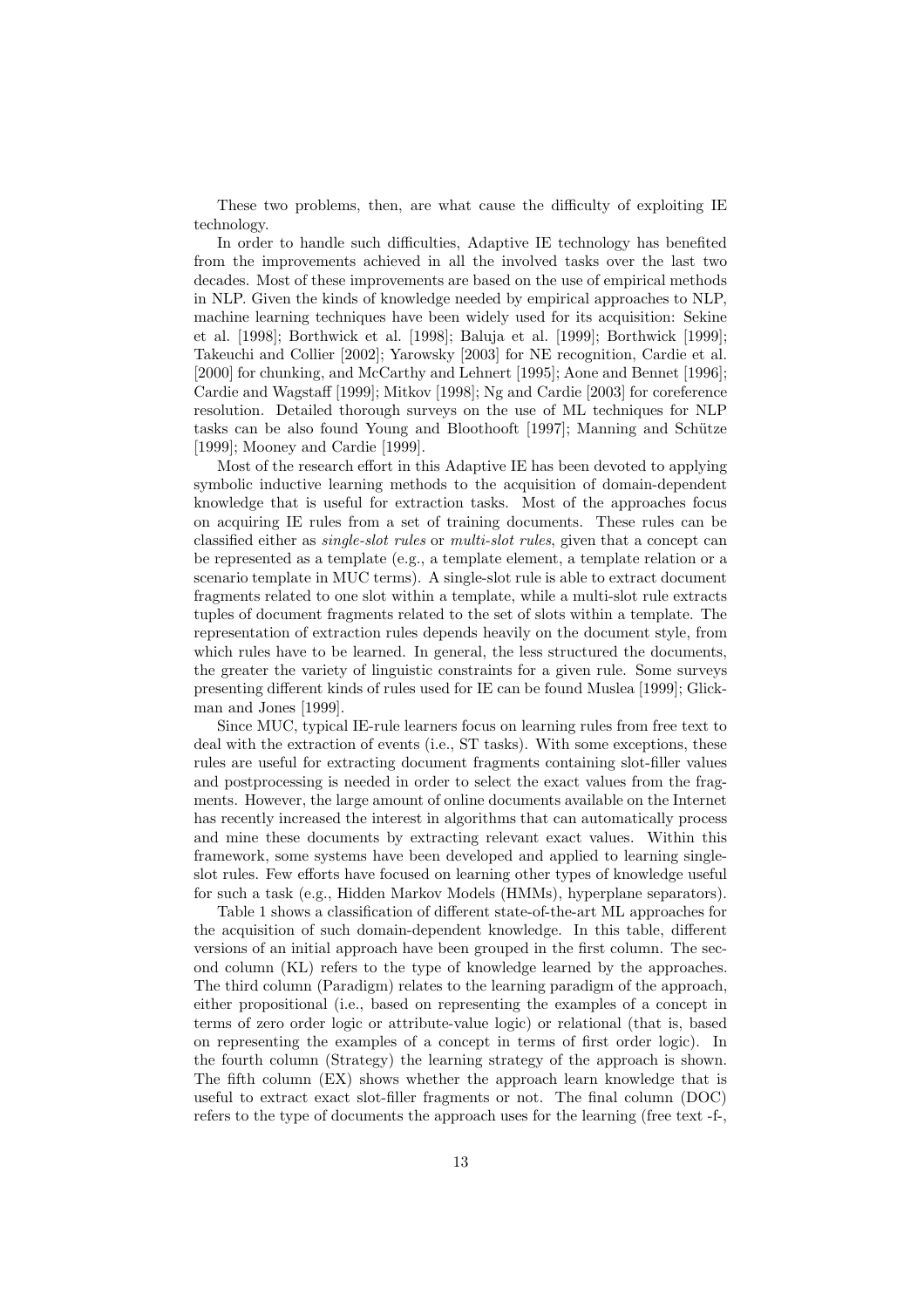| <b>APPROACH</b>                                                                                                                                                                                                                                                                      | KL                    | PARADIGM                  | <b>STRATEGY</b>                                                                                                                        |                               | EX DOC                                     |
|--------------------------------------------------------------------------------------------------------------------------------------------------------------------------------------------------------------------------------------------------------------------------------------|-----------------------|---------------------------|----------------------------------------------------------------------------------------------------------------------------------------|-------------------------------|--------------------------------------------|
| AutoSlog Riloff [1993]<br>AutoSlog-TS Riloff [1996]<br>Harabagiu and Maiorano [2000]<br>PALKA Kim and Moldovan [1995]<br>Chai and Biermann [1997]<br>TIMES Chai et al. [1999]<br>Basili et al. [2000]<br>CRYSTAL Soderland et al. [1995]<br>Soderland [1997]<br>WAVE Aseltine [1999] | rules                 | propositional<br>learning | heuristic<br>driven<br>specialization<br>candidate<br>elimination<br>brute force<br>heuristic<br>driven<br>generalization<br>bottom-up | no                            | f<br>S                                     |
| ExDISCO Yangarber [2000]<br>Yangarber [2003]<br>ESSENCE Català [2003]<br>DIPRE Brin [1998]<br>Snowball Agichtein and Gravano [2000]<br>LIEP Huffman [1995]                                                                                                                           |                       |                           | covering                                                                                                                               | yes<br>$\mathbf{n}\mathbf{o}$ | f                                          |
| WHISK Soderland [1999]<br>EVIUS Turmo and Rodríguez [2002]<br>SRV Freitag [1998a]<br>RAPIER Califf [1998]                                                                                                                                                                            |                       | relational<br>learning    | top-down<br>covering<br>bottom-up<br>compression                                                                                       |                               | $\mathrm{st}/\mathrm{s}/\mathrm{f}$<br>s/f |
| Seymore et al. [1999]<br>Freitag and McCallum [1999]<br>Freitag and McCallum [2000]<br>McCallum et al. [2000]<br>Peshkin and Pfeffer [2003]                                                                                                                                          |                       |                           | MLE<br>shrinkage<br>$shrinkage +$<br>stochastic<br>optimization<br>GIS<br>ΕM                                                           | yes                           | S                                          |
| Ray and Craven [2001]<br>Skounakis et al. [2003]<br>Miller et al. [1998]<br>Miller et al. [2000]<br>Chieu and Ng $[2002]$<br>Cox et al. [2005]<br>Kambhatla [2004]                                                                                                                   | statistical<br>models | propositional<br>learning | $MLE +$<br>discriminative<br>training<br>$MLE +$<br>interpolated<br>estimation<br><b>ME</b><br>classification<br>Quasi-Newton          | no<br>yes                     | f<br>s/f<br>S<br>f                         |
| Sun et al. [2003]<br>Alice-SVM Chieu et al. [2003]<br>Zelenko et al. [2003]<br>Zhao and Grishman [2005]<br>ELIE Finn and Kushmerick [2004]<br>SNoW-IE Roth and Yih [2001]                                                                                                            |                       |                           | optimization<br>maximum<br>margin<br>separator<br>mistake-driven                                                                       | $\mathbf{n}\mathbf{o}$<br>yes | $\mathbf{f}$<br>S                          |

Table 1: A classification of ML approaches for IE specific knowledge acquisition.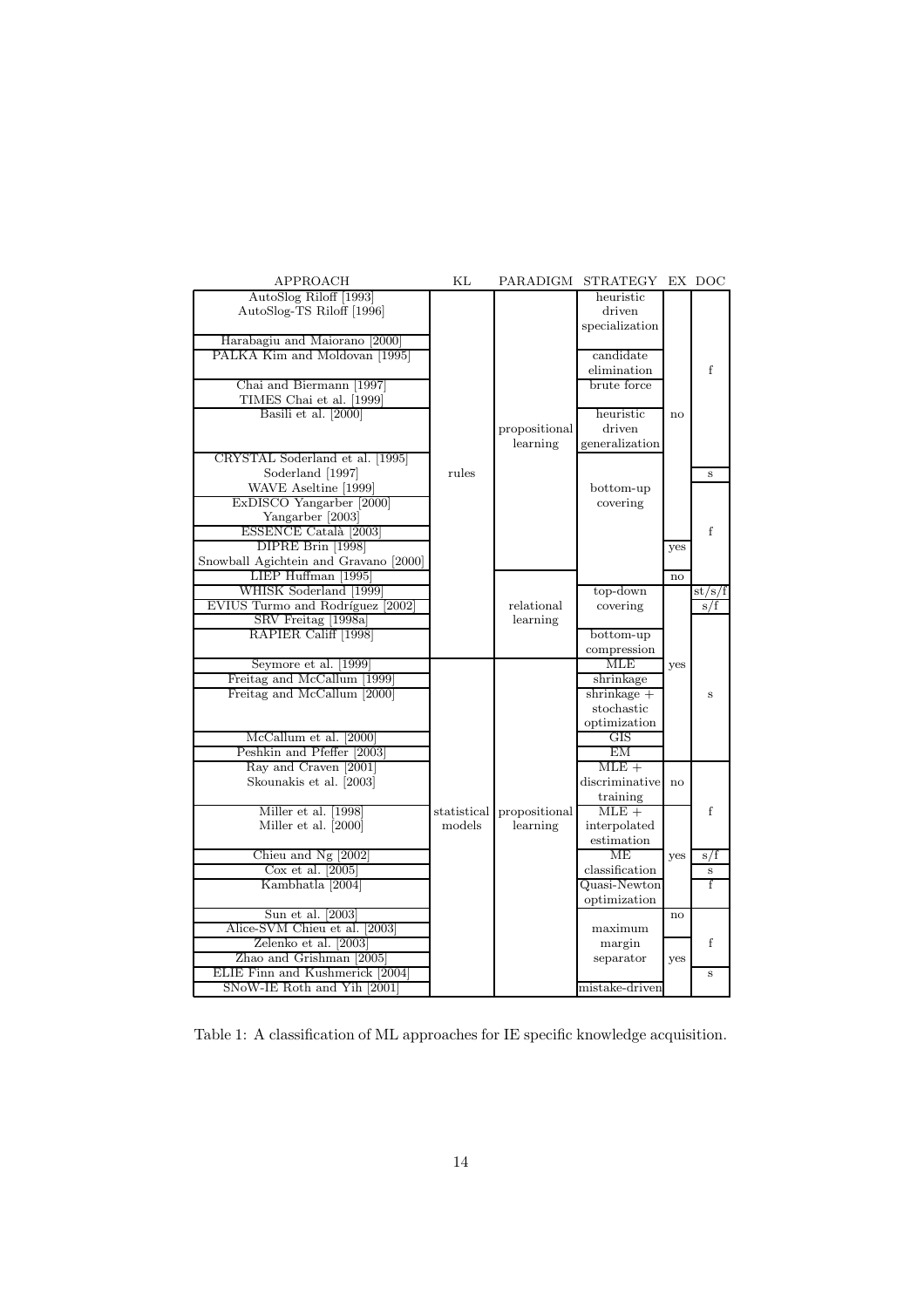semi-structured documents -s-, and structured ones -st-). More details on the different approaches are provided below. Here, the approaches are first classified according to the kind of knowledge learned: the first section is devoted to learning rules, while the second one deals with learning statistical models. Section 5.3 describes multi-strategy approaches, and Section 5.4 presents the state-ofthe-art in wrapper generation. Finally, Section 5.5 compares the performance of some of those approaches that have used a common evaluation domain.

# 5.1 Learning Rules

Since the MUC-5 conference, some IE systems have focused on the application of approaches to automatically acquire IE rules. Such approaches can be classified from different points of view: the degree of supervision, the kind of rules learned, the document style of the training set (i.e., the kind of document style to which rules learned can be applied), the learning paradigm, or the learning strategy used, among others. In this section, some state-of-the-art IE-rule learning systems are classified according to these criteria. For the sake of simplicity, the degree of supervision they need has been taken as the starting point for the comparison.

#### 5.1.1 Supervised Approaches

Under the symbolic inductive learning paradigm, supervised approaches are the most common ones for learning IE rules. In general, a learning method is supervised if some intervention is required from the user for the learning process. Some approaches require the user to provide training examples. This supervision can be carried out as a preprocess (i.e., appropriately tagging the examples occurring in the training set) or as an online process (i.e., dynamically tagging the examples as needed during the learning process). Some of these learning approaches focus on propositional learning, while others focus on relational learning.



Figure 5: A concept node induced by AutoSlog.

Propositional Learning As mentioned, propositional learning is based on representing the examples of a concept in terms of either zero order logic or attribute-value logic, which have equivalent expressiveness in a strict mathematical sense. Within this learning paradigm, some IE research groups have developed learning systems that learn IE rules from positive examples. In general, examples of a concept are represented as sets of attributes (i.e. slots) whose values (i.e., slot fillers) are heads of syntactic phrases occurring within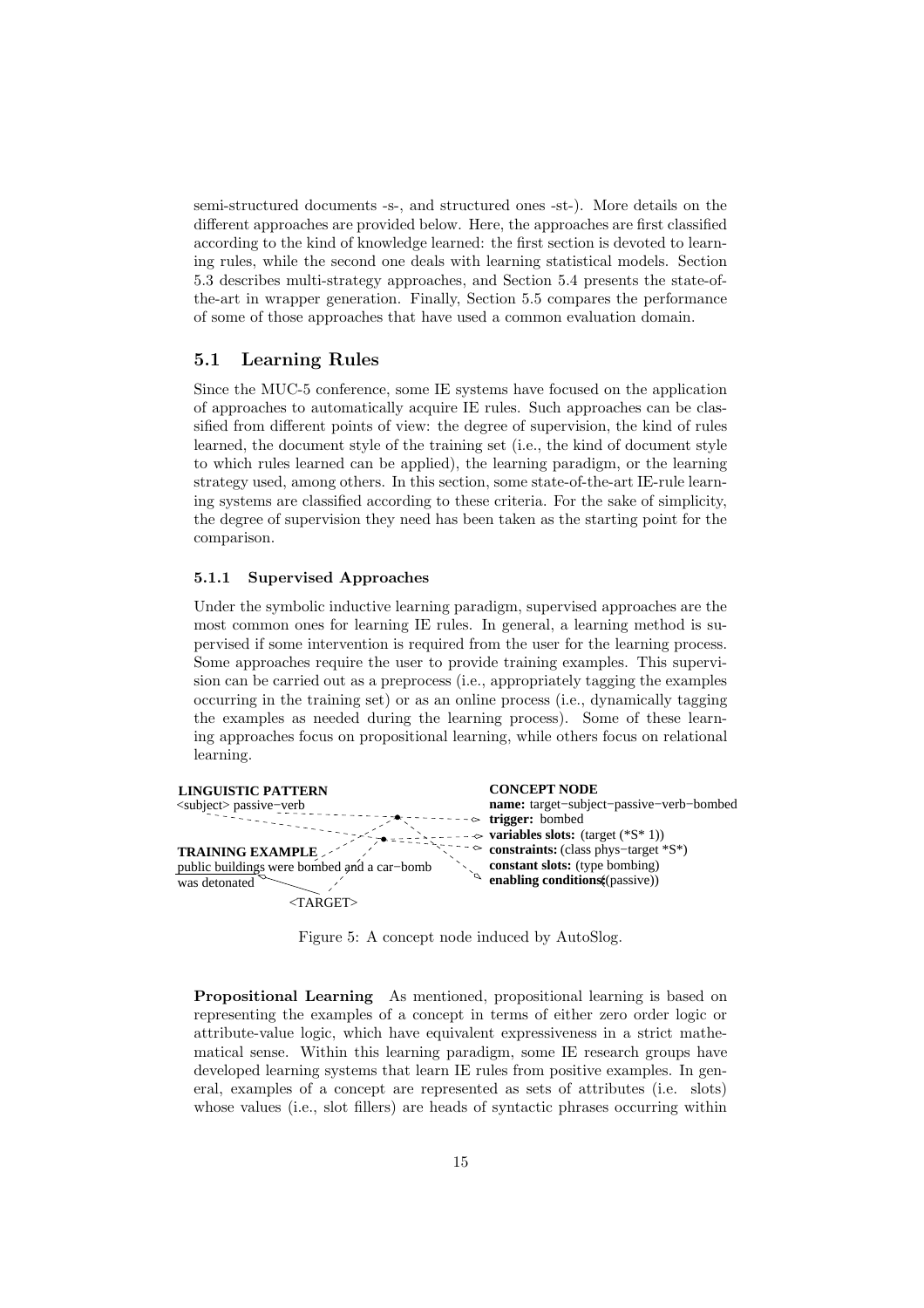the training documents. Rules learned by these approaches are useful extracting information from parsed free text. They identify the syntactic phrases that contain the heads that fill the slots. Often, however, partial matches occur between these phrases and the exact slot filler. This is sufficient when the aim is to extract an approximation of the relevant information. When exact values are required, a postprocess is mandatory in order to zero in on the desired content.

One of the earliest approaches was AutoSlog Riloff [1993]. AutoSlog generates single-slot rules, named concept nodes, by applying a heuristic-driven specialization strategy. A concept node is defined as a trigger word that will activate the concept node when performing the extraction, and a set of restrictions involving the trigger and the slot-filler values. Each training example is a chunk within a sentence annotated as a slot-filler value. The generation of concept nodes is based on the specialization of a set of predefined heuristics in the form of general linguistic patterns. The generation process is carried out by examining each example in an anotated corpus only once. Such linguistic patterns contain syntactic constraints which generate a concept node when a specialization occurs. For instance, in Figure 5, the linguistic pattern  $\langle$ subject $\rangle$  passive-verb is specialized into  $\langle$ target $\rangle$ bombed when examining the training example *public buildings were bombed and a car bomb was* detonated for the bombing event (*public buildings* was previously annotated as slot-filler value). As a consequence, a concept node for the  $\langle \text{target}\rangle$  slot of a bombing template is generated with bombed as trigger and constraining the slot-filler value to be subject (i.e.,  $^*S^*$ ) within the training example. The resulting set of concept nodes is proposed to the user, in order to be reviewed. This is due to the fact that AutoSlog makes no attempt to generalize examples, and, consequently, generates very specific slot-filler definitions (i.e., rules with low coverage).

Other approaches learn rules by generalizing examples. Some of them can learn single-slot rules and multi-slot rules, such as PALKA Kim and Moldovan [1995], CRYSTAL Soderland et al. [1995], WAVE Aseltine [1999] and Chai and Biermann Chai and Biermann [1997], while some others learn single-slot rules such as TIMES Chai et al. [1999]. With the exception of PALKA, these systems translate the training examples into specific rules, to which a generalization process is applied.

PALKA is based on a candidate-elimination algorithm. The user must provide specific rules (Frame-phrasal Patterns Structures -FP- structures). These specific rules are similar to AutoSlog's. However, chunks that are slot-filler values are represented as the semantic class of their heads. PALKA generalizes and specializes such semantic classes by using an ad-hoc semantic hierarchy until the resulting FP-structures cover all the initial specific ones. The use of the semantic hierarchy allows PALKA to learn rules that are more general than AutoSlog's. However, no generalizations are made on trigger words.

Specific rules used by CRYSTAL are also in the form of concept nodes, but they consist of a set of features related to the slot-fillers and the trigger. Values for these features can be terms, heads, semantic classes, syntactic relations (subject, direct or indirect object), verbal modes, etc. CRYSTAL uses a bottom-up covering algorithm in order to relax such features in the initial specific rules. This relaxation is achieved by means of both dropping out irrelevant features, and generalizing semantic constraints by using an ad-hoc semantic hierarchy. For instance, the concept node for the succession event shown in Figure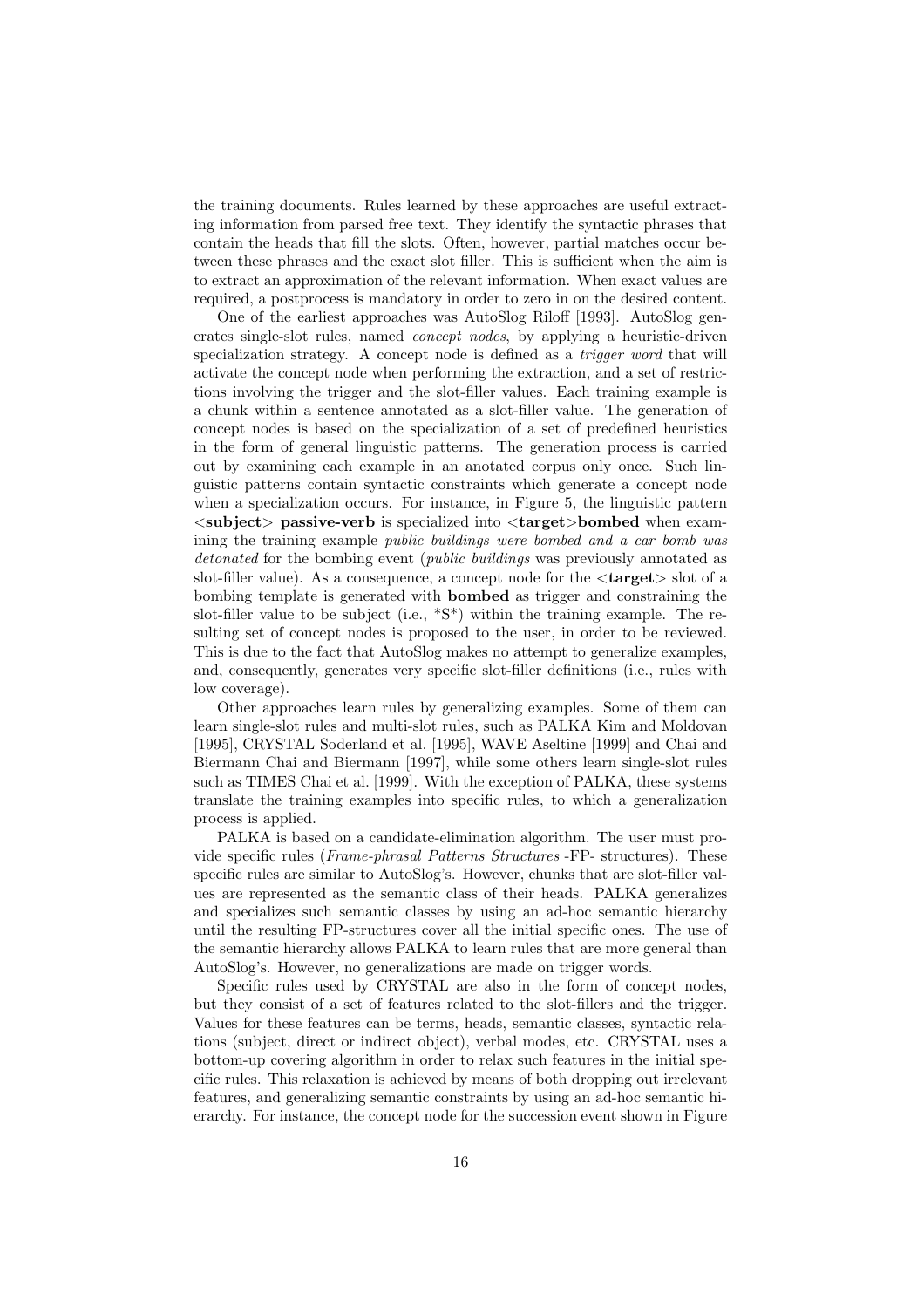6 was learned by CRYSTAL to be used in MUC6 competition. Filler values for slots Person-In, Position and Organization are extracted when their constraints match a parsed sentence.

| <b>CONCEPT NODE</b>                         |                                  |
|---------------------------------------------|----------------------------------|
| <b>concept type:</b> Succession Event       |                                  |
| constraints:                                |                                  |
| SUBJ::                                      |                                  |
| classes include: $\langle$ Person $\rangle$ |                                  |
| extract:                                    | Person In                        |
| VERB::                                      |                                  |
| terms include: NAMED                        |                                  |
| mode:                                       | passive                          |
| OBJ::                                       |                                  |
| terms include:                              | OΕ                               |
| classes include:                            | <corporate post="">,</corporate> |
|                                             | <organization></organization>    |
| extract:                                    | Position, Organization           |

Figure 6: A concept node learned by CRYSTAL.

In addition, Webfoot Soderland [1997] was presented as a preprocess module for CRYSTAL in order to learn IE rules from more structured documents, such as web pages. Webfoot allows partitioning web pages into HTML-tagged text segments, which are used by CRYSTAL as if they were sentences. WAVE is similar to CRYSTAL, but it consists in an incremental learning approach in which a reusable hierarchy of partially learned rules is maintained during learning process.

Rules learned by CRYSTAL are more expressive than those learned by AutoSlog or PALKA. This is due to the fact that CRYSTAL can learn rules where constraints for both the slot-filler values and the triggers can be based not on specific words but on generalizations. However, the ad-hoc semantic hierarchy has to be manually built when dealing with new domains.

A different approach is presented by Chai and Biermann Chai and Biermann [1997], in which a broad-coverage semantic hierarchy, WordNet<sup>22</sup>Miller et al. [1990], is used. By default, the system assigns the most frequently used synset<sup>23</sup> in WordNet to the head of each slot-filler within a specific rule. The user, however, can assign a more appropriate sense. In a first step, specific rules are semantically generalized by using a brute-force generalization algorithm to keep recall as high as possible. This process consists in replacing each noun synset in a specific rule by its top hypernym in WordNet. In a second step, these top synsets are specialized by tuning the rules to adjust the precision. This is done by a) applying generalized rules to the training set, b) keeping those sub-hierarchies of synsets that can specialize the top synsets within the rules according to the training set, c) requiring the user to select those from the resulting specializations which are relevant for the domain, d) computing a relevance rate for each of the resulting synsets and, finally, e) requiring a

22

http://www.cogsci.princeton.edu/˜wn

A synset in WordNet groups together a set of word senses, variants, related by a loose kind of synonymy.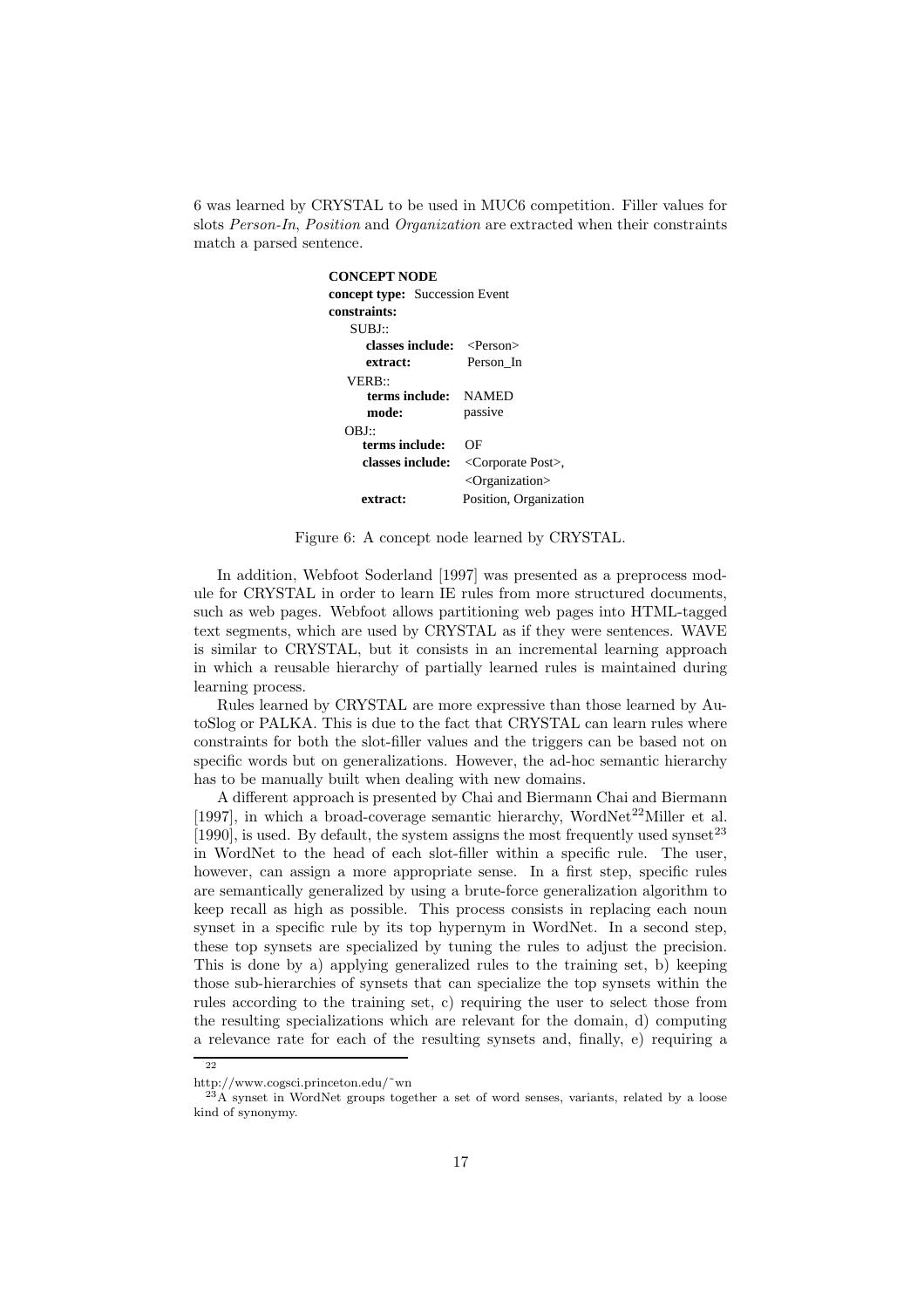generalization threshold from the user in order to select the appropriate synsets for each rule.

A more recent version of this approach is followed by TIMES, in which two generalization steps (syntactic and semantic) are performed against specific rules in order to generate the maximum number of candidates for single-slot rules. This is done by 1) selecting and permuting different combinations of constituents within each annotated sentence separately for each slot, and 2) applying the brute-force algorithm explained before.

Rule sets learned by TIMES are more general than those learned by both CRYSTAL and the approach of Chai and Biermann Chai and Biermann [1997]. This is due to the use of permutations of constituents in the generalization step. However, as opposed to CRYSTAL, TIMES and the approach of Chai and Biermann Chai and Biermann [1997] also need the user's supervision during the learning process.

Relational Learning Relational learning is based on representing the examples of a concept in terms of first order logic. Within this learning paradigm, most IE-rule learning systems are supervised, representing training examples in terms of attributes and relations between textual elements (e.g., tokens, constituents).

Within this paradigm, LIEP Huffman [1995] automatically infers multi-slot rules from training examples of events occurring in free text by using a bottomup covering algorithm. If a given example is not matched by any learned rule, LIEP attempts to further generalize a rule. If this is not possible, LIEP builds a new specific rule from the example. Specific rules used by LIEP consist of a feature set, similar to that used by CRYSTAL. However, as opposed to CRYSTAL, LIEP has no prior information about the syntactic relations between chunks. LIEP learns such relations  $(subject(A, B), object(A, B), prep\_object(A, B), etc.)$ by using a form of explanation-based learning with an over-generated and incomplete theory. This is why LIEP works within relational learning. The generalization proceeds by creating disjunctive values, so LIEP rules cannot take into account missing values in the training corpus. As a consequence, CRYSTAL rules are more expressive than LIEP's.

As opposed to most approaches, LIEP requires the user to interactively annotate training examples within sentences until (s)he considers there is enough coverage. This is done by means of an interface. Other approaches based on acquisition interfaces are HASTEN Krupka [1995] and PET interfaces Yangarber and Grishman [1998]. However, instead of using an automatic generalization process, they help the user to manually build IE rules from free text.

These approaches can require fewer training examples than those explained before, because the user can select the most appropriate examples at each iteration for further generalization. However, supervision is required during the learning process.

Some other approaches are based on general relational learning systems, and more specifically, on Inductive Logic Programming (ILP) systems well known by the ML community (e.g., FOIL Quinlan [1990]; Quinlan and Cameron-Jones [1993], CIGOL Muggleton and Buntine [1988], GOLEM Muggleton and Feng [1992], CHILLIN Zelle and Mooney [1994] and PROGOL Muggleton [1995]). Two examples of these approaches are SRV Freitag [1998a] and RAPIER Califf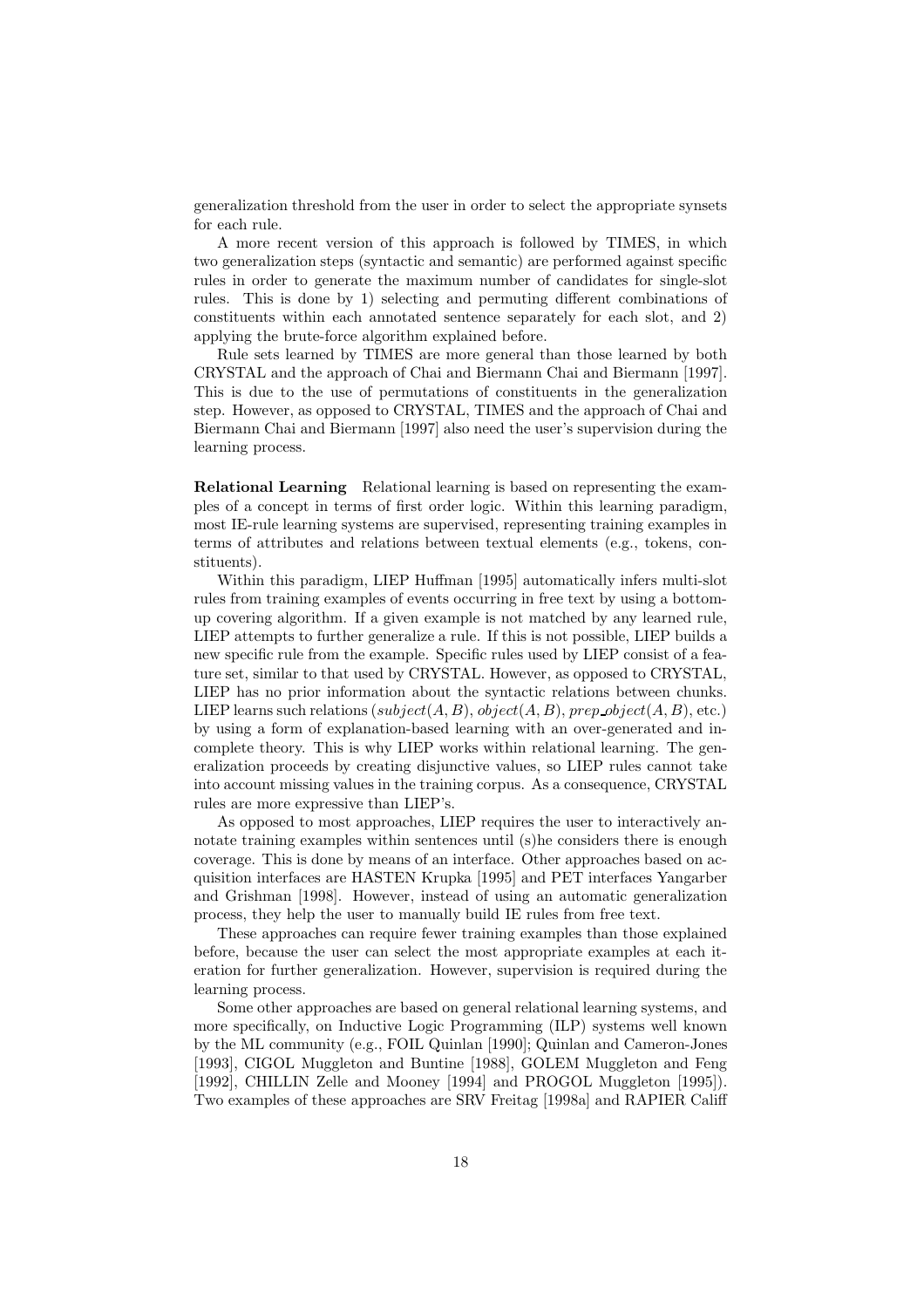[1998] . Both systems are applied to semi-structured documents for learning single-slot rules to extract exact values.

SRV is an ILP system based on FOIL. SRV transforms the problem of learning IE rules into a classification problem: is a document fragment a possible slot value? The input of this system is a training set of documents, and a set of attributive and relational features related to tokens  $T$  (e.g., capitalized(T),  $next(T_1, T_2)$  that control the generalization process. Introducing domain-specific linguistics or any other information is a separate task from the central invariable algorithm, which is domain independent. SRV uses a top-down covering algorithm to learn IE rules from positive and negative examples. Slot-filler fragments within training documents are manually annotated as positive examples. Negative examples are automatically generated taking into account empirical observations related to the number of tokens of positive examples: if positive examples are sequences of between  $MIN$  to  $MAX$  tokens, negative examples are the rest of sequences of between  $MIN$  to  $MAX$  tokens in the training corpus. In Figure 7, a rule learned by SRV from semi-structured documents related to seminar announcements is depicted. This rule extracts exact values for the slot speaker.

| speaker:-                                      | // Fragment F is a speaker if                         |
|------------------------------------------------|-------------------------------------------------------|
| some $(?A, []$ , word, *unknown*)              | // F contains a token $(A)$ , and                     |
| every(capitalizedp, true)                      | $\ell$ every token in F is capitalized, and           |
| $length(=, 2))$                                | $\frac{1}{\sqrt{2}}$ F contains exactly 2 tokens, and |
| some $(?B, []$ , word, *unknown*)              | // F contains another token $(B)$ , and               |
| some $(?B, [prev_token], word, ";")$           | $\mathcal{U}$ B is preceded by a colon, and           |
| some(?A, [next_token], doubletonp, false)      | // A is not followed by a 2-char token, and           |
| every(quadruple_char_p,false)                  | $\frac{1}{2}$ every token in F does not consists of   |
|                                                | $\frac{1}{2}$ exactly 4 alpha. characters, and        |
| some(?B, [prev_token prev_token], word, "who") | // two tokens before B is the word "who"              |
|                                                |                                                       |

## Figure 7: A rule learned by SRV.

RAPIER is a relational learning system based on GOLEM, CHILLIN and PROGOL. It uses a bottom-up compression algorithm in which rules are iteratively merged, instead of generalized, from training examples. RAPIER considers training examples as specific rules. At each iteration, two rules (specific or not) are selected to be compressed into a new one. Rules used in this process are discarded and the resulting rule is added to the set of possible ones. The input documents are represented as token sequences, optionally POS tagged. No parsing process is required for them. Each training example consists of three text fragments, where one of them is the slot-filler value and the other two are the unbounded contexts to the left and right of the value. In order to learn rules from such examples, RAPIER takes into account the implicit token succession relation and some token generalizations: token sets, POS tags or semantics derived from the WordNet hierarchy. The incremental version of RAPIER uses active learning Thompson et al. [1999].

A more flexible system within the relational learning paradigm is WHISK Soderland [1999]. WHISK deals with both structured and semistructured documents, and also with free text. Following a different approach, WHISK represents documents as sequences of tokens, some of them tags representing metadata (HTML tags, delimiters of parsed chunks, features of heads,...) and allows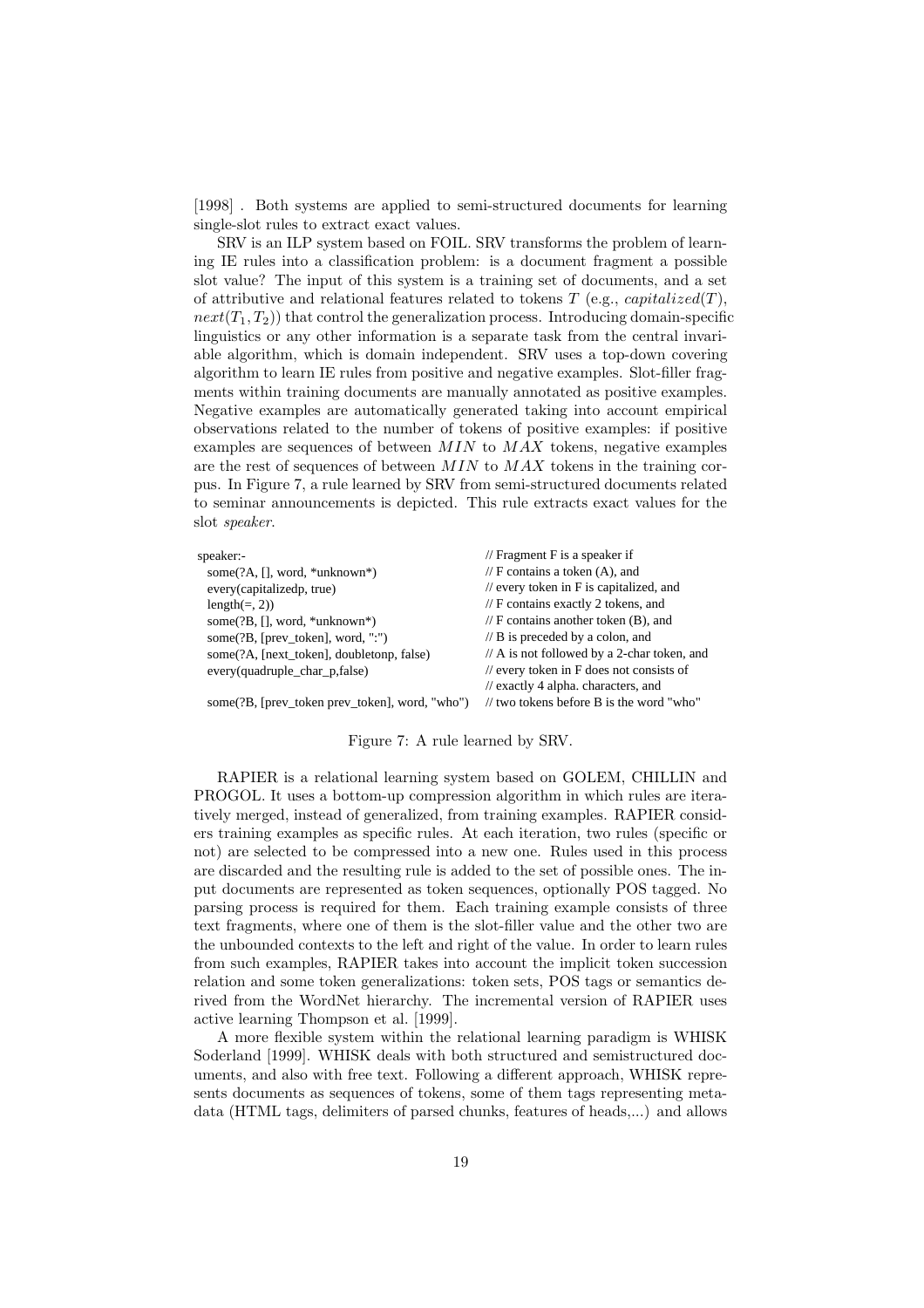learning of both single-slot and multi-slot rules to extract exact slot values. Figure 8 shows an example of a single-slot rule learned by WHISK to extract speakers from semi-structured documents related to seminar announcements. Concretely, rules are represented as pairs  $\langle$  pattern, output  $\rangle$ , in which pattern is meant to be matched by documents and output is required to be the output template when a match occurs. The pattern is a regular expression that represents possible slot fillers and their boundaries. For instance, pattern  $*$  : 'Alan' \* ) ', ' in Figure 8 represents possible fillers for one slot. These fillers are token sequences beginning with token 'Alan' and enclosed by tokens ':' and ','. The special token \* matches any token sequence. The *output* format allows assigning the fillers to their related slots. This is done with variables that identify the *i*-th filler matching the pattern. For instance, the *output Seminar* {speaker  $1\$  in the figure assigns the token sequence matching expression ( $'Alan' *$ ) to slot *speaker* within a template of type *Seminar*.

These rules are learned in a top-down fashion from a training set of positive examples. An unusual selective sampling approach is used by WHISK. Initially, a set of unannotated documents is randomly selected as training input out of those satisfying a set of key words. These documents are presented to the user who tags the slot-fillers. WHISK starts by learning a rule from the most general pattern (e.g.,  $\sqrt[k]{t}$ )<sup>\*</sup> for single-slot rules). The growth of the rule proceeds one slot at a time. This is done by adding tokens just within the slot-filler boundaries as well as outside them. The growth of a rule continues until it covers at least the training set. After a rule set has been created, a new set of unannotated documents can be selected as a new training input from those satisfying the rule set.

> Pattern:: \* ': ' ( 'Alan' \*) ',' Output:: Seminar {Speaker \$1}

## Figure 8: A rule learned by WHISK.

Although WHISK is the most flexible state-of-the-art approach, it cannot generalize on semantics when learning from free text, as CRYSTAL, PALKA, SRV and RAPIER do. Another limitation of WHISK is that no negative constraints can be learned.

# 5.1.2 Towards Unsupervised Approaches

The learning approaches presented above require the user to provide positive training examples in order to automatically learn rules. One of the main drawbacks of this supervision is the high cost of annotating positive examples in the training documents. Some approaches focus on dealing with this drawback by requiring a lower degree of supervision.

One of the first supervised learning approaches to require less manual effort was AutoSlog-TS Riloff [1996]. It was a new version of AutoSlog, where the user only had to annotate documents containing text as relevant or non-relevant before learning. The strategy of AutoSlog-TS consists of two stages. In the first, it applies the heuristic-driven specialization used by AutoSlog in order to generate all possible rules (concept nodes, see Figure 5) with the relevant documents. This is done by matching a set of general linguistic patterns against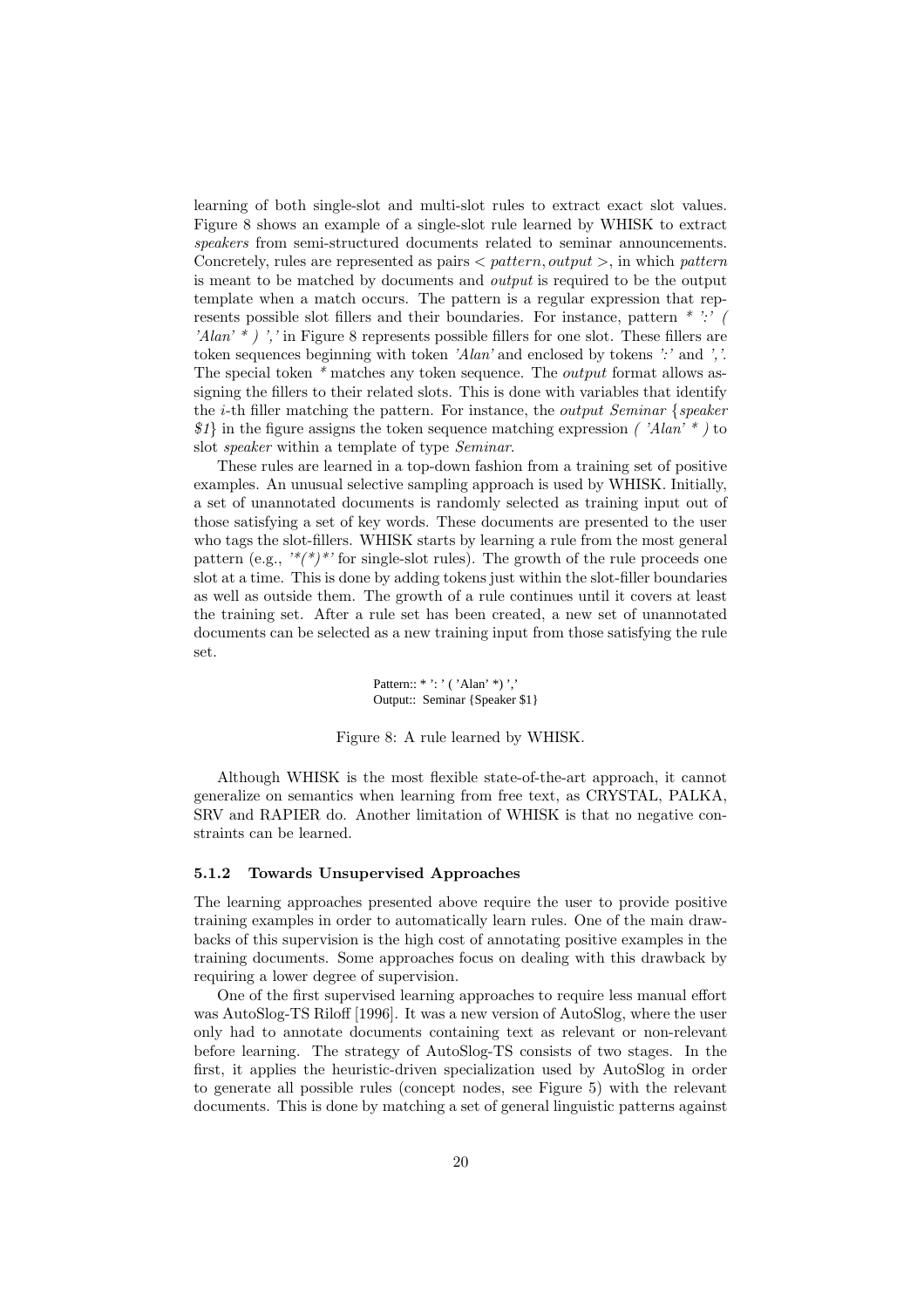the previously parsed sentences of the relevant documents. In the second stage, a relevance rate is computed for each one of the resulting rules as the conditional probability that a text is relevant given that it activates the particular rule. The relevance formula is the following:

$$
Pr(relevant\_text | text\_contains\_rule_i) = \frac{rel\_freq_i}{total\_freq_i}
$$

where  $rel\_freq_i$  is the number of matches of  $rule_i$  found in the relevant documents, and  $total - freq_i$  is the total number of matches of  $rule_i$  found in the whole set of documents. Finally, each rule is ranked according to the formula<sup>24</sup>:

$$
\begin{cases}\nrelevance_rate(rule_i) * log_2(freq_i) & if relevance_rate(rule_i) > 0.5 \\
0 & otherwise.\n\end{cases}
$$

and the n best ranked rules (n according to the user criteria) are selected. The author presented a comparison between AutoSlog and AutoSlog-TS related to the learning of single-slot rules to extract 3 slots defined in MUC-4 domain (perpetrator, victim and target in the terrorism domain). The main conclusion was that AutoSlog-TS can extract relevant information with comparable performance to AutoSlog's, but requiring significantly less supervision and being significantly more effective at reducing spurious extractions. However, the relevance rate formula tends to rank many useful rules at the bottom and to rank high frequency rules at the top. This is why the author concludes that a better ranking function is needed.

In general, more recent approaches that learn from unannotated free text require some initial domain-specific knowledge (i.e., a few keywords or initial hand-crafted rules) and/or some validations from the user in order to learn effectively Català et al. [2000]; Català [2003]; Basili et al. [2000]; Harabagiu and Maiorano [2000]; Yangarber and Grishman [2000]; Yangarber [2000, 2003].

The approach presented by Harabagiu and Maiorano Harabagiu and Maiorano [2000] is also based on heuristic-driven specializations, similarly to AutoSlog. However, the authors pay special attention to mining the conceptual relations explicitly and implicitly represented in WordNet in order to minimize supervision as well as to overcome the low coverage produced by AutoSlog and AutoSlog-TS. On the one hand, supervision is minimized by requiring a set of keywords relevant to the domain from the user, instead of annotated examples (as AutoSlog does) or documents (as AutoSlog-TS does). On the other hand, coverage is increased by applying a set of linguistic patterns (heuristics) more general than those used in AutoSlog. The approach consists of three stages. In the first, references of the input keywords in WordNet (e.g., their synsets and their taxonomic relations, an occurrence of one keyword in the gloss of the synset corresponding to another keyword, keywords cooccurring in the gloss of a synset, etc) are found in order to achieve possible explicit and implicit relations among concepts relevant to the domain. As a consequence, a semantic representation of the relevant concepts is built. This semantic space can be

 $^{24}$ Riloff assumes that the corpus is 50% relevant and, consequently, when the relevance rate is lower or equal to 0.5 the rule is negatively correlated with the domain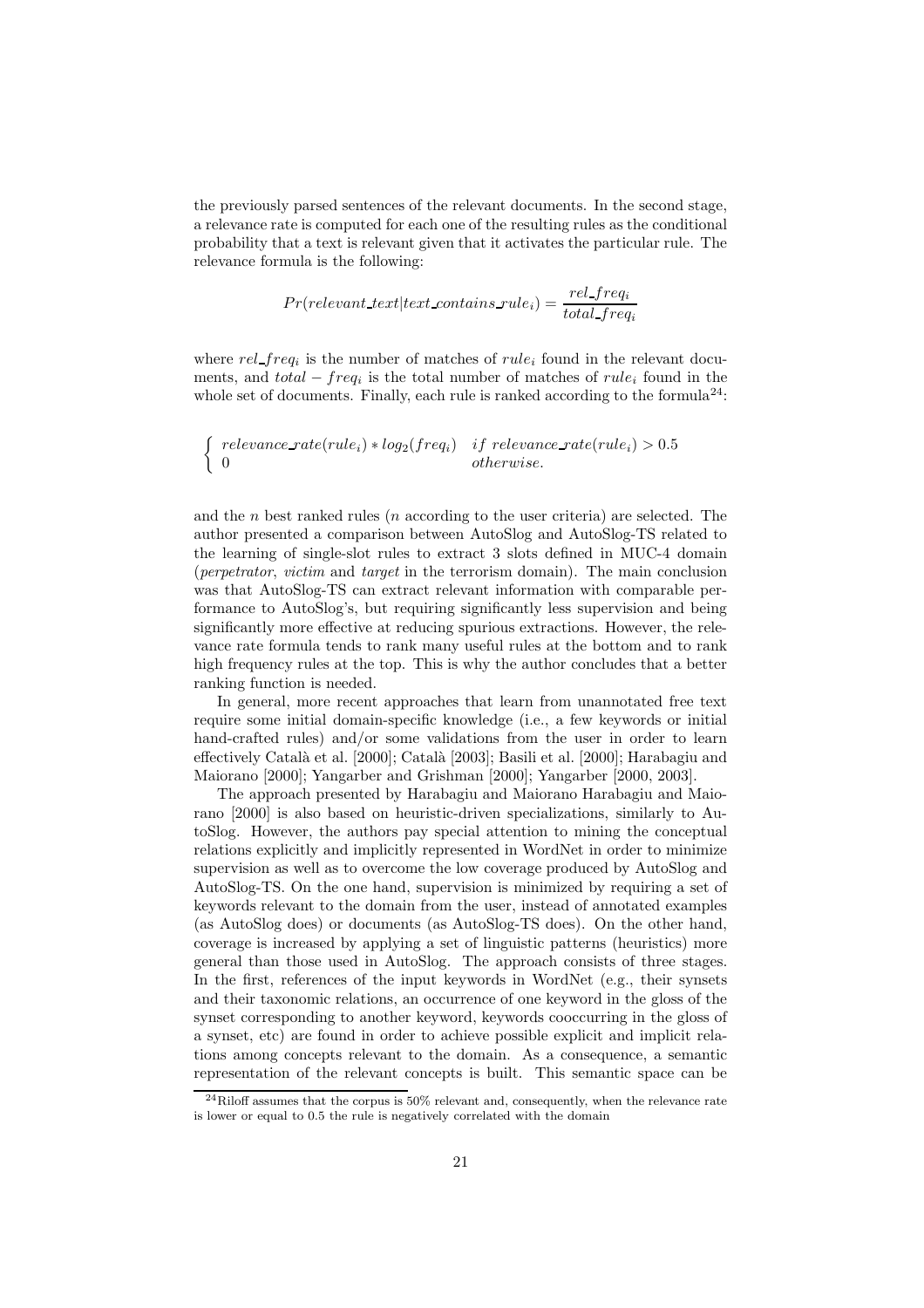seen as a set of linguistic patterns more general than those used by AutoSlog and AutoSlog-TS. In the second stage, those parsed chunks labelled as subject, verb and object within sentences of the training corpus are scanned to allocate collocations of domain concepts within the semantic space. Using the principle of maximal coverage against these semantic collocations and taking into account the syntactic links emerging from them to the parsed chunks, a set of linguistic patterns is generated. Finally, in the third stage, only the most general linguistic patterns are selected. However, no automatic method for this selection is suggested by the authors, and no results of the coverage of the learned patterns are provided.

Basili Basili et al. [2000], however, used heuristic-driven generalizations to induce linguistic patterns useful for extracting events. The approach requires documents classified into a set of specific domains. At an initial step, the set of verbs that are relevant triggers of events is automatically selected for each domain  $D_i$ . This is done by considering the following assumption: if events of a given type are included in the documents, it is reasonable to assume that their distribution in the sample is singular (i.e., non random). Authors assume a  $\mathcal{X}^2$ distribution of the events in the documents. They use the following  $\mathcal{X}^2$ -test to determine if a verb  $v$  occurring in  $D_i$  is a relevant trigger of an event:

$$
f_i^v \ge \alpha
$$

$$
\mathcal{X}_v^2 = \frac{(f_i^v - F_v)^2}{F_v} \le \beta
$$

where  $f_i^v$  is the number of occurrences of verb v in documents belonging to  $D_i$ , and  $F_v$  is the overall number of v occurrences in all the documents. Values for  $\alpha$  and  $\beta$  are determined according to the size and nature of the corpus. Those verbs accomplishing this statistical test are used as triggers for event matching and, for each one of them, a set of verb sub-categorization structures is extracted by applying a conceptual clustering algorithm. This is done by taking into account all the occurrences of the verb and their arguments found in the parsed sentences of the domain corpus. These occurrences are translated into vectors of attribute: value pairs in the form *syntactic\_relation:argument\_head* in order to be clustered. Each one of the resulting clusters represents a verb sub-categorization structure with its corresponding specific patterns (specific instances of *argument head* for each *syntactic relation*). The heads are semantically tagged using WordNet synsets and the resulting specific patterns are generalized by using the following heuristics: a) synsets of noun heads are semantically generalized using a measure of conceptual density Agirre and Rigau [1996] and, b) patterns are expanded via linguistically principled transformations (e.g., passivization and potential alternations). Finally, multi-slot IE rules are built from these generalized event patterns by manually marking the argument that fills each slot of a pre-defined event template. Validations from the user could be necessary to eliminate possible noisy verbs and overly specific patterns obtained during the learning process.

An alternative to a heuristic-driven approach is ESSENCE Català et al. [2000]; Català [2003]. It is based on inducing linguistic patterns from a set of observations, instead of examples. These observations are automatically generated from unannotated training documents as a keyword (provided by the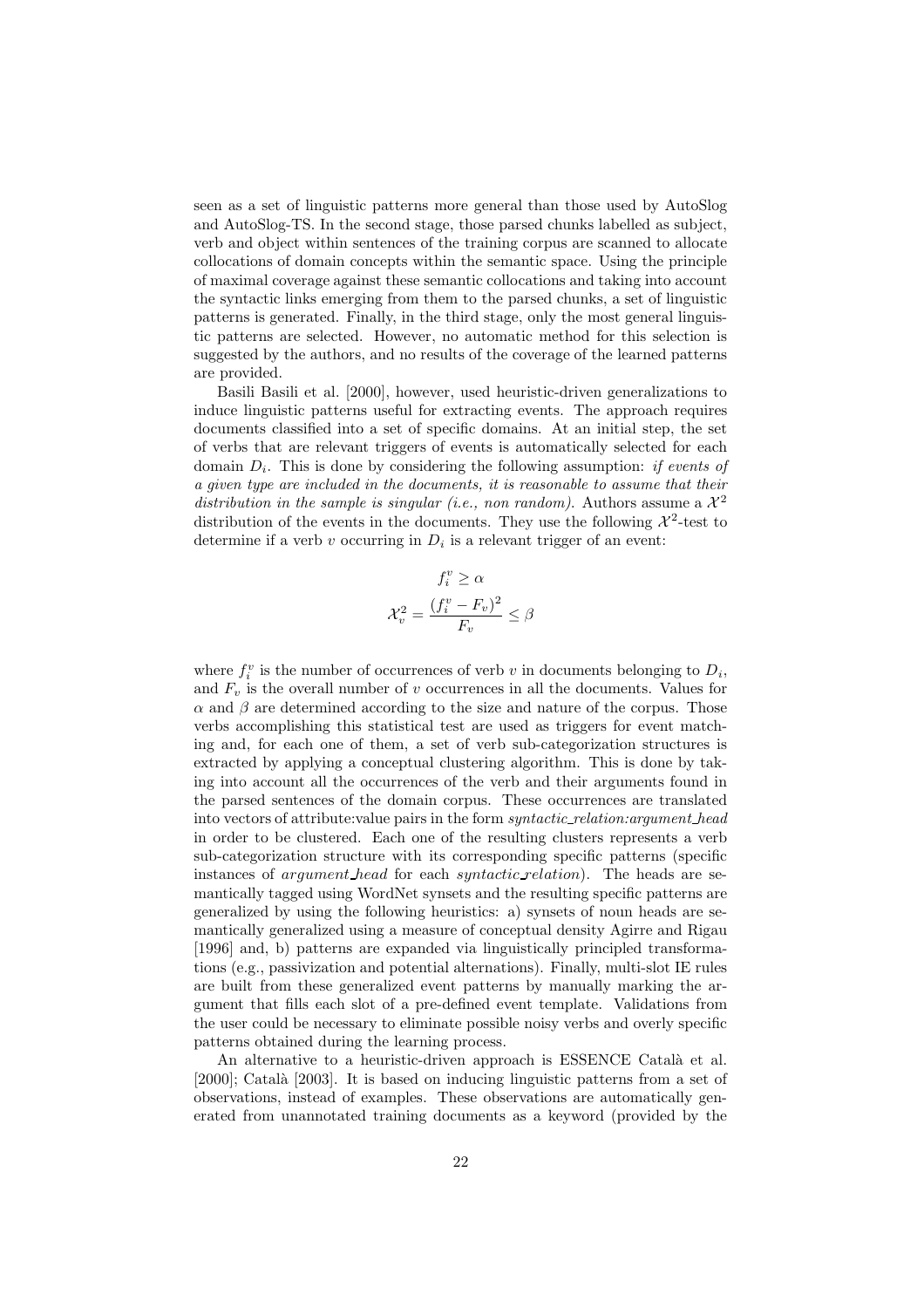user) in a limited context. For instance, a possible observation to learn rules useful for the extraction of events from sentences could be defined by a relevant verb and the pairs  $\langle$ head,preposition $\rangle$  (preposition can be NULL) occurring in the  $k$  syntactic chunks closest to the left and the  $k$  ones to the right. These observations are generalized by performing a bottom-up covering algorithm and using WordNet. After the learning phase, the user is required to validate the resulting patterns, and this learning process may be repeated by using both the set of validated patterns and a set of new observations generated from new keywords. Finally, the user has to manually mark slot fillers occurring in the linguistic patterns. The resulting rules are similar to CRYSTAL's.

Some research groups have been focusing on the use of a certain form of learning known as bootstrapping Brin [1998]; Agichtein and Gravano [2000]; Yangarber [2000, 2003]. All of them are based on the use of a set of either seed examples or seed patterns from which they learn some context conditions that then enable them to hypothesize new positive examples, from which they learn new context conditions, and so on. In general, all the methods following such approach use a bottom-up covering algorithm to learn rules.

Following bootstrapping approach, DIPRE Brin [1998] is a system for acquiring patterns which is able to extract binary relations from web documents. Very simple patterns are learned from a set of seed word pairs that fulfil the target relation (for example, Company - Location). The seed word pairs are used to search web pages for text fragments where one word appears very close to the other. In this case, a pattern is created which expresses the fact that both semantic categories are separated by the same lexical items that separate the example seed words in the text fragment found. A pattern is composed by five string fields: *prefix category1 middle category2 suffix*. A text fragment matches the pattern if it can be split to match each field. For instance, to learn the relation (Author, Book Title) from web pages, DIPRE learned the pattern  $\text{'}\langle\text{LI}\rangle\langle\text{B}\rangle$  by *author* (', where the text preceding the title is the prefix, the text between the title and the author is the middle and the suffix consists of the text following the author<sup>25</sup>. The set of patterns obtained from the example relations are used to find new pairs of related words by matching the patterns with the present set of web pages and the process is repeated. It remains open whether the success of this system is mainly due to the fact that the title is always linked to the same author.

Finally, ExDISCO Yangarber et al. [2000]; Yangarber [2000] is a bootstrapping method in which extraction patterns in the form of subject-verb-object (SVO) are learned from an initial set of SVO patterns manually build. The application of these initial patterns in a text indicates that the text is suitable for extracting a target event or a part of it. By applying the set of seed patterns, the unannotated corpus is divided into relevant and irrelevant texts. An exploratory search for patterns SVO statistically correlated with the set of relevant texts allows one to guess new extraction patterns that can be used to search for new relevant documents, and so on. The resulting patterns are in the form of basic syntactic chunks semantically annotated (depending on their heads). Like most of the other less unsupervised approaches, a human expert has to indicate which slots of the output template are to be filled by each learned

 $^{25}\rm{Note}$  that the learned pattern takes advantage of HTML tags but they are not necessary for the algorithm to work in free texts.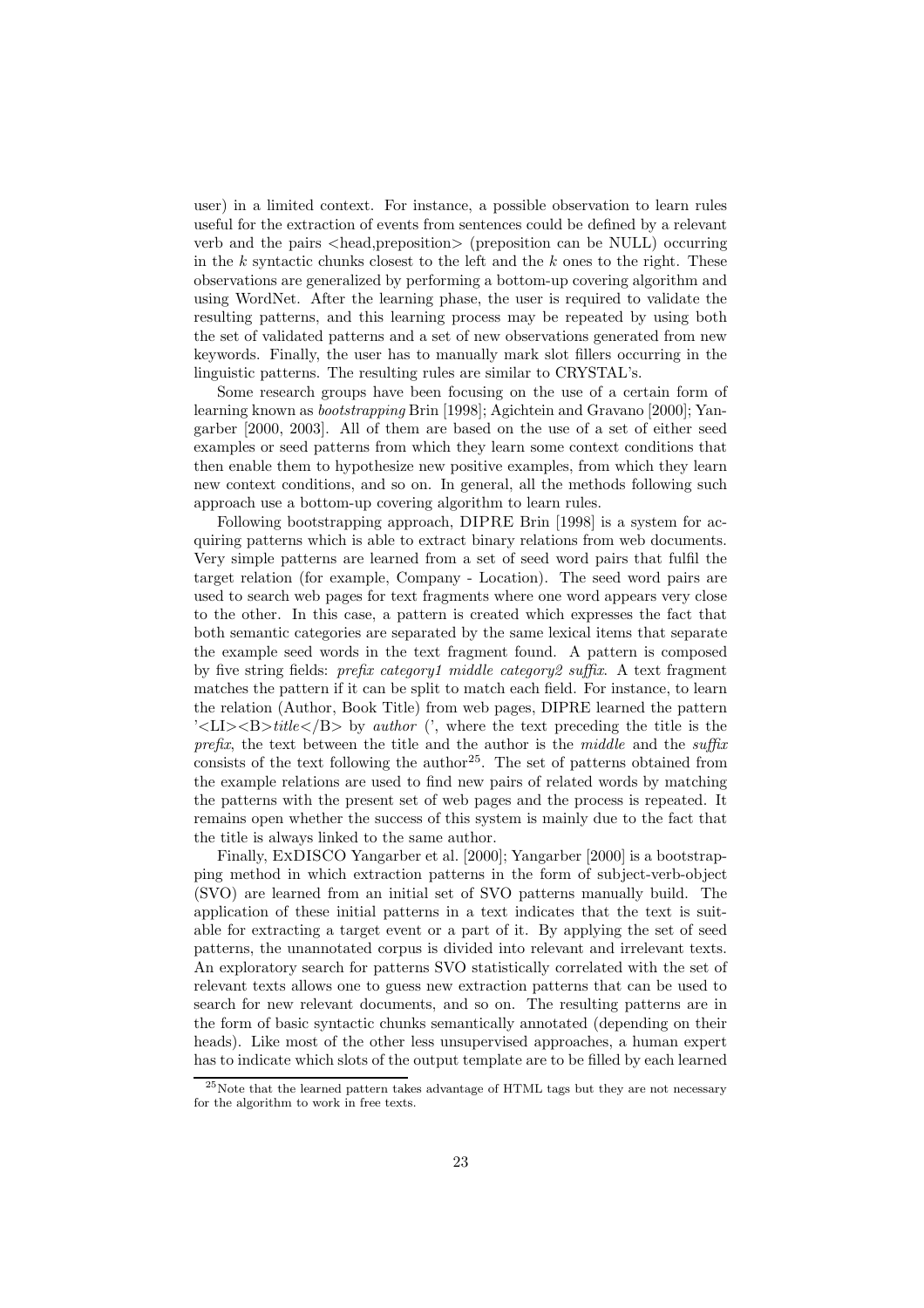pattern.

In spite of the fact that the bootstrapping approach is very appealing due to its reduction in handcrafting, it does present some problems. The main disadvantage of bootstrapping approaches is that, although the initial set of seed examples could be very reliable for the task in hand, the accuracy of the learned patterns quickly decreases if any wrong patterns are accepted in a single round. Systems based on bootstrapping techniques must incorporate statistical or confidence measures for patterns in order to limit this problem Agichtein and Gravano [2000]; Yangarber [2003]. Yangarber Yangarber [2003] presents the counter-training method for unsupervised pattern learning that aims at finding a condition to stop learning while maintaining the method unsupervised. To do this, different learners for different scenarios are trained in parallel. Each learner computes the precision of each pattern in term of positive evidence (i.e., how much relevant the pattern is with respect to the particular scenario) and negative evidence (i.e., how relevant is with respect to the rest of scenarios). This negative evidence is provided by the rest of learners. If the pattern achieves greater negative evidence than positive one, then the pattern is not considered for acceptance to the particular scenario. The algorithm proceeds until just one learner remains active given that, in this case, negative evidence cannot be provided.

Another drawback of the bootstrapping techniques is that they need a large corpus (on the order of several thousand texts), which is not feasible in some domains. Finally, the bootstrapping approach is also dependent on the set of seed examples that are provided by the expert. A bad set of seed examples could lead to a poor set of extraction patterns.

# 5.2 Learning Statistical Models

Although rule learning techniques have been the most common ones used for IE, several approaches explore the use of well-known statistical machine learning methods which have not been previously applied to this area. These methods include Markov Models, Maximum Entropy Models, Dynamic Bayesian Networks or Hyperplane Separators. This section is devoted to the brief description of the application of some of these approaches to information extraction tasks. All these approaches belong to the propositional learning paradigm.

### 5.2.1 Markov Models

Within this framework, some efforts have focused on learning different variants of HMMs as useful knowledge to extract relevant fragments from online documents available on the Internet. Until recently, HMMs had been widely applied to several NL tasks (such as PoS tagging, NE recognition and speech recognition), but not in IE. Although they provide an efficient and robust probabilistic tool, they need large amounts of training data and in principle imply the necessity of an a priori notion of the model structure (the number of states and the transitions between the states). Moreover, as they are generative models (they assign a joint probability to paired observation and label sequences, and their parameters are trained to maximize the likelihood of training examples), it is extremely difficult for them to represent either non-independent features or long-range dependencies of the observations.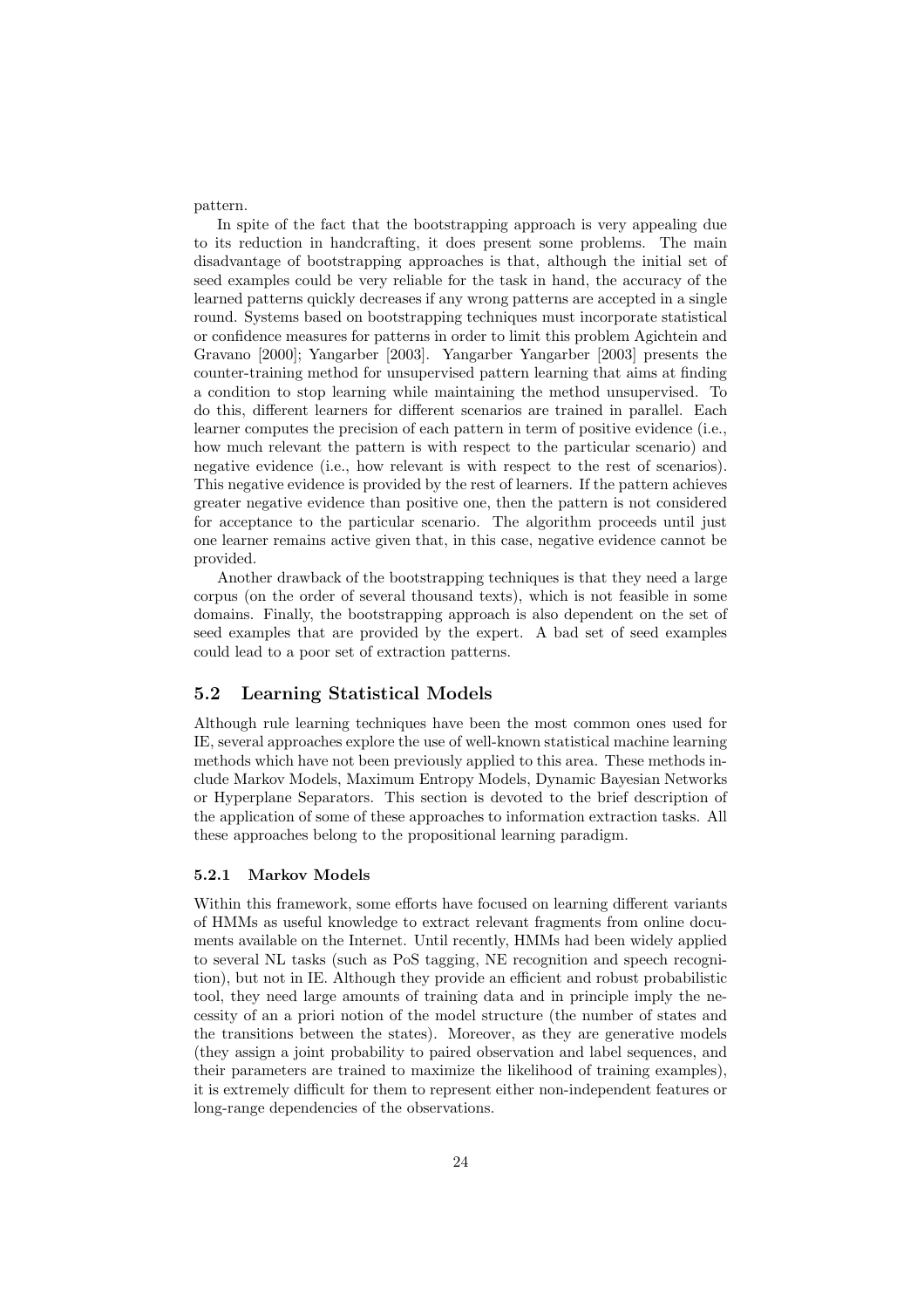In general, the efforts on learning HMMs have taken into account only words. For instance, Freitag and McCallum Freitag and McCallum [1999] propose a methodology in which a separate HMM is constructed by hand for each target slot to be extracted, its structure focusing on modeling the immediate prefix, suffix, and internal structure of each slot. For each HMM, both the state transition and word emission probabilities are learned from labeled data. However, they integrate a statistical technique called *shrinkage* in order to be able to learn more robust HMM emission probabilities when dealing with data-sparseness in the training data (large emission vocabulary with respect to the number of training examples). In fact, the type of shrinkage used, which averages among different HMM states (the ones with poor data versus the data-rich ones), is the one known in speech recognition as *deleted interpolation*. The method has been evaluated on the domains of on-line seminar announcements and newswire articles on corporate acquisitions, in which relevant data must be recovered from documents containing a lot of irrelevant text *(sparse extraction)*.



Figure 9: Part of the HMM structure for extracting the speaker field in Freitag and McCallum's system.

Figure 9 shows part of the structure of an HMM for extracting the speaker field in the on-line seminar announcement domain. The elliptical nodes represent the prefix/suffix states of the field to be extracted, whereas the polygonal nodes represent the field states themselves. In both types of nodes, the top 5 most probable tokens to be emited by that state are shown. Only those transition probabilities greater than 0.1 are depicted.

The authors claim better results than the SRV system (described above in Section 5.1.1, and developed by one of the authors), albeit needing the a priori definition of the topology of the model and the existence of labeled data.

In an extension of the previous approach, Freitag and McCallum [2000], the sparse extraction task is tackled again, but this time the work focuses on robustly learning an HMM structure for each target slot from limited specific training data. Starting from a simple model, a hill-climbing process is performed in the space of possible structures, at each step applying the seven possible defined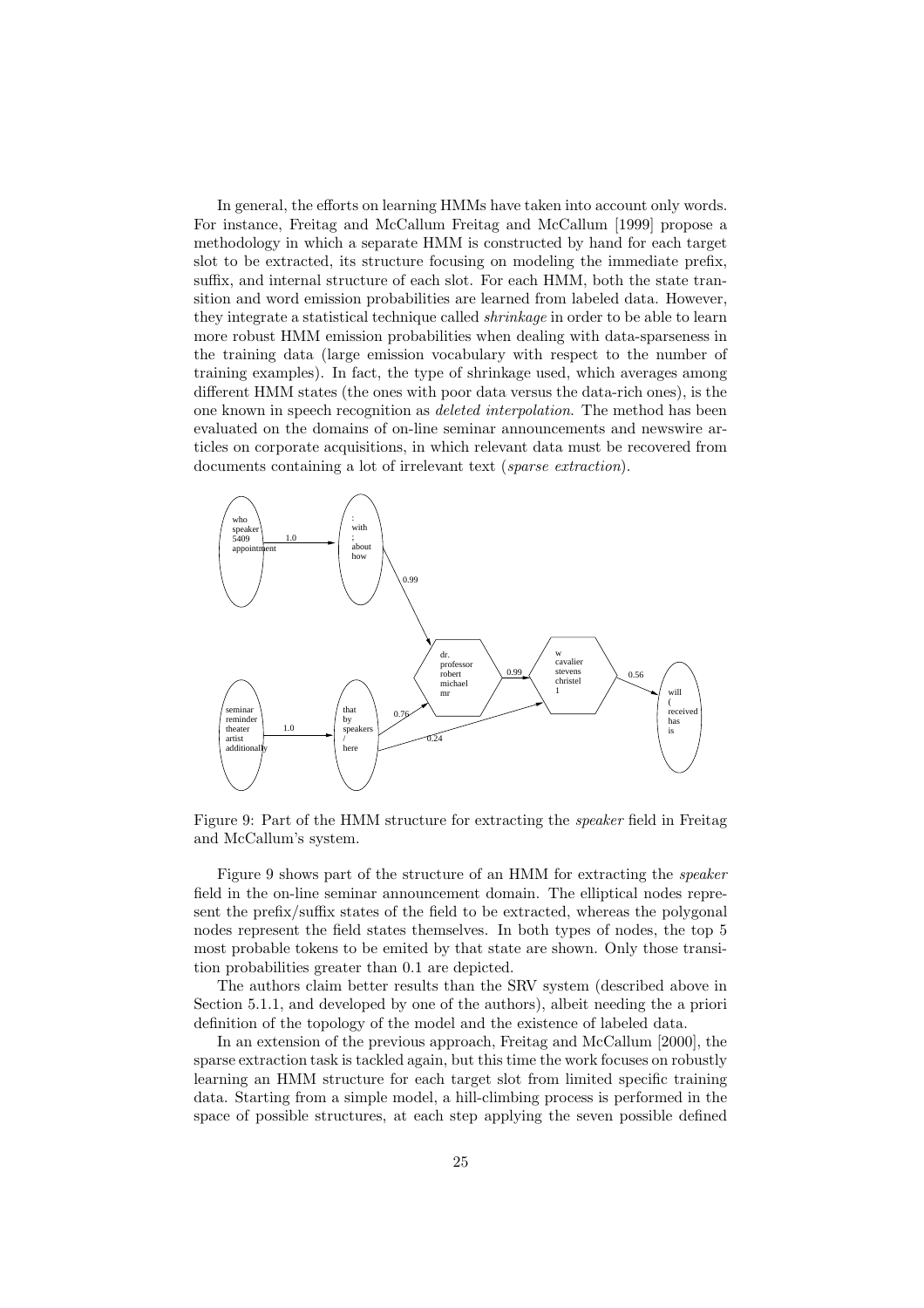operations (state splitting, state addition, etc.) to the model and selecting the structure with the best score as the next model. The score used is  $F_1$  (the harmonic mean of precision and recall), evaluated on the training data from the same two domains as their previous work Freitag and McCallum [1999], along with the semi-structured domains of job announcements and Call for paper announcements. Training data must be labeled. The estimation of the parameters of the HMMs obtained is performed as described in their previous work. Experimental results show a higher accuracy than the one achieved by their previous approach, as well as the ones from SRV and RAPIER systems (c.f., Section 5.1.1).

In contrast to the previous approach, Seymore Seymore et al. [1999] presents a method for both learning the HMM's topology and training the HMM (estimating the probabilities of both the transitions between the states and the emision of class-specific words from each state) from training data. The approach uses a single HMM to extract a set of fields from quite-structured texts (e.g. computer science research paper headers), taking into account field sequence. The fields are close to each other ("dense extraction"). While the selection of the model structure needs data labeled with information about the target-slot to be extracted in order to be accomplished, the HMM parameters can be estimated either from labeled data (via maximum likelihood estimates) or from unlabeled data (using the widely known Baum-Welch training algorithm, Baum [1972]). A good step towards portability is the introduction of the concept of distantlylabeled data (labeled data from another domain whose labels partially overlap those from the target domain), whose use improves classification accuracy. On the other hand, a clear drawback is the need of large amounts of training data in order to maximize accuracy.

Other approaches not only use words, but benefit from additional nonindependent word features (e.g., POS tags, capitalization, position in the document, etc.), or from features of sequences of words (e.g., length, indentation, total amount of white-space, grammatical features, etc.). This is the case of the approach presented by McCallum McCallum et al. [2000], in which the task of segmenting frequently asked questions into their constituent parts is addressed. The approach introduces maximum entropy Markov models (MEMMs), a conditional-probability finite state model in which the generative HMM parameters are replaced by a single function combining the transition and emission parameters. This permits modelling transitions in terms of the multiple overlapping features mentioned above, by means of exponential models fitted by Maximum Entropy. The structure of the Markov model must be a priori defined, though a labeled training corpus is not strictly necessary for the estimation of the parameters of the model.

The work of Ray and Craven Ray and Craven [2001] represents the first application of HMMs to the extraction of information from free text. The approach aims at extracting and building  $n$ -ary relations in a single augmented finite state machine (that is, a multiple slot extraction task). However, since the intention is to represent grammatical information of the sentences in the HMM structure, it only operates over relations formed within one sentence. The states in the HMM represent annotated segments of a sentence (previously parsed with a shallow parser), starting from a fully connected model. Examples annotated with the relationships are needed, and the training algorithm maximizes the probability of assigning the correct labels to certain segments instead of max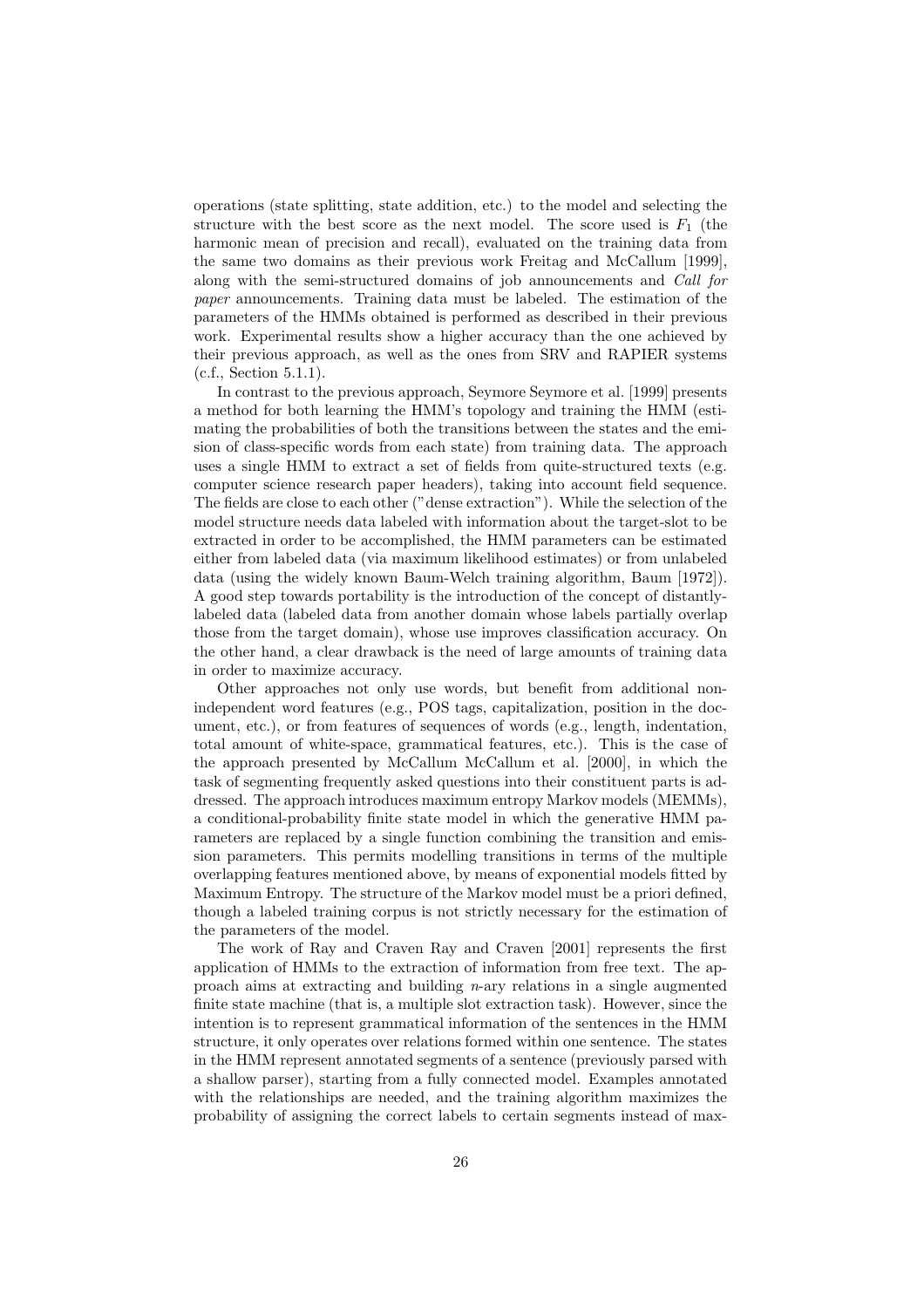imizing the likelihood of the sentences themselves, akin to the optimization of parameters according to several features described in the previous approach, McCallum et al. [2000]. The methodology is used for extracting two binary relationships from biomedical texts. Skounakis Skounakis et al. [2003] provides an extension of the Ray and Craven's work in which hierarchical hidden Markov Models (HHMMs, HMMs with more than one level of states) are used to represent a richer multi-level grammatical representation of the sentences. HHMMs are further extended by incorporating information about context (context hierarchical HMMs).



Figure 10: An example of augmented parse in Miller et al.'s formalism.

## 5.2.2 Other Generative Statistical Models

Along the lines of Vilain Vilain [1999] (c.f., Section 4.2), in which a set of grammatical relations among entities is defined, Miller Miller et al. [1998, 2000] proposes and approach to learning a statistical model that adapts a lexicalized, probabilistic context-free parser with head rules (LPCFG-HR) in order to do syntactico-semantic parsing and semantic information extraction. The parser uses a generative statistical model very similar to that of Collins Collins [1997], though parse trees are augmented with semantic information. Figure 10 depicts an example of these augmented parse trees. In the intermediate nodes, the possible prefix denotes the type of entity (e.g. per for person), plus an additional tag indicating whether the node is a proper name  $(-r)$  or its descriptor  $(-desc)$ . Relations between entities are annotated by labeling the lowermost parse node that spans both entities (inserting nodes when necessary to distinguish the arguments of each relation).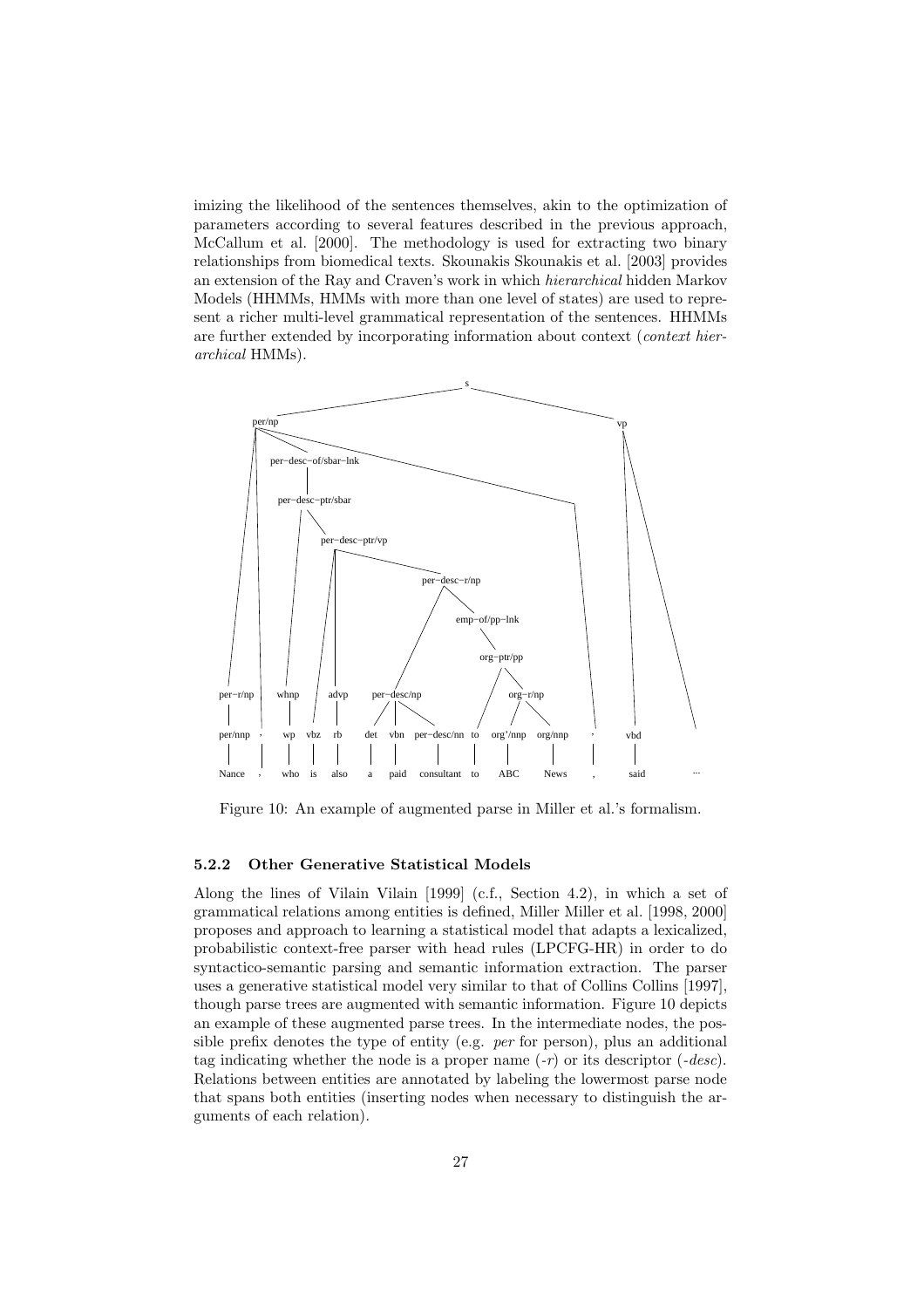This integrated model, which performs part-of-speech-tagging, name finding, parsing and semantic interpretation intends to avoid the error propagation mentioned in Section 4. Manual semantic annotation is required for training, although this is the only annotation needed, since the LPCFG parser (previously trained on the Penn Treebank Marcus et al. [1993]) is used to, withoutsupervision, create a syntactic training news corpus consistent with the supervised semantic annotation.

### 5.2.3 Maximum Entropy Models

Chieu and Ng Chieu and Ng [2002] make use of the maximum entropy framework, like McCallum (McCallum et al. [2000]), but instead of basing their approach on Markov models, they use a classification-based approach. A set of features are defined for each domain of application, from which the probability distribution is estimated that both satisfies the constraints between features and observations in the training corpus and makes as few additional assumptions as possible (according to the maximum entropy principle). They develop two techniques, one for single-slot information extraction on semi-structured domains and the other for multi-slot extraction on free text. The first one is applied to the Seminar Announcements domain. A trained classifier distributes each word into one of the possible slots to be filled (classes). The more complex multislot extraction task is applied to the Management Succession domain (using the same training and test data as WHISK). A series of classifiers is used to identify relations between slot fillers within the same template (an example is depicted in Figure 11). The parameters of the model are estimated by a procedure called Generalized Iterative Scaling (GIS).



Figure 11: Result of relation classification for the sentence "Bronczek, vice president of Federal Express Ltd., was named senior vice president, Europe, Africa and Mediterranean, at this air-express concern" in Chieu and Ng's system.

Kambhatla Kambhatla [2004] applies a Maximum Entropy model to the hard ACE EDT task (c.f., Section 3). As in the previous approach, the prediction of the type of relation between every pair of entity mentions in a sentence is mod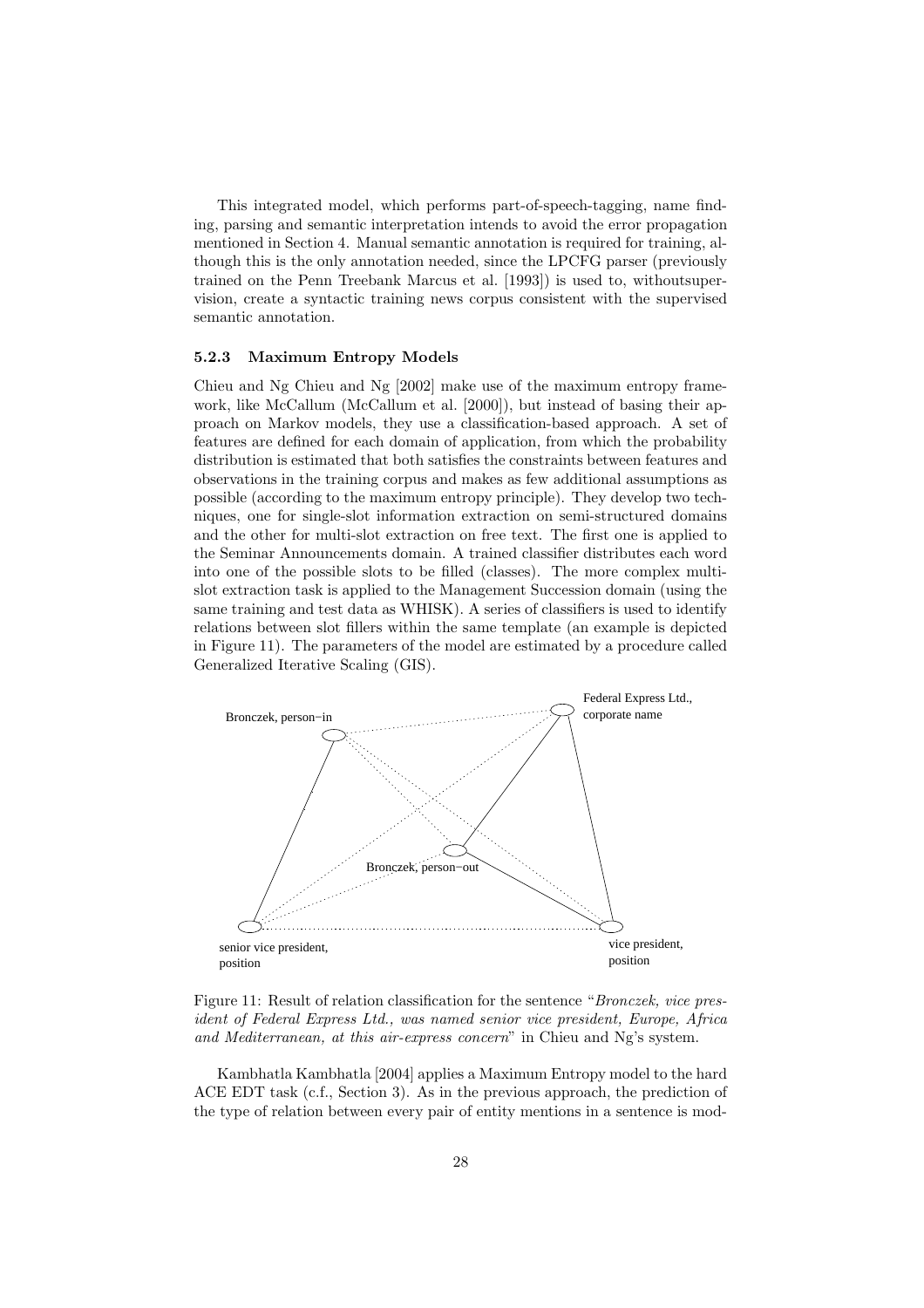eled as a classification problem with up to two classes for each relation subtype defined by ACE (since most of them are not symmetric) plus one additional class for the case where there is no relation between the two mentions.

The ME models are trained using combinations of lexical, semantic and syntactic features (the latter derived in turn from a syntactic and dependency tree obtained using a ME-based parser). The ME framework allows the easy extension of the number and type of features considered. The author claims to have obtained the best results on the ACE 2003 evaluation set (though the ACE rules do not allow the publication of the actual ranking among the global set of participants).

#### 5.2.4 Dynamic Bayesian Networks

Dynamic Bayesian networks (DBN) are a generalization of HMMs which allow the encoding of interdependencies among various features. Peshkin and Pfeffer Peshkin and Pfeffer [2003] introduce an approach which uses DBNs to integrate several language features (PoS tags, lemmas, forming part of a syntactic phrase, simple semantic tags, etc.) into a single probabilistic model. The structure of the bayesian network must be a priori manually defined, as well as the features to be considered. Then, the inference and training algorithms are similar to those for HMMs. Once more the IE problem is converted into a classification problem of returning the corresponding target slot of each token in the corpus. The approach has been evaluated on the Seminar Announcements domain and performed comparably to the previous systems described (Rapier, SRV, WHISK and HMMs).

## 5.2.5 Conditional Random Fields

Conditional random fields (CRFs) Lafferty et al. [2001] are another type of conditional-probability finite state model. Like the maximum entropy Markov models described above, they are discriminative instead of generative which allows them the use of different types of features to model the observed data. CRFs are undirected graphs which are trained to maximize conditional probability of outputs given inputs with unnormalized transition probabilites (i.e., they use a global exponential model for the entire sequence of labels given the observation sequence instead of the per-state models used by MEMMs).

CRFs represent a promising approach. For instance, McCallum and Jensen McCallum and Jensen [2003] propose what they refer to as extraction-mining random fields, a family of unified probabilistic models for both information extraction and data mining. Focusing on relational data, the use of a common inference procedure allows inferencing either bottom-up for extraction or topdown for data mining, and thus the intermediate results obtained can be compared so as to improve the accuracy of both processes. That is to say, the output of data mining can be used as additional features for the extraction model, while the output of information extraction can provide additional hypotheses to data mining. No experimental results have been reported.

The first strict application of CRFs to IE we are aware of is the system presented by Cox Cox et al. [2005] as part of the Pascal challenge shared task in the workshop announcements domain (c.f., Section 3). The global performance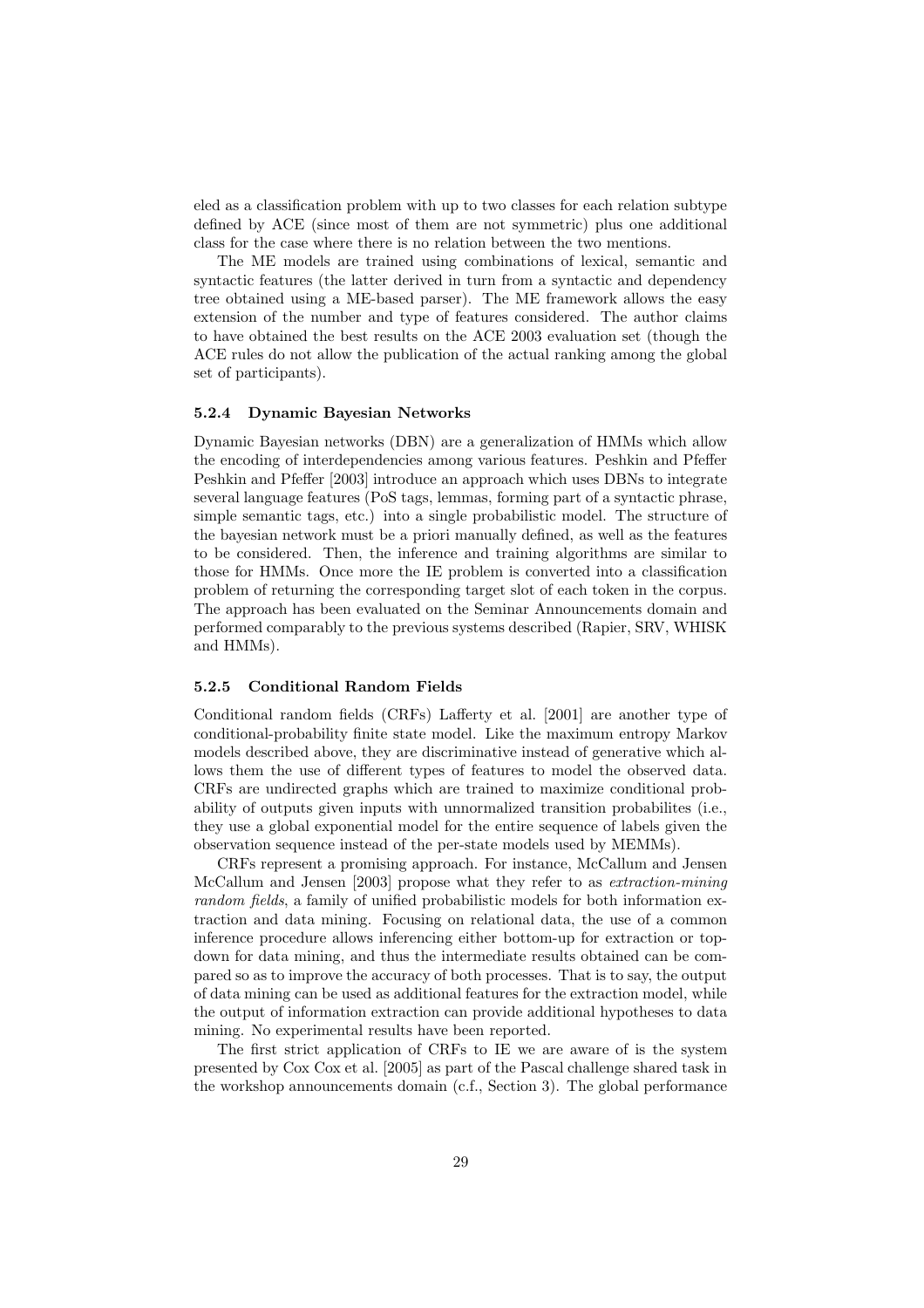of the system over the test set was quite good (obtaining global F-scores of 65%, third among the presented systems).

## 5.2.6 Hyperplane Separators

Also within the propositional learning paradigm, and given the success of hyperplane classifiers like Support Vector Machines (SVM) in classification tasks, several researchers have attempted to apply them to IE tasks. Prior to applying these methods it is necessary to represent the IE problem as a classification problem. Note that once the IE problem has been translated into a classification problem, several other ML methods can be applied, like Decision Trees, Naive Bayes and others. But it seems that hyperplane separators present some features that make them specially suitable for NLP tasks, for instance, their ability to deal with a large number of features.

Hyperplane separators learn a hyperplane in the space of features (the input space in SVM terminology) that separates positive from negative examples for the concept to be learned. When such a hyperplane cannot be found in the input space, it can be found in an extended space built from a combination of the features in the input space. Some hyperplane classifiers, like Support Vector Machines and Voted Perceptrons, are able to find such hyperplanes in the extended space by using Kernel functions. Kernel functions return the dot product between two examples in the extended space without explicitly going there. This information is enough for the mentioned algorithms to directly find the hyperplane in the extended space.

The work of Roth and Yih Roth and Yih [2001] is the first which attempted to learn relational features using hyperplane classifiers. They present a new approach for learning to extract slot fillers from semi-structured documents. This approach is named SNoW-IE and it follows a two-step strategy. In the first step, a classifier is learned to achieve high recall. Given that a common property of IE tasks is that negative examples are extremely more frequent than positive ones, this classifier aims at filtering most of the former without discarding the latter. In the second step, another classifier is learned to achieve high precision. Both classifiers are learned as sparse networks of linear functions from the manually annotated training set by performing SNoW Roth [1998], a propositional learning system. Training examples are represented as conjunctions of propositions. Basically, each proposition refers to an attribute of some token. This token can occur as part of the slot filler, in its left context (l window) or in its right context (r window). Positive and negative training examples are automatically generated by using a set of constraints, such as the appropriate length (in tokens) of the context windows, the maximum length of the slot filler, and the set of appropriate features for tokens within the filler or either of its context windows (e.g., word, POS tag or location within the context). These constraints are defined by the user for each concept to be learned.

For example, in Roth and Yih Roth and Yih [2001], the constraints defined to generate training examples related to concept speaker in the seminar announcement domain can be described as follows<sup>26</sup>: a *speaker* may be represented as the conjunction of its previous two words in the left context window (with their positions relative to the speaker itself), the POS tag corresponding to the slot filler

<sup>26</sup>See Roth and Yih [2001] for details on the formalism used to define these constraints.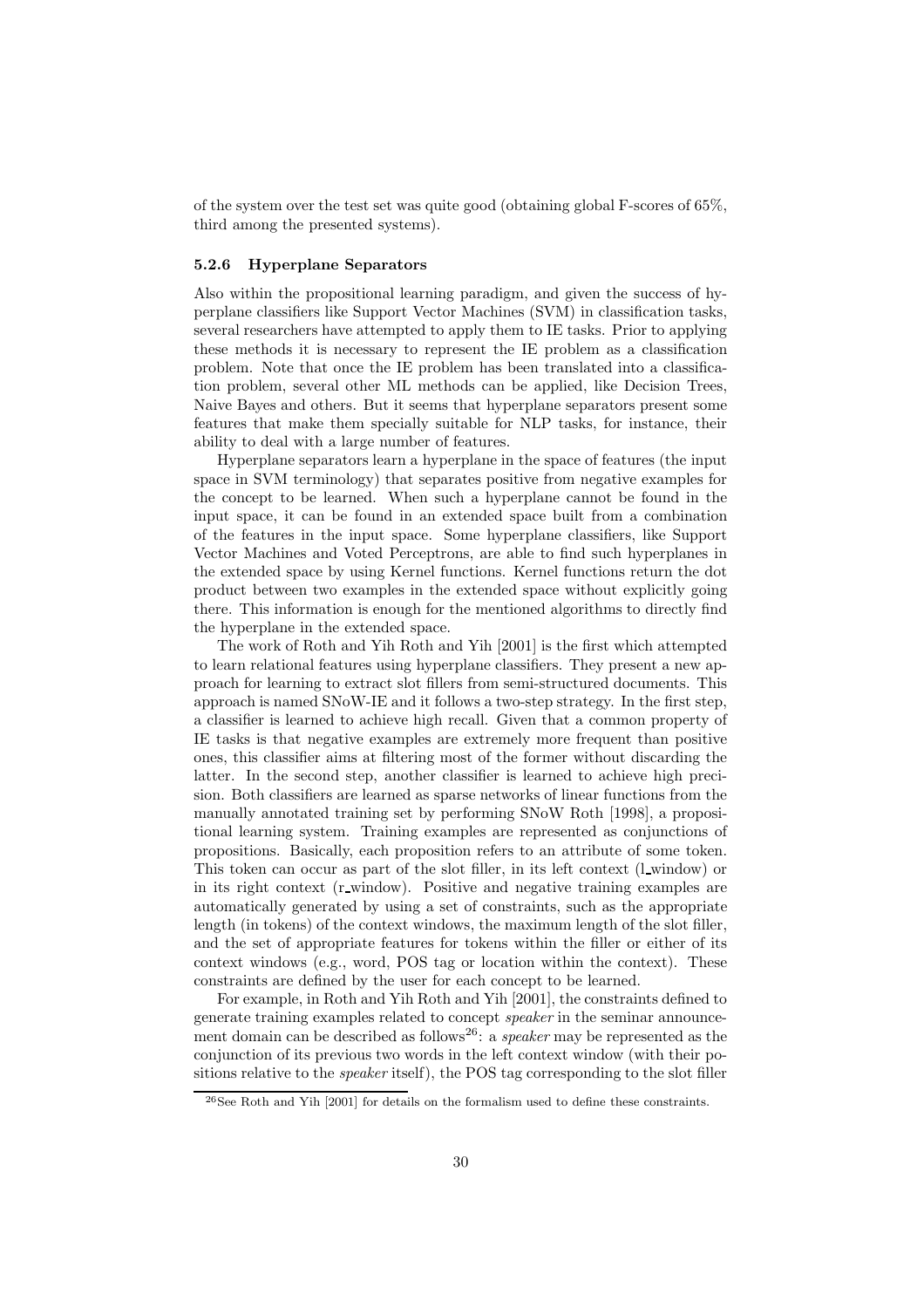|                       | 1 window                          |        | filler                   |        | r_window                  |
|-----------------------|-----------------------------------|--------|--------------------------|--------|---------------------------|
| negative example 1:   | [1112.]                           |        | [Professor]              |        | [Warren]                  |
| propositionalization: | $1112 - 2& -1$                    | &      | N                        | &      | PN <sub>1</sub>           |
| negative example 2:   | [1112.]                           |        | [Professor Warren]       |        | [Baler]                   |
| propositionalization: | $1112 - 2 & -1$<br>$1112 - 3& -1$ | &<br>& | N<br>PN                  | &<br>& | $PN_2$<br>PN <sub>1</sub> |
| positive example:     | [1112.]                           |        | [Professor Warren Baler] |        | [from]                    |
| propositionalization: | $1112 - 2 & -1$                   | &      | N                        | &      | $Prep_3$                  |
|                       | $1112 - 3& -2$                    | &      | PN.                      | &      | $Prep_2$                  |
|                       | $1112 - 4&. -3$                   | &      | PN                       | &      | $Prep_1$                  |
| negative example 3:   | [. Professor]                     |        | [Warren]                 |        | [Baler]                   |
| propositionalization: | $-2\&$ Professor $-1$             | &      | PN                       | &      | $PN_1$                    |
|                       |                                   |        |                          |        |                           |
|                       |                                   |        |                          |        |                           |
|                       |                                   |        |                          |        |                           |

Document fragment: ... room 1112 . Professor Warren Baler from ... **SPEAKER**

Figure 12: Training examples generated by SNoW-IE.

and the first POS tag in the right context window (also with its position relative to the slot filler). Figure 12 shows some training examples generated from the fragment "... room 1112. Professor Warren Baler from ..." from a document in the seminar announcement domain. This fragment contains one correct filler for speaker ("Professor Warren Baler") and a set of incorrect ones (e.g., "Professor", "Professor Warren", "Warren", "Warren Baler"). For instance, the first negative example in the figure consists of the filler "*Professor*" (a noun -N-), the left context "1112 ." and the right context "Warren" (a proper noun -PN- ). This example is represented by proposition  $1112 - 2\& -1\&\text{N\&PN}\_1$ , where numbers represent positions of tokens with respect to "*Professor*". Moreover, three propositions are generated for the positive example occurring in the fragment. For instance, the first one  $(1112-2\& -1\&\text{N\&Prep-3})$  takes POS tag N related to word "Professor" as the tag representing the filler. Note that the preposition in the right context window is located three tokens to the right of word "Professor". The second one (1112-3&.-2&PN&Prep 2) takes POS tag PN corresponding to word "Warren" in the filler. In this case the preposition in the right context window is located two tokens to the right of word "Warren", while the punctuation mark in the left window is two tokens to the left.

Sun Sun et al. [2003] presents the results of applying a SVM to the MUC-4 IE task about terrorism attacks. The methodology is divided into three steps: document parsing, feature acquisition and extraction model construction. In the first step, the system generates parse trees for each sentence in the documents. In the second step, each sentence is represented by a set of features derived from the parse tree that includes context features (information about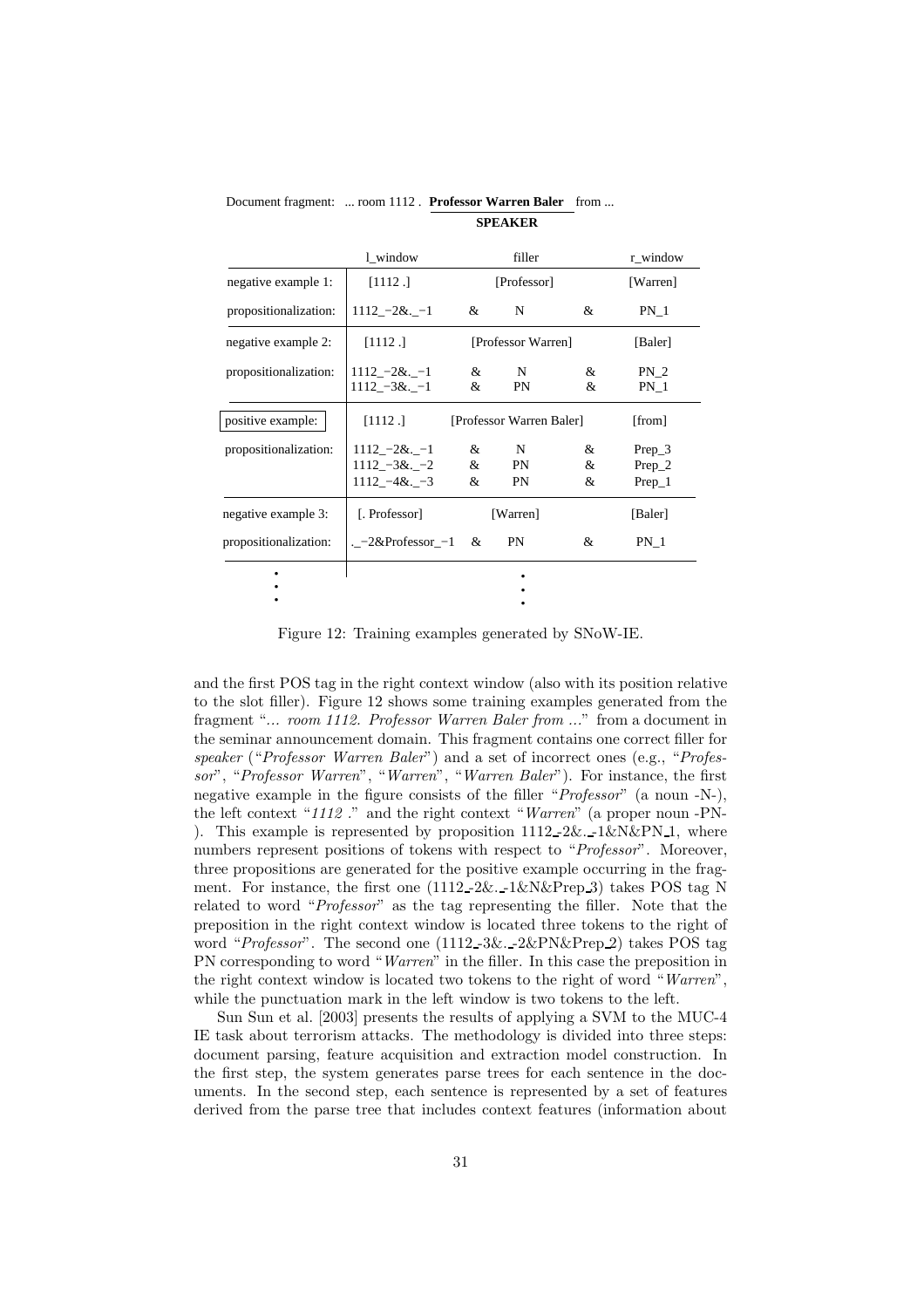other surrounding constituents in the sentence) and content features about the noun phrase to be extracted from the sentence. For example, the parse tree corresponding to the sentence "Two terrorists destroyed several power poles on 29th street and machinegunned several transformers." is shown in Figure 13. The target slot is "several power poles" and the context features are defined from the terms surrounding it. Not all surrounding terms have the same feature weight because it depends on how close to the target slot the term is found in the parse tree: a high value will be assigned to " $\alpha$ " and a smaller value to "Two terrorists". The context features for the target slot "several power poles" are the terms "on", "29th street", "destroyed" and "Two terrorists".

```
(S (NP Two terrorists)
   (VP (VP destroyed
           (NP several power poles)
           (PP on
                (NP 29th street)))
       and
       (VP machinegunned
           (NP several transformers)))
   .)
```
Figure 13: Parse tree example generated by Sun et al. system.

Each sentence is represented then as a list of attribute-value pairs and it is labeled as positive or negative for the target slot. A sentence is considered as positive if it contains an entity that matches the target slot answer keys. A SVM with a polynomial kernel is used to learn a hyperplane that separates positive from negative examples. Results in the MUC-4 domain are not very good in the test sets (F-scores of 36% for TST3 and 33% for TST4), and the authors claim that further research on additional features for training can be necessary in order to improve overall performance.

Chieu Chieu et al. [2003] uses also the MUC-4 IE task to show that by using state of the art machine learning algorithms in all steps of an IE system, it is possible to achieve competitive scores when compared to the best systems for that task (all of them handcrafted). After a preprocessing step, the system they propose, ALICE, generates a full parse tree for each sentence in the text (with linked coreferences where necessary). In order to learn to extract information from these sentences, the core of the system learns one classifier for each different target slot. Each sentence is represented in a propositional way by using generic features that can be easily derived from the parse tree, like agent of the verb, head-word, etc. The authors were not committed to any classifier and tried different approaches to learn the classifier for each slot. The best algorithms (that is, the ones achieving the best results with less tuning of parameters required), were Maximum Entropy and SVM (Maximum Entropy achieved a slightly better performance than SVM). Both algorithms show competitive results with respect to human engineered systems for the MUC-4 task<sup>27</sup>. The SVM was tested using a linear kernel, that is, the SVM tried to find a hyperplane in the input space directly.

 $27$ It is worth noting that the results are much better than the ones presented by Sun Sun et al. [2003], that also used a SVM in the same domain.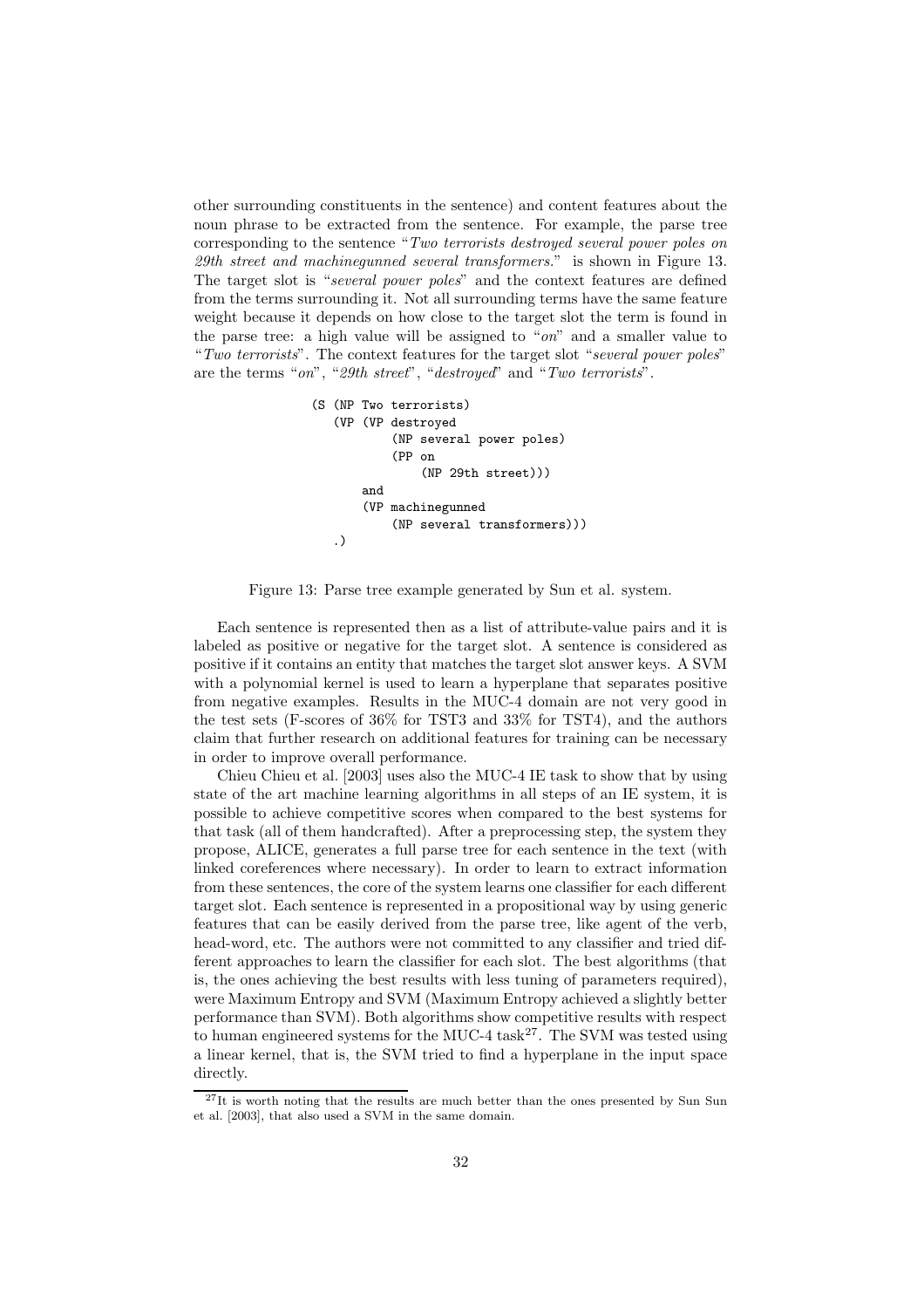

Figure 14: A relation example generated from the shallow parse of the sentence "James Brown was a scientist at the University of Illinois" by Zelenko et al.'s approach.

Similarly, Zelenko Zelenko et al. [2003] presents specific kernels forextracting relations using Support Vector Machines. The distinctive property of these kernels is that they do not explicitly generate features, i.e., an example is not a feature vector as is usual in ML algorithms. The new kernels are inspired by previously existing kernels that can be used to find similarities between tree structures. Sentences from the text are converted into examples as trees of partial parses where some nodes are enriched with semantic information about the role of the node (that is, the slot it should fill in the output template). Figure 14 shows an example for the "*person-affiliation*" relation. A relation example is the least common subtree containing two entity nodes.

The authors test their kernels using two hyperplane classifiers that can take advantage of kernel information: Support Vector Machines and Voted Perceptrons. They compare these results with the ones obtained using both Naive Bayes and Winnow algorithms. Note that the representation of the examples used in the latter class of algorithms is not trees but propositional descriptions, since these algorithms cannot deal with trees. The test IE task consists in the extraction of person-affiliation and organization-location relations from 200 news articles from different news agencies. The kernelized algorithms show a better F-score than both Naive Bayes and Winnow for both relation extraction tasks.

A different approach is presented by Finn and Kushmerick Finn and Kushmerick [2004] in which they convert the IE task into a token classification task, where every fragment in a document must be classified as the start position of a target slot, the end of a target slot, or neither. Their ELIE algorithm consists in the combination of the predictions of two sets of classifiers. The first set (L1) learns to detect the start and the end of fragments to be extracted; the second one (L2) learns to detect either the end of a fragment given its beginning, or the beginning of a fragment given its end. Whereas the L1 classifiers generally have high precision but low recall, the L2 classifiers are used to increase the recall of the IE system. ELIE has been evaluated on three different domains: seminar announcements, job postings and Reuters corporate acquisition. In these experiments and when compared with other kind of learning methods (rela-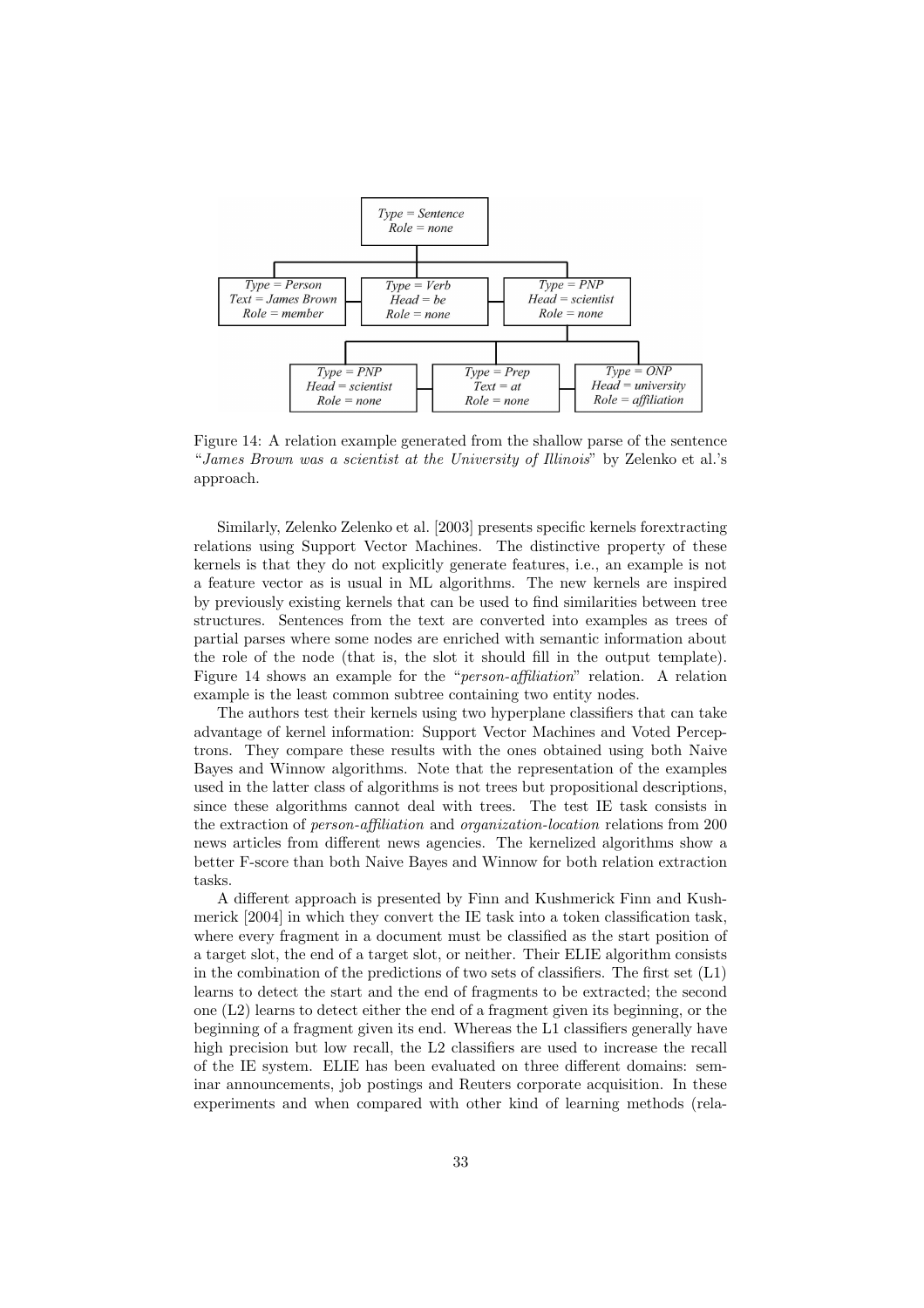tional learning, wrapper induction, propositional learning),  $ELE<sub>L1</sub>$  alone often outperforms the other methods.  $ELE_{L2}$  improves recall while maintaining precision high enough. This gives the choice of using either one classifier alone or both classifiers depending on the recall/precision levels required for a specific task. ELIE has been also evaluated on the Pascal challenge on Evaluation of Machine Learning for Information Extraction obtaining a poorer performance than that obtained in the previous experiments. The authors suggest that the effect of data imbalance (many more negative than positive examples of a field start or end) is the cause of the poor results.

The approach presented by Zhao and Grishman Zhao and Grishman [2005], also based on kernel methods, investigates the incorporation of different features corresponding to different levels of syntactic processing (tokenization, parsing and deep dependency analysis) in relation extraction. After the definition of syntactic kernels representing results from shallow and deep processing, these kernels are combined into new kernels. The latter kernels introduce new features that could not be obtained by individual kernels alone. The approach is evaluated on the 2004 ACE Relation Detection task using two different classifiers (KNN and SVM). From the results obtained they show that the addition of kernels improves performance but that chunking kernels give the highest contribution to the overall performance.

# 5.3 Multi-strategy Approaches

The advantage of using a multi-strategy approach in learning to extract information was demonstrated by Freitag for learning from online documents Freitag [1998a]. Single strategy approaches for this purpose take a specific view of the documents (e.g., HTML tags, typographic information, lexical information). This introduces biases that make such approaches less suitable for some kinds of documents than for others.

In this experiment, Freitag Freitag [1998a] focused on combining three separate machine learning paradigms for learning single-slot rules: rote memorization, term-space text classification, and relational rule induction. When performing extraction, the confidence factors of the learning algorithms were mapped into probabilities of correctness by using a regression model. Such probabilities were combined in order to produce a consensus among learning algorithms. This combination of algorithms (each one of them using different kinds of information for learning) achieved better results than when applied individually.

Within the relational learning paradigm, a different multi-strategy approach is used by EVIUS Turmo and Rodríguez  $[2002]$ ; Turmo  $[2002]$  to learn singleslot and multi-slot IE rules from semi-structured documents and free text. The learning systems explained so far learn single concept extractions. They learn knowledge useful to extract instances of a concept within the extraction scenario independently. Instead, EVIUS assumes the fact that the extraction scenario imposes some dependencies among concepts to be dealt with. When one concept depends on another one, knowledge about the former is useful for learning to extract instances of the target.

EVIUS is a supervised multi-concept learning system based on a multistrategy constructive learning approach Michalski [1993] that integrates closedloop learning, deductive restructuring Ko [1998] and constructive induction.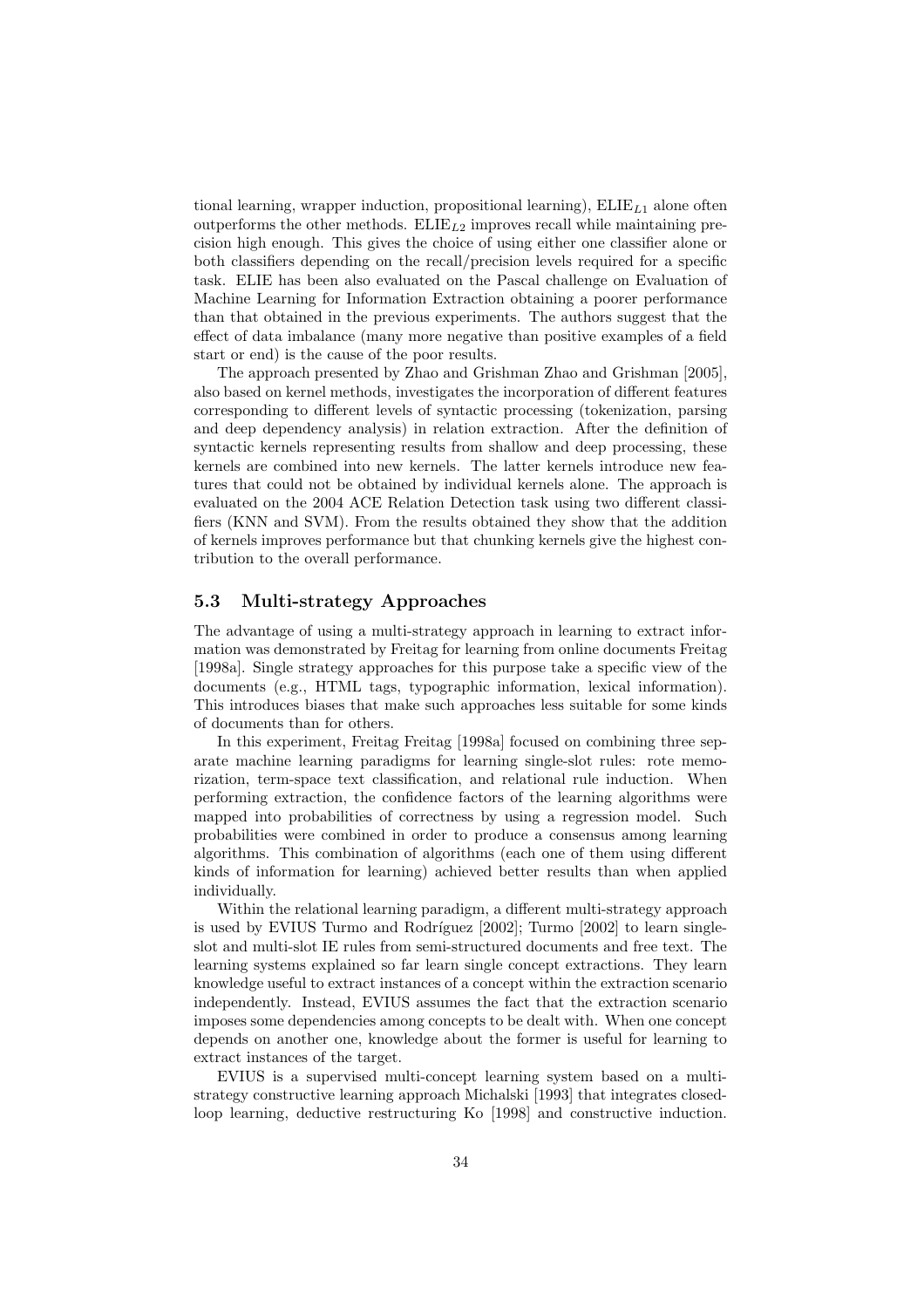Closed-loop learning allows EVIUS to incrementally learn IE rules similar to Horn clauses for the whole extraction scenario. This is done by means of determining which concept to learn at each step. Within this incremental process, the learning of IE rules for each concept is basically accomplished using FOIL, which requires positive and negative examples. Positive examples are annotated in the training data using an interface, while negative examples are automatically generated. Once IE rules for a concept have been learned, the learning space is updated using deductive restructuring and constructive induction. These techniques assimilate knowledge which may be useful for further learning: the training examples of learned concepts and new predicates related to these concepts.

# 5.4 Wrapper Generation

Wrapper Generation (WG) can be considered as a special case of IE dealing with structured and semi-structured text. Other approaches are possible, however, and WG can be placed in the intersection of three loosely related disciplines: Heterogenous Databases, Information Integration and Information Extraction.

Following Eikvil [1999], the purpose of a wrapper is extracting the content of a particular information source and delivering the relevant content in a selfdescribing representation. Although wrappers are not limited to the web, most of their current applications belong to this domain. In the web environment, a wrapper can be defined as a processor that converts information implicitly stored as in an HTML document into information explicitly stored as a data structure for further processing.

Web pages can be ranked in terms of their format from structured to unstructured. Structured pages, follow a predefined and strict, but usually unknown, format where itemized information presents uniform syntactic clues. In semi-structured pages, some of these constraints are relaxed and attributes can be omitted, multi-valued or changed in its order of occurrence. Unstructured pages, usually consist of free text merged with HTML tags not following any particular structure.

Most existing WG systems are applied to structured or semi-structured web pages.

The performance of a wrapper does not differ basically from the performance of an Information Extractor. Knowledge is encoded in rules that are applied over the raw text (in a pattern matching process) or over a more elaborated or enriched data source (sequence of tokens, set of predicates, HTML tree, etc.). The most important difference is that tokens include not only words but also HTML tags. This fact has important consequences: On the one hand, HTML tags provide additional information that can be used for extraction; on the other hand, the presence of HTML tags makes it difficult to apply linguistic based approaches to extraction.

In the early systems, building wrappers was approached as a manual task. Several generic grammar development systems (Yacc, Perl, LL(k) grammars, Xpath) or specialized ones (as in WHIRL or ARANEUS) have been used, together with graphical user interfaces and other support tools. This approach is highly costly (e.g., Jango, a commercial system for comparison shopping on the Web, reports several hundred wrappers have to be built and maintained). Due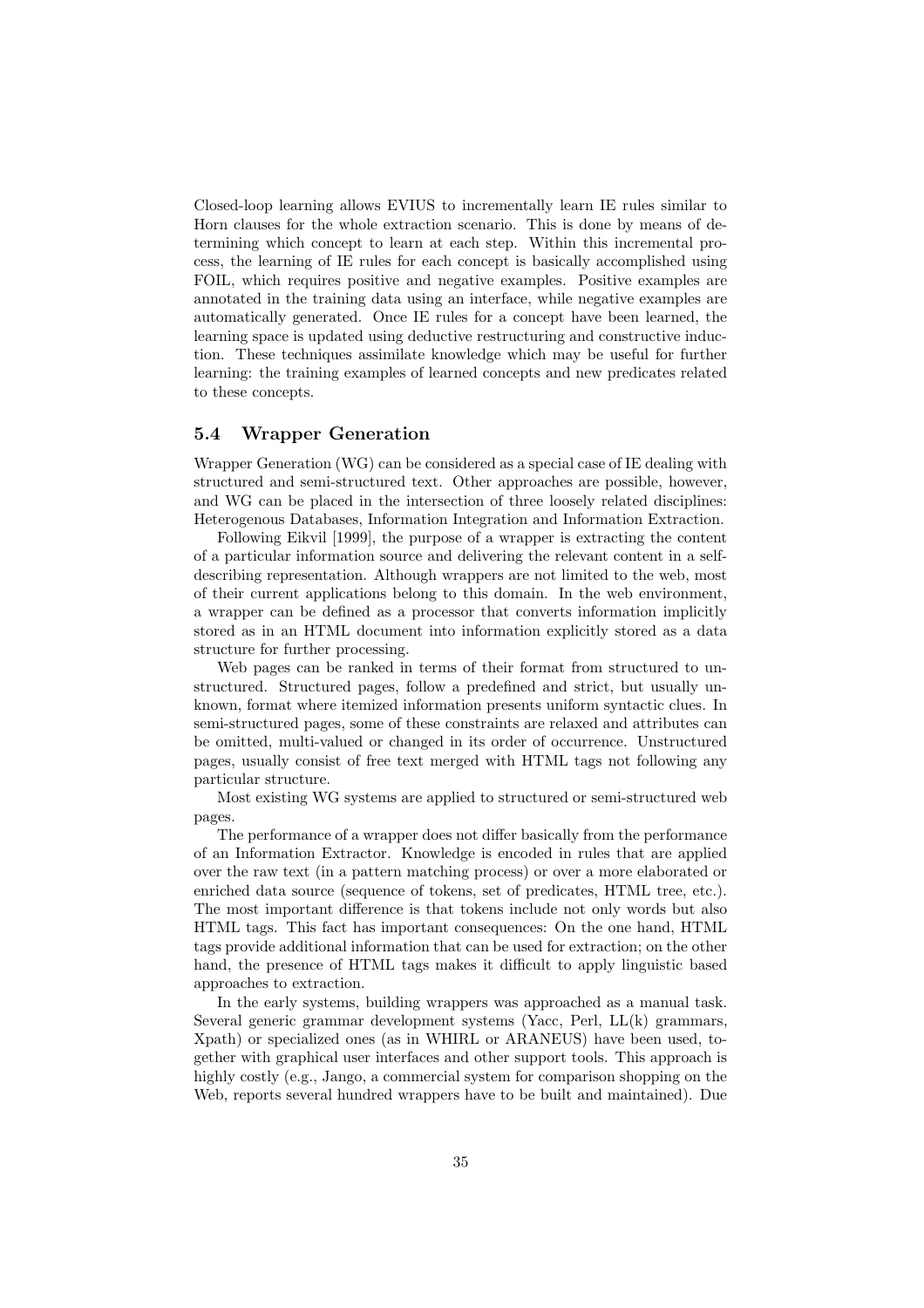to this high cost, there is a growing interest in applying ML techniques (ILP, grammar induction, statistical methods) to automate the WG task.

WG systems can be classified according to different criteria: degree of elaboration of data sources, expressiveness of wrappers to be generated, ML techniques applied, etc. Some systems operate on raw texts or on the result of simple tokenization, usually focusing on the detection of words, punctuation signs, control characters and HTML tags. Other systems require more powerful tokenization (numeric, alphabetic, uppercase, etc.). In all these cases, the input to the wrapper consists of a sequence of tokens. Some other wrappers need the input to be organized as an HTML parse tree while, in others, additional linguistic processing is performed on the input data (POS tagging, NE recognition, semantic labeling, etc.). Finally, in some systems, input content has to be mapped into a propositional or relational (predicate based) representation.

We can consider a wrapper W as a parser able to recognize a particular language  $L<sub>w</sub>$ . The expressivity of the wrapper is directly related to the power of the class of languages it can recognize. Regular grammars are quite expressive for dealing with most of the requirements of an extractor but, as pointed out by Chidlovskii Chidlovskii [2000], they cannot be learned with the usual grammatical induction methods if only positive examples have to be used. For WG to be effective, learning has to be carried out with a very small training set, and additional constraints have to be set. Chidlovskii Chidlovskii [2000] proposes using k-reversible grammars. Stalker Muslea et al. [2001, 2003] and SoftMealy Hsu and Dung [1998] use limited forms of Finite State Transducers (FST). WIEN Kushmerick [2000] limits itself to a set of 6 classes of PAC-learnable schemata.

Learning approaches range from ILP, frequently used by systems coming from the IE area (e.g., SRV, RAPIER, WHISK), to greedy covering algorithms with different kinds of generalization steps (Stalker,  $(LP)^2$ ), Constraint Satisfaction (WIEN) or several types of combinations (e.g., BWI Freitag and Kushmerick [2000]).

One of the most influential systems is WIEN (Wrapper Induction Environment), presented by Nicholas Kushmerick in his thesis Kushmerick [1997], and summarized in Kushmerick [2000].

WIEN deals with 6 classes of wrappers (4 tabular and 2 nested). These classes are demonstrated to be PAC-learnable and Kushmerick reports a coverage of over 70% of common cases. Basically, multi-slot itemized page fragments are well covered by the system. The simplest WIEN class is LR. A wrapper belonging to this class is able to recognize and extract k-slot tuples guided by the left and right contexts (sequences of tokens) of each slot. So the wrapper has 2k parameters,  $\langle l_1, r_1, \ldots, l_k, r_k \rangle$ , to be learned. WIEN learns its parameter set in a supervised way, with a very limited amount of positive examples. It uses a Constraint Satisfaction approach with constraints derived from some hard assumptions on the independence of parameters. The most complex and accurate tabular class, HOCLRT (Head Open Close Left Right Tail), considers four additional parameters for modeling the head and tail of the region from where the information has to be extracted, and the open and close contexts for each tuple.

SoftMealy Hsu [1998]; Hsu and Dung [1998] tries to overcome some of the limitations in WIEN's HOCLRT schemata by relaxing some of the rigid constraints that were imposed on the tuple's contents. SoftMealy allows for multiple-valued or missing attributes, variations on attribute order and the use of a candi-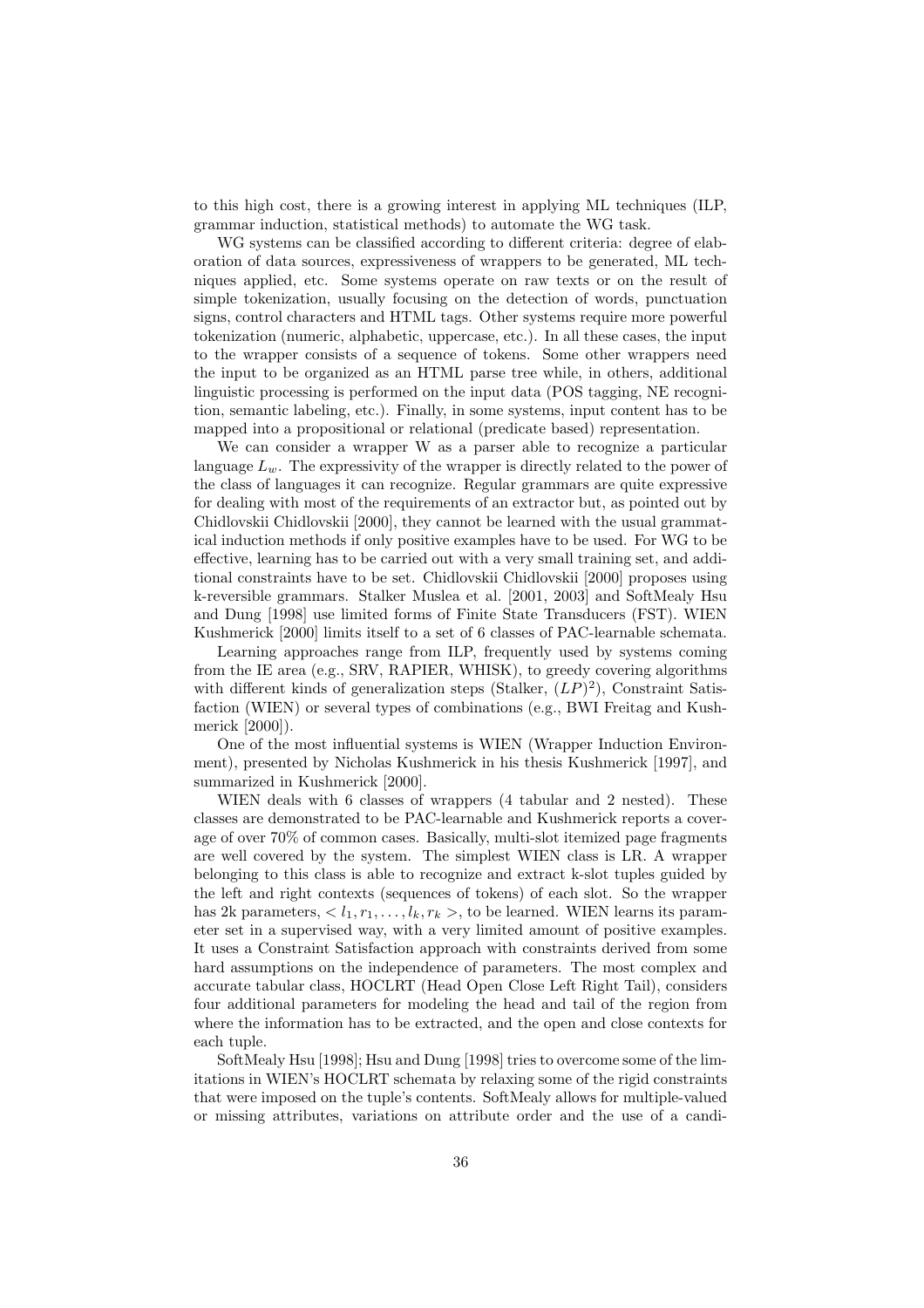date's features for guiding the extraction. A wrapper is represented as a nondeterministic FST. Input text is tokenized and is treated by the wrapper as a sequence of separators. A separator is an invisible borderline between two adjacent tokens. Separators are represented as pairs  $\langle s^L, s^R \rangle$ , where  $s^L$  and  $s^R$  are sequences of tokens representing the left and right contexts, respectively. The learning algorithm proceeds by generalizing from labeled tuples. Generalization is performed by tree-climbing on a taxonomy of tokens (e.g., "IBM"  $\lt$ Alluppercase  $\langle$  word  $\langle$  string).

Stalker Muslea et al. [2001, 2003] is another well known WG system. While input to WIEN or SoftMealy was simply sequences of tokens, in the case of Stalker a description of the structure of the page, in terms of the so called Embedded Catalog formalism, is used as well. The Embedded catalog description of a web page is a tree-like structure where the items of interest are placed in the leaves. Wrappers are represented as linear landmark automata (LLA), a subclass of general landmark automata. Transitions of these automata are labeled with landmarks (i.e., sequences of tokens and wildcards, including textual wildcards and user defined domain specific ones). Stalker produces an ordered list of LLA using a sequential covering algorithm with a small set of heuristics.

Wrappers generated by Stalker can be considered as a generalization of HO-CLRT wrappers (Stalker wrappers without disjunction and wildcards can be reduced to WIEN's).

In Knoblock et al. [2001], an extension of Stalker is presented using Cotesting. Co-testing is a form of active learning that analyzes the set of unlabeled examples to automatically identify highly informative examples for the user to label. After the learning of forward and backward sets of rules from labeled examples, both sets are applied to a set of unlabeled pages. Those examples on which the two sets of rules disagree are asked to the user for labeling next.

WHIRL, Word-based Heterogeneous Information Representation Language Cohen [2000], is a wrapper language that uses a powerful data model, Simple Texts in Relations (STIR), to build different extraction applications. WHIRL needs the information pages to be previously parsed in order to obtain the HTML parse tree. The result is represented in the form of tree-description predicates from which relational rules are learned.

In Cohen and Jensen [2001]; Cohen et al. [2002] the authors propose an extensible architecture, following basically the same ideas of WHIRL with a sounder formalization. In their system a wrapper consists of an ordered set of builders, where each builder is associated with a restricted sublanguage. Each builder is assumed to implement two basic operations (Least General Generalization, and Refine) in such a way as to allow several forms of composition in order to implement complex wrappers.

Ciravegna Ciravegna [2001] describes Learning Pattern by Language Processing  $((LP)^2)$ , a general IE system that works very well in wrapper tasks.  $(LP)^2$  proceeds in two learning steps: tagging rules and correction rules. Rules are conventional condition-action rules, where the conditions are constraints on the k tokens preceding and following the current token and the action part inserts a single tag (beginning or ending a string to be extracted). Initially, the constraints are set on words but incrementally, as learning proceeds, some generalizations are carried out and constraints are set on additional knowledge (e.g., POS tagging, shallow NLP, user defined classes). It uses a sequential covering algorithm and a beam-search for selecting the best generalizations that can be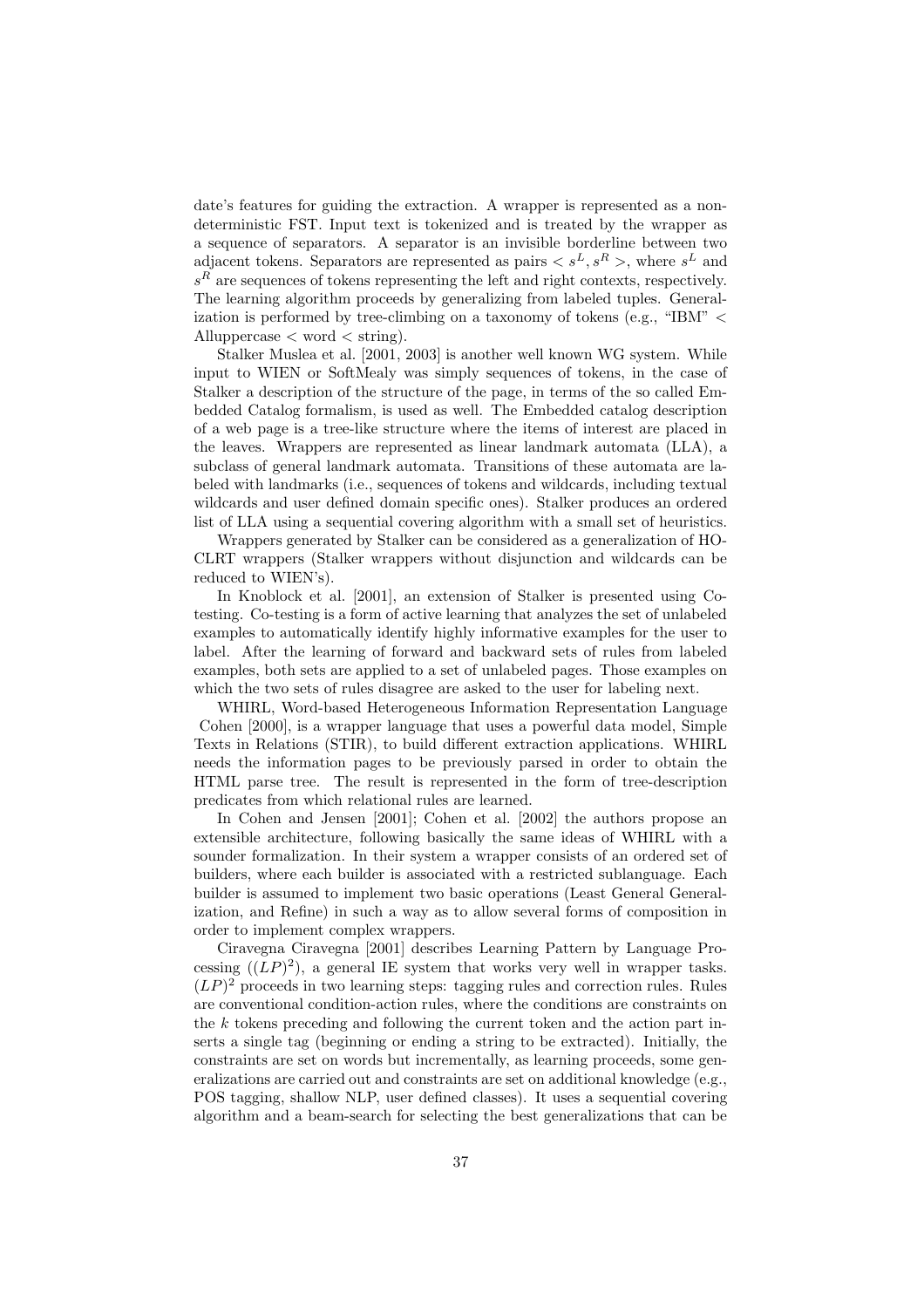applied at each step.

Freitag and Kushmerick Freitag and Kushmerick [2000] present Boosted Wrapper Induction (BWI), a system that uses boosting for learning accurate complex wrappers by combining simple, high precision, low coverage basic wrappers (boundary detectors). Boundary detectors consist of a pair of patterns (prefix and suffix of the boundary) and a confidence score, while a wrapper is a triple  $\langle F, A, H \rangle$  where  $F = \{F_1, \ldots, F_T\}$  is the set of fore detectors,  $A = \{A_1, \ldots, A_T\}$  is the set of aft detectors and  $H(k)$  is the probability that the field has length  $k$ .

## 5.5 Comparison of Performance of ML Approaches

An exhaustive direct comparison of performance across the different ML approaches is impossible, since generally they have been tested on different domains. However, some domains, such as MUCs' and the seminar announcements, have become standard evaluation domains for a significant set of authors.

In this section we try to provide a comparison among those systems working on the seminar announcement domain. We have chosen this domain because it represents the most commonly used domain among the ML approaches presented in this survey. However, we are aware that there may still be differences in the evaluation framework (e.g., different partitions of the corpus for testing and training, different evaluation procedures, different definitions of what is considered a correct slot filler, etc). To our knowledge, there are insufficient comparable results of ML approaches for IE in regard to one of the MUC or ACE domains. Which is why we do not report on them.

The seminar announcements corpus consists of 485 semi-structured documents of on-line university seminar announcements<sup>28</sup> (an example is shown in Section 2). As mentioned, the extraction scenario consists of four singleslot tasks where information about the starting time (stime), the ending time (etime), the speaker (speaker) and the location (location) of each seminar announcement must be extracted. Table 2 lists the F-scores obtained by the different approaches using this domain. Most approaches explicitly consider that the tasks consist in extracting only one single correct filler for each target slot (possible slot fillers can occur several times in the document). Most of the approaches adopt the same validation methodology, partitioning the document collection several times into training and testing sets of the same size and averaging over the results. However, they differ on the number of runs: three for HMM2, five for Naive Bayes, SRV, Rapier, Evius, SNOW-IE and ME<sub>2</sub>, and ten for the rest. The only exceptions are HMM1, that does not report the validation methodology used<sup>29</sup>, and WHISK, that uses a ten-fold cross validation with 100 documents.

Table 2 indicates that, generally, the statistical methods (those in the first block of the table) outperform the rule learners in the seminar announcement tasks. Rule learners show a similar performance to each other, except WHISK (though as mentioned above its evaluation method is completely different).

All the systems perform well on the stime slot. This seems to be the easiest task, given that a Naive Bayes approach is enough to achieve good results. This

 $^{28}$ http://www.cs.cmu.edu/ dayne/SeminarAnnouncements/ Source \_html

<sup>&</sup>lt;sup>29</sup>Other authors claim different scores obtained for HMM1 approach. We provide the results from the original work.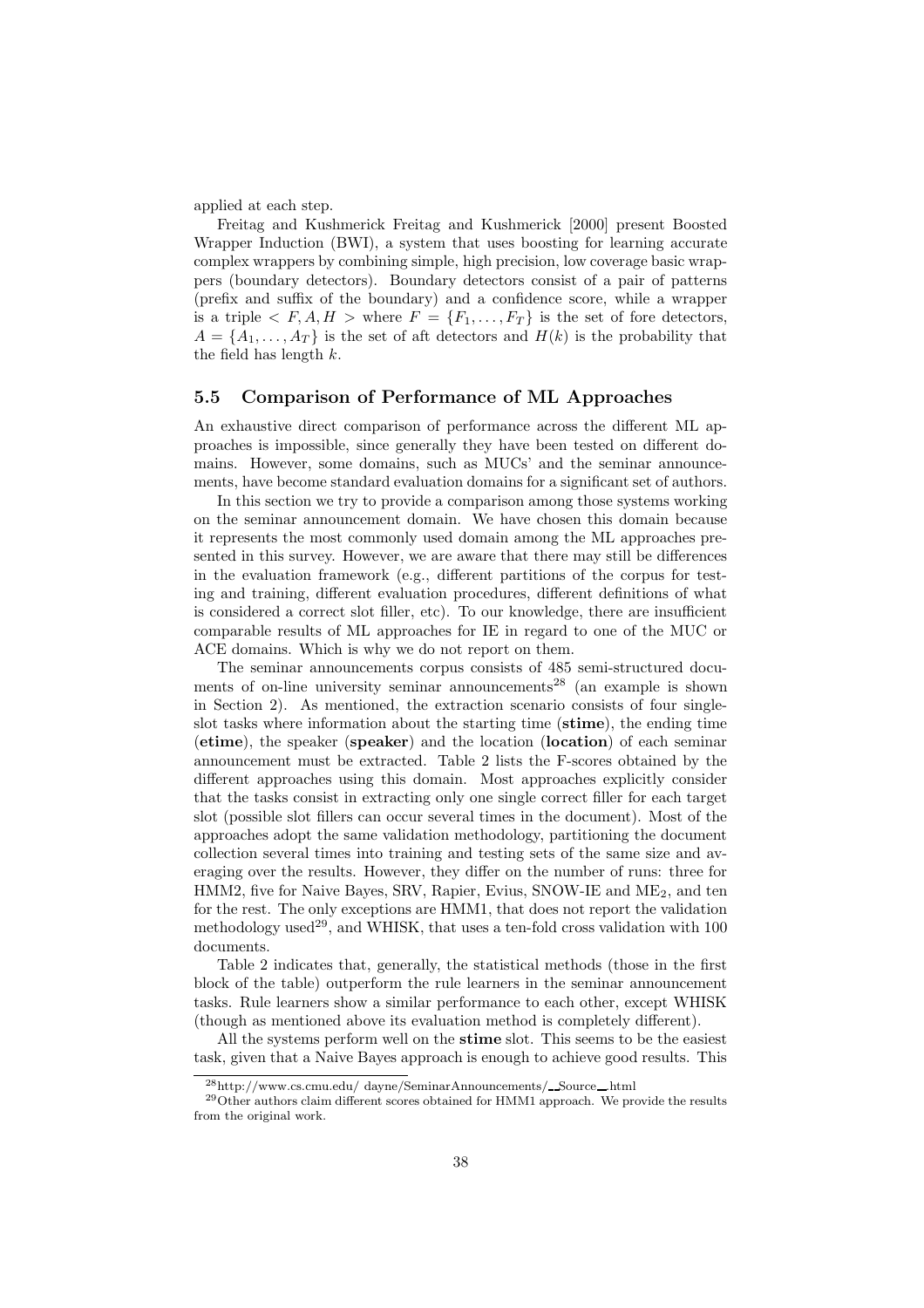| <b>APPROACH</b>                         | stime | etime | location | speaker |
|-----------------------------------------|-------|-------|----------|---------|
| Naive Bayes Roth and Yih [2001]         | 98.3  | 94.6  | 68.6     | 35.5    |
| SNOW-IE Roth and Yih [2001]             | 99.6  | 96.3  | 75.2     | 73.8    |
| $ELI E_{L1}$ Finn and Kushmerick [2004] | 96.6  | 87.0  | 84.8     | 84.9    |
| $ELI E_{L2}$ Finn and Kushmerick [2004] | 98.5  | 96.4  | 86.5     | 88.5    |
| HMM1 Freitag and McCallum [1999]        | 99.1  | 59.5  | 83.9     | 71.1    |
| HMM2 Freitag and McCallum [2000]        |       |       | 87.5     | 76.9    |
| $ME2$ Chieu and Ng [2002]               | 99.6  | 94.2  | 82.6     | 72.6    |
| BIEN Peshkin and Pfeffer [2003]         | 96.0  | 98.8  | 87.1     | 76.9    |
| SRV Freitag [1998a]                     | 98.5  | 77.9  | 72.2     | 56.3    |
| RAPIER Califf [1998]                    | 95.9  | 94.6  | 73.4     | 53.1    |
| EVIUS Turmo and Rodríguez [2002]        | 96.1  | 94.8  | 73.3     | 55.3    |
| WHISK Soderland [1999]                  | 92.6  | 86.1  | 66.6     | 18.3    |
| $LP^2$ Ciravegna [2001]                 | 99.0  | 95.5  | 75.1     | 77.6    |

Table 2: Results in F-score achieved by some ML approaches in the seminar announcements domain

is also true for the etime slot. However, HMM1 is significantly worse than the rest of the approaches. SRV performance is also low with respect to this slot. The reason for these lower scores is that these approaches tend to favor recall, and precision seems to be damaged because of two facts: on one hand, there are seminars without any value for etime, and on the other hand, values for etime are very similar to those for stime.

With respect to **location** and **speaker**, they are more difficult to learn than etime and stime. A Naive Bayes approach seems to be insufficient. The statistical approaches perform significanly better than the rule learners, with the exception of LP<sup>2</sup> .

In general, different specific issues may affect performance, and may affect it differently depending on the approach. For instance, ELIE obtains the highest F-score for the speaker slot thanks to the use of an external gazeteer of first and last names. Similarly,  $LP^2$  achieves the highest score among the rule learners for the same reason. However, a gazeteer is also used by  $ME<sub>2</sub>$ , and the authors note that it does not seem to improve the performance on this slot very much. Another example of how specific issues may improve performance is shown in BIEN. It obtains the highest value for the etime slot thanks to the use of hidden variables reflecting the order in which the target information occurs in the document. However, it requires the manual definition of the structure of the Dynamic Bayesian Network used.

The preprocess required is other factor to take into account. Some methods (SVM methods in general and ELIE in particular for this domain) have to deal with a large number of features, and make use of a previous filtering process by means of information gain, whose high cost must be considered. Most methods use contextual features, and most of them require the definition of a context window that can largely differ in length among the approaches. Different definitions represent different learning biases. Most methods generally use some sort of previous shallow NL processing. There are approaches such as HMMs and ME<sup>2</sup> which do not need this preprocess, avoiding on one hand this cost and preventing on the other hand from the corresponding error propagation.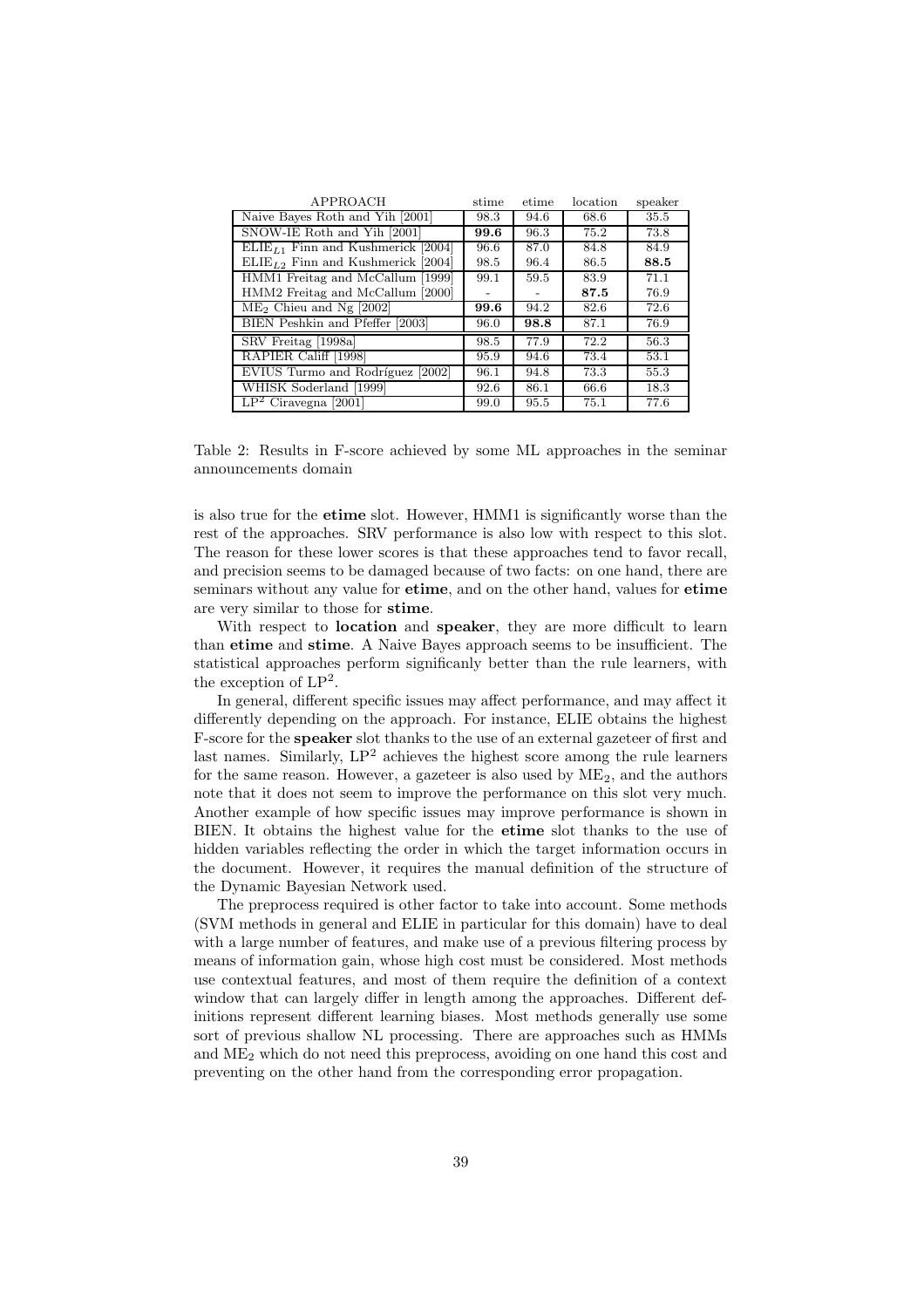# 6 Methodologies and Use of Knowledge in IE Systems

Extraction from structured or semi-structured documents can be performed without making use of any post-process, and frequently with the use of few preprocessing steps. Within this framework, automatically induced wrappers and IE rules learned by using SRV, RAPIER, or WHISK, can either be directly applied to the extraction task as an independent IE system, or integrated as a component into an already existing IE system for specific tasks. This is why this section aims at comparing architectures of IE systems for free text only and specifically for the 15 most representative of the state of the art: CIRCUS Lehnert et al. [1991, 1992, 1993] and its successor BADGER Fisher et al. [1995], FASTUS Appelt et al. [1992, 1993b,a, 1995], LOUELLA Childs et al. [1995], PLUM Weischedel et al. [1991, 1992, 1993]; Weischedel [1995], IE<sup>2</sup> Aone et al. [1998], PROTEUS Grishman and Sterling [1993]; Grishman [1995]; Yangarber and Grishman [1998], ALEMBIC Aberdeen et al. [1993, 1995], HASTEN Krupka [1995], LOLITA Morgan et al. [1995]; Garigliano et al. [1998], LaSIE Gaizauskas et al. [1995], its successor LaSIE-II Humphreys et al. [1998], PIE Lin [1995], SIFT Miller et al. [1998, 2000] and TURBIO Turmo [2002]. Most of these systems participated in MUC competitions, and their architectures are well documented in proceedings up to 1998. More recent IE systems have participated in ACE. However, as described in Section 3, there are no published proceedings for the ACE evaluations, and although some ACE participants have published work related to the learning of IE patterns in international conferences (c.f., Section 5), we have not found any descriptions of complete IE systems.

| <b>SYSTEM</b>  | <b>SYNTAX</b>   | <b>SEMANTICS</b>                    | <b>DISCOURSE</b> |
|----------------|-----------------|-------------------------------------|------------------|
| $_{\rm LaSIE}$ |                 |                                     |                  |
| $LaSIE-II$     |                 | in-depth understanding              |                  |
| <b>LOLITA</b>  |                 |                                     |                  |
| <b>CIRCUS</b>  |                 |                                     | template         |
| <b>FASTUS</b>  |                 |                                     | merging          |
| <b>BADGER</b>  |                 | pattern matching                    |                  |
| <b>HASTEN</b>  | chunking        |                                     |                  |
| <b>PROTEUS</b> |                 |                                     |                  |
| <b>ALEMBIC</b> |                 | grammatical relation interpretation | traditional      |
|                |                 |                                     | semantic in-     |
|                |                 |                                     | terpretation     |
| PIE            |                 |                                     | procedures       |
| TURBIO         | partial parsing | pattern matching                    |                  |
| PLUM           |                 |                                     | template         |
| $\mathbb{H}^2$ |                 | pattern matching                    | merging          |
| LOUELLA        |                 |                                     |                  |
| <b>SIFT</b>    |                 | syntactico-semantic parsing         |                  |

Table 3: Methodology description of state-of-the-art IE systems.

The comparisons do not take into account either the preprocess or the output template generation methods because there are no important differences among different IE systems. Table 3 summarizes each system's approach to syntactic parsing, semantic interpretation and discourse analysis from the viewpoint of the methodology they use to perform extraction. The pros and cons of each method have been presented in Section 4. Table 4 describes the kind of knowledge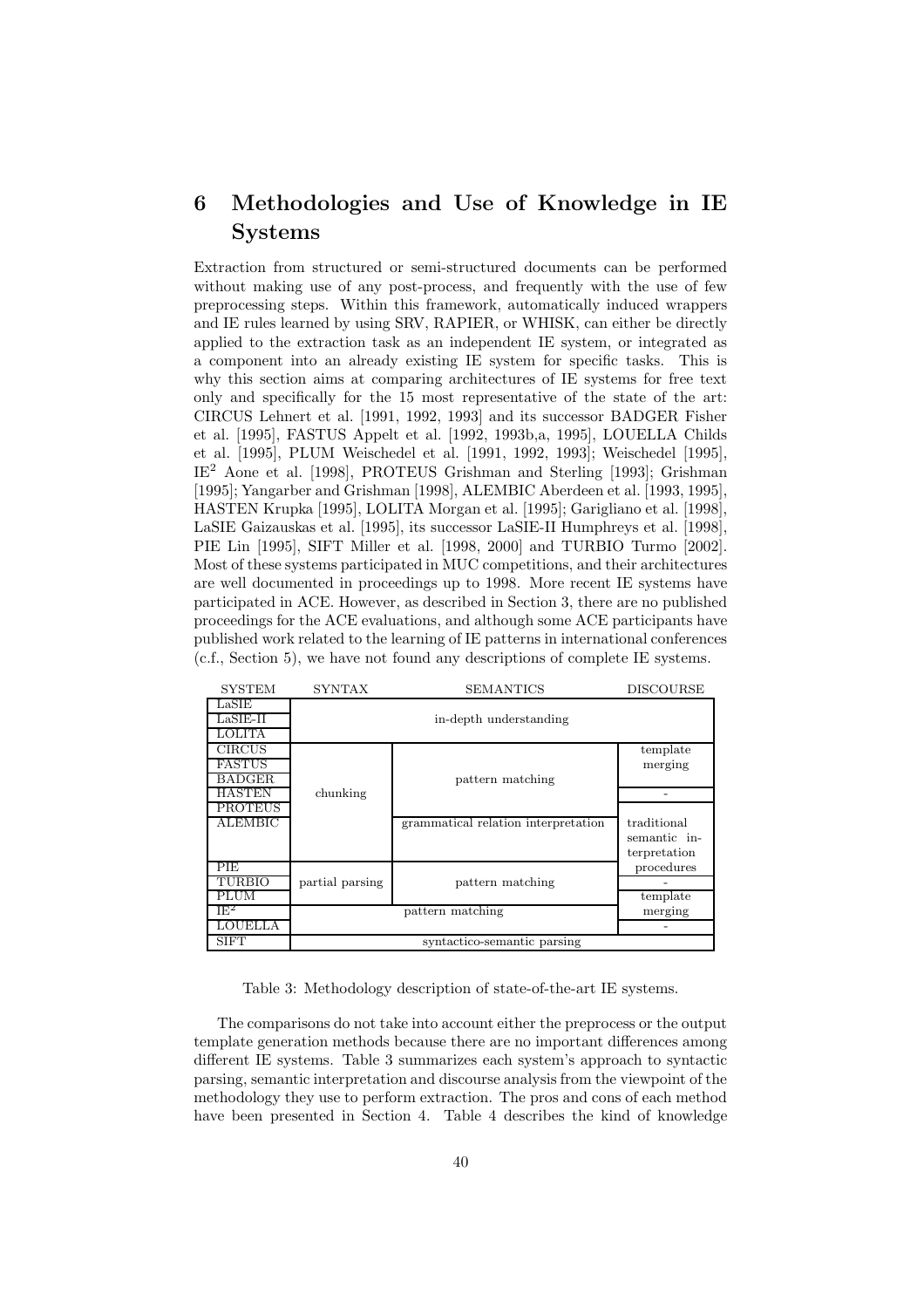| <b>SYSTEM</b>                                             | <b>SYNTAX</b>                                                                               | <b>SEMANTICS</b>                                                | <b>DISCOURSE</b>                                      |  |
|-----------------------------------------------------------|---------------------------------------------------------------------------------------------|-----------------------------------------------------------------|-------------------------------------------------------|--|
| LaSIE                                                     | general<br>grammar<br>the<br>from<br>extracted<br>Penn TreeBank corpus<br>Gaizauskas [1995] | $\lambda$ -expressions                                          |                                                       |  |
| $LaSIE-II$                                                | hand-crafted stratified<br>general grammar                                                  |                                                                 |                                                       |  |
| <b>LOLITA</b>                                             | general grammar                                                                             | hand-crafted semantic<br>network                                |                                                       |  |
| <b>CIRCUS</b><br><b>FASTUS</b>                            |                                                                                             | concept nodes learned<br>from AutoSlog<br>hand-crafted IE rules |                                                       |  |
| <b>BADGER</b>                                             | phrasal grammars                                                                            | concept nodes learned<br>from CRYSTAL                           | trainable decision<br>trees                           |  |
| <b>HASTEN</b><br><b>PROTEUS</b>                           |                                                                                             | $E$ -graphs<br>IE rules learned from<br><b>ExDISCO</b>          |                                                       |  |
| <b>ALEMBIC</b>                                            |                                                                                             | hand-crafted grammatical<br>relations                           |                                                       |  |
| TURBIO                                                    |                                                                                             | IE rules learned from<br><b>EVIUS</b>                           |                                                       |  |
| PIE<br><b>PLUM</b>                                        | general grammar                                                                             | hand-crafted IE rules                                           |                                                       |  |
| IF <sup>2</sup>                                           |                                                                                             | hand-crafted IE rules                                           | hand-crafted rules<br>and trainable<br>decision trees |  |
| LOUELLA                                                   |                                                                                             |                                                                 |                                                       |  |
| <b>SIFT</b>                                               | statistical model for syntactico-semantic parsing learned from the Penn TreeBank            |                                                                 |                                                       |  |
| corpus and on-domain annotated texts Miller et al. [2000] |                                                                                             |                                                                 |                                                       |  |

Table 4: Description of knowledge used by state-of-the-art IE systems.

| <b>SYSTEM</b>   |       | TASK  |           |
|-----------------|-------|-------|-----------|
|                 | TЕ    | TR.   | <b>ST</b> |
| IF <sub>2</sub> | 86.76 | 75.63 | 50.79     |
| <b>SIFT</b>     | 83.49 | 71.23 |           |
| $LaSIE-II$      | 77.17 | 54.7  | 44.04     |
| <b>PROTEUS</b>  | 76.5  |       | 42        |

Table 5: Results in F-score for the best MUC-7 systems

representation used by the selected IE systems. As shown in this table, only a few of the systems take advantage of ML techniques to automatically acquire the domain-specific knowledge useful for extraction (i.e., CIRCUS, BADGER, PROTEUS, TURBIO and SIFT). These IE systems are more easily portable than the rest. In the case of ALEMBIC, although the authors suggested the use of a statistical model to identify some grammatical relations Vilain [1999], in the end they relied on hand-crafting(c.f., Section 4.2) in the last MUC in which they participated (MUC-6). We have not found recent evidence of the integration of automatically acquired knowledge in ALEMBIC. PROTEUS can use the PET interface to assist in manually building IE rules (as it did in MUC-7 competition), as well as ExDISCO (c.f., 5.1.2) to automatically learn them.

Table 5 shows the F-score per IE task achieved by the best systems in MUC-7. As described in Section 3, TE, TR and ST refer to Template Element, Template Relationship, and Scenario Template, respectively. Note that the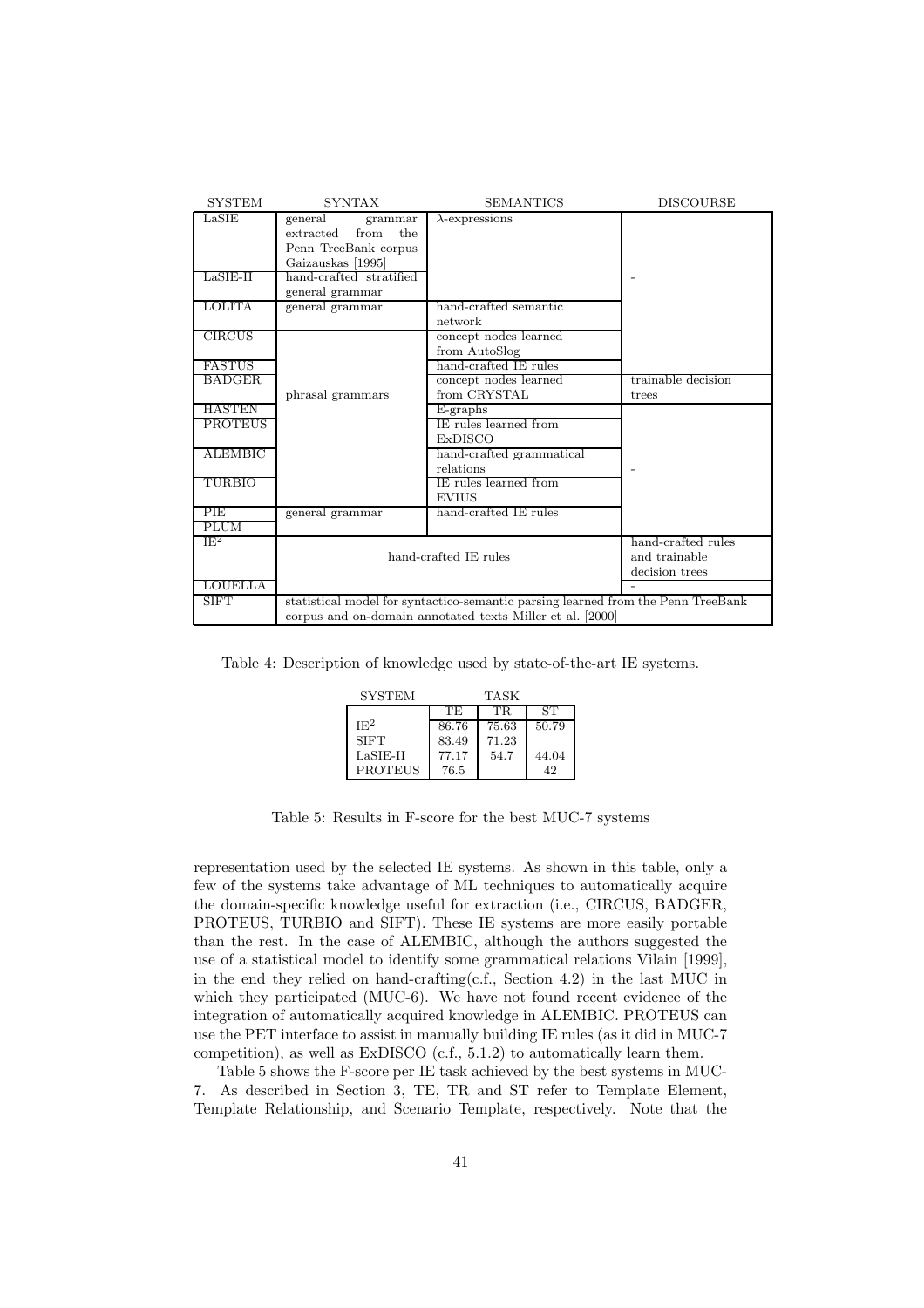best results were achieved by  $IE^2$ , which used hand-crafted knowledge. SIFT did not participate in event extraction (ST task). However, the results of SIFT were close to those achieved by  $IE^2$  in the tasks in which both systems were involved. This is an interesting result, considering that SIFT used automatically learned knowledge (c.f., Table 4). Similarly, the results achieved by LaSIE-II and PROTEUS were close, but the latter system is more easily adaptable to new domains by using either the PET interface or ExDISCO. Note that although the authors of PROTEUS did not provide results for TR tasks, the system is able to deal with relation extraction.

The following sections describe the architecture of  $IE^2$ , as the best system in MUC-7, and both PROTEUS and SIFT, as the ones that are more easily portable to new domains. In these descriptions, the modules of the different architectures are grouped according to their functionalities (c.f., Section 4). Those modules referred to by the methodologies in Table 3 appear colored in the descriptive figures.

# 6.1 The  $IE^2$  System

This system uses a total of six modules as shown in Figure 15, and none is devoted to adapt the system to new domains (although the integration of automatically learned knowledge -IE rules- may be possible).



Figure 15:  $IE^2$  system architecture.

### 6.1.1 Preprocessing

The first two modules focus on NE recognition and classification tasks. Given an input document, they automatically annotate every NE occurring in the document with XML-tags. The first module is a commercial software  $(NetOwl)$ Extractor 3.0) to recognize general NE types. It deals with time and numerical expressions, names of persons, places and organizations, aliases (e.g., acronyms of organizations and locations), and their possible semantic subtypes (e.g., company, government organization, country, city).

The second module (*Custom NameTag*) is used to recognize restricted-domain NE types by means of pattern matching. In the case of MUC-7 domain, Launch events, it was manually tunned to deal with different types (air, ground and water) and subtypes of vehicle names (e.g., plane, helicopter, tank, car, ship, submarine). All these phrases are SGML-tagged into the same document.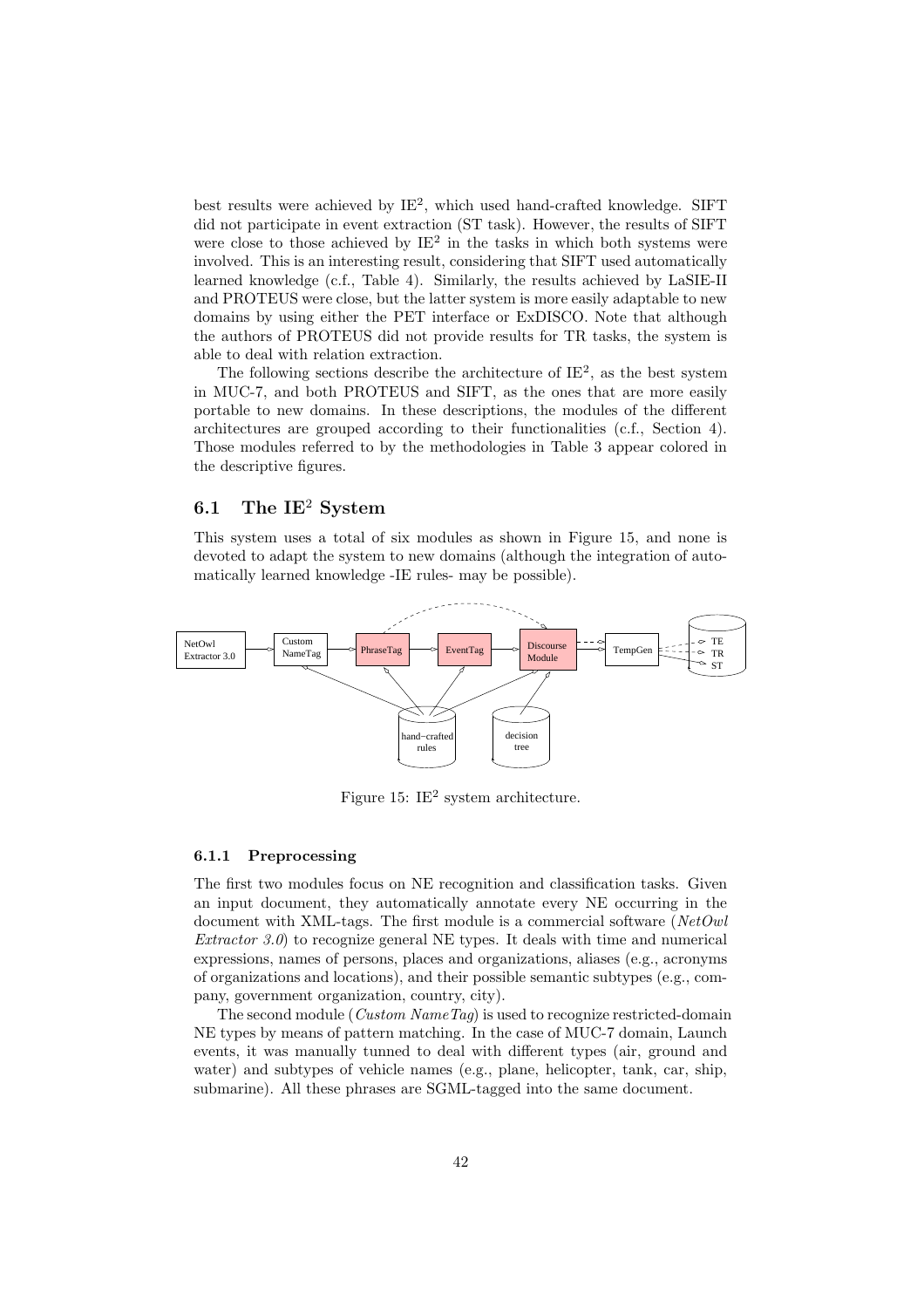## 6.1.2 Syntactico-semantic interpretation

The modules *PhraseTag* and *EventTag* focus on SGML-tagging those phrases in each sentence that are values for slots defined in TE, TR and ST templates. This goal is achieved by using a cascaded, partial syntactico-semantic parser, and the process generates partially filled templates.

First, the module PhraseTag applies syntactico-semantic rules to identify the noun phrases in which the previously recognized NEs occur (including complex noun phrases with modifiers). Next, the same module finds TE and TR slot values by means of a noun phrase tagger especially designed to recognize specific noun phrases (e.g., names of people, organizations and artifacts). These rules take into account the presence of appositions and copula constructions in order to find local links between entities. This is due to the fact that the authors of IE<sup>2</sup> suggest that appositions and copula constructions are commonly found in documents to represent information related to TE and TR tasks of MUC. Normally, this process generates partial templates for TE tasks, given that in general the slot values are found in different sentences. This can also occur for TR tasks.

Finally, the module  $EventTag$  applies a set of hand-crafted syntactico-semantic multi-slot rules to extract values for slots of events from each sentence (i.e., for the ST task).

#### 6.1.3 Discourse analysis

A post-process of template merging is required for the three tasks (TE, TR and ST) in order to integrate the partial event structures achieved from the different sentences. The Discourse Module focuses on coreference resolution, in order to merge the noun phrases describing slot values obtained in the previous stage. It is implemented with three different strategies, so that it can be configured to achieve its best performance depending on the extraction scenario:

- The *rule-base strategy*, that uses a set of handcrafted rules to resolve definite noun phrases and singular personal pronoun coreference.
- The machine-learning strategy, that uses a decision tree learned from a corpus tagged with coreferents.
- The *hybrid strategy*, that applies the first strategy to filter spurious antecedents and the second strategy to rank the remaining candidates.

In general, this process merges partial TE, TR and ST templates. The merging of the latter templates, however, involves additional knowledge which is not integrated in the Discourse Module.

## 6.1.4 Output template generation

The last module (TemGen) focuses on two functionalities. The first one completes the merging of partial ST templates. This is done by taking into account the consistency of the slot values in each pair of event templates, after the Discourse Module has resolved noun phrase coreferences. The authors of  $IE^2$ , however, explain that the integration of the process of ST template merging in the discourse analysis is necessary.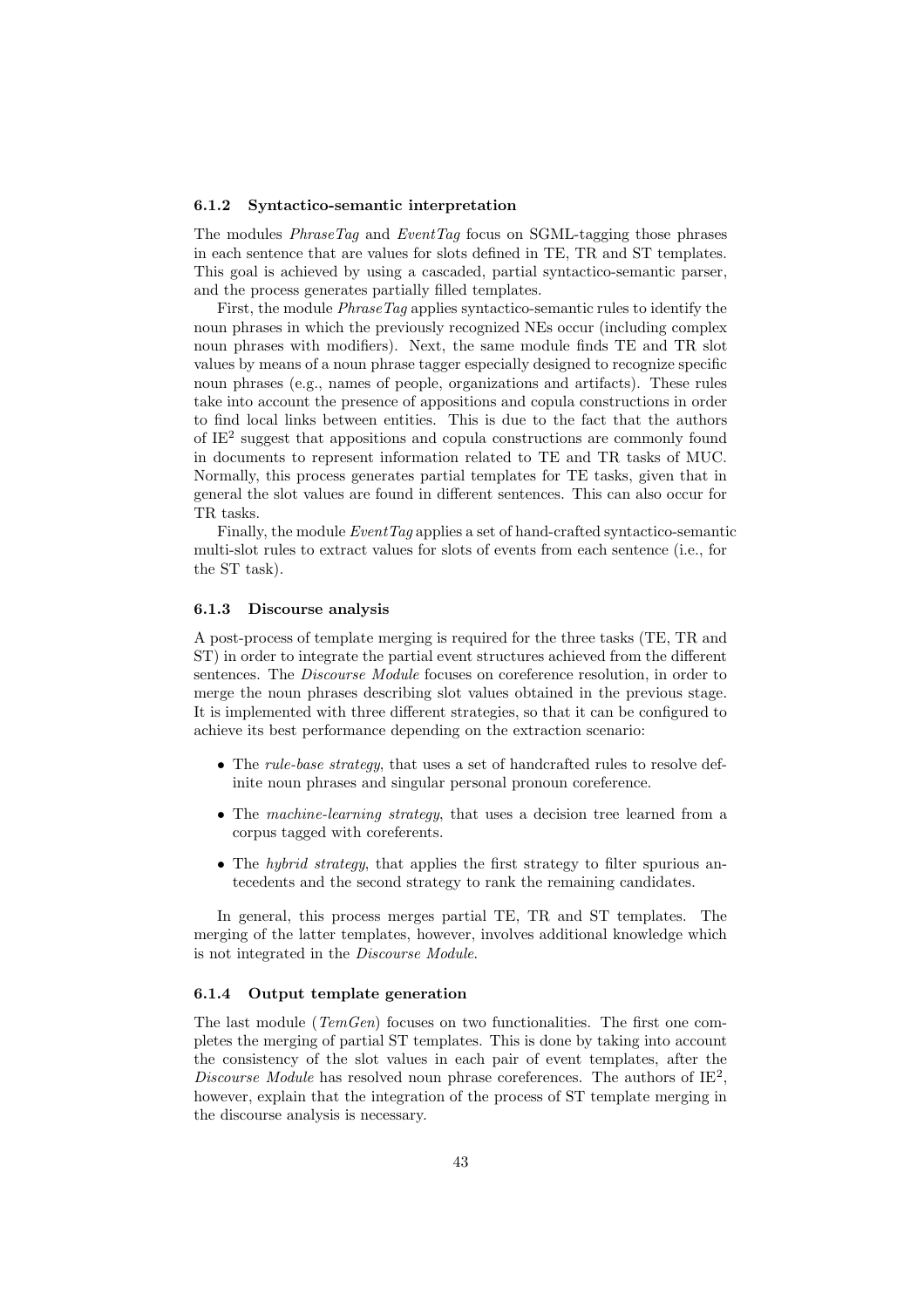The second functionality of the module TemGen is the generation of the output in the desired format. It takes the SGML output of the previous module and maps it into TE, TR and ST MUC-style templates.

# 6.2 The PROTEUS System

Like the previous IE system, the architecture of PROTEUS is based on cascaded pattern matching. However, they differ on the level of discourse analysis. While  $IE^2$  uses template merging procedures, PROTEUS finds logical forms and applies traditional semantic interpretation procedures. The architecture of PROTEUS is depicted in Figure 16.



Figure 16: PROTEUS system architecture.

## 6.2.1 Preprocessing

First, the Lexical Analysis module focuses on tokenizing each sentence. This is done by using the Lexicon which consists of a general syntactic dictionary (COMLEX) and domain specific lists of words. Later on, the resulting tokens are POS tagged. Finally, like  $IE^2$ , the Named Entity Recognition module identifies proper names using a set of rules (Pattern Base 1).

## 6.2.2 Syntactico-semantic interpretation

The Partial Parsing module finds small syntactic phrases within sentences, such as basic NPs and VPs, and marks them with the semantic category of their heads (e.g., the class of a named entity recognized by the previous stage). Finally, similar to  $IE^2$ , the module finds appositions, prepositional phrase attachments,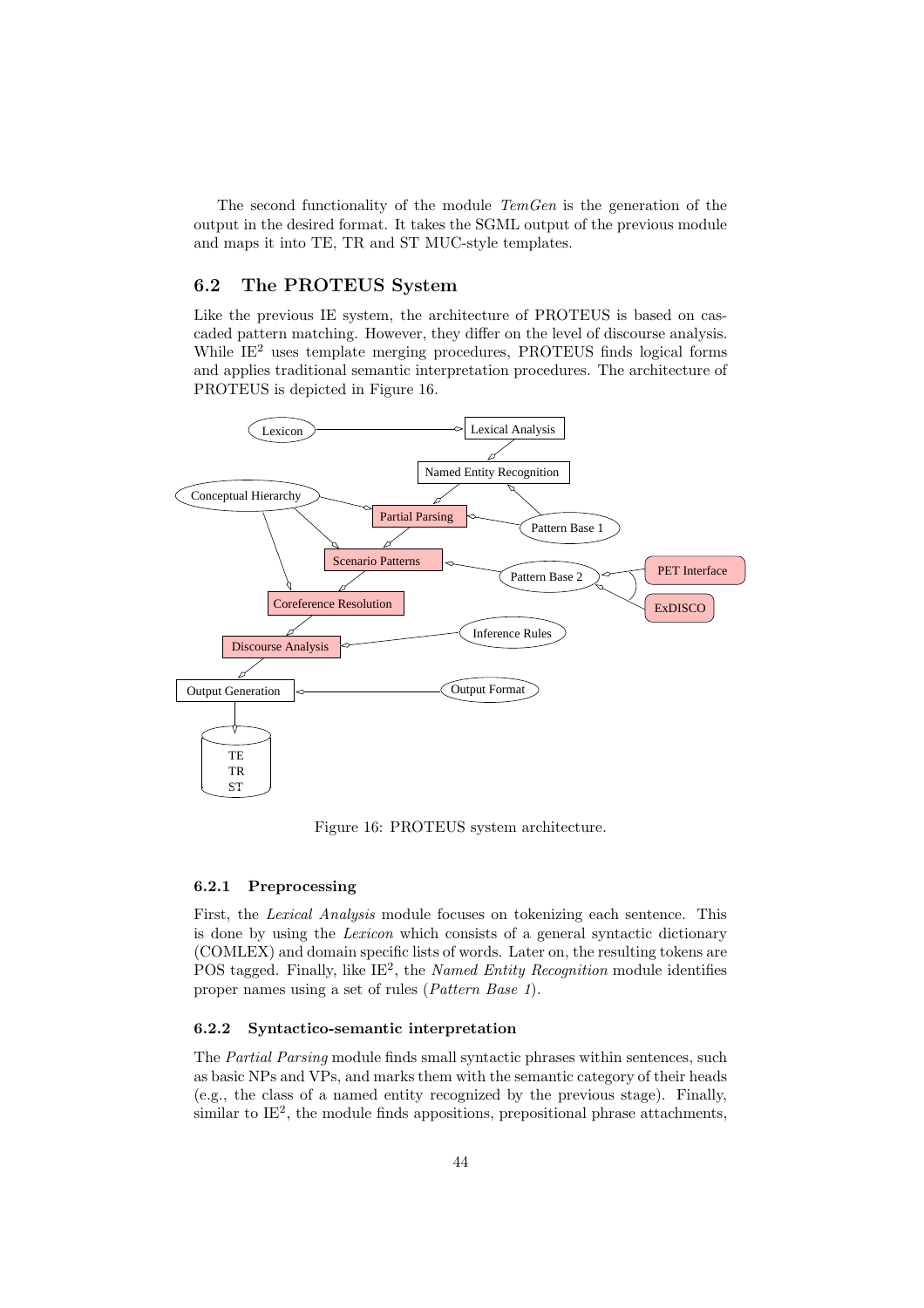and certain conjuncts by using special rules (Pattern Base 1) and creates logical form representations of the relations found between entities.

The Scenario Patterns module applies rules for clausal identification (Pattern Base 2). These rules create the logical forms related to those events represented in the clauses. The authors of PROTEUS consider that, the contrary to the previous stages in which domain independent rules are applied, this module uses domain specific rules. This is due to the fact that events are the most dependent information related to a specific domain. Given that is hard to hand-craft these rules, they use either the PET Interface (c.f., Section 5.1.1) or the ExDISCO learning approach (c.f., Section 5.1.2) to acquire them more easily.

Both the rules in Pattern Base 1 and in Pattern Base 2 contain syntacticosemantic information, with links to the concepts of the *Conceptual Hierarchy*. These concepts refer to types of slot fillers, and they are imposed by the extraction scenario and defined a priori.

### 6.2.3 Discourse analysis

As a consequence of the performance of the previous stage, the discourse analysis consists of a set of logical forms corresponding to entities, relationships and events found within each sentence. The Coreference Resolution module links anaphoric expressions to their antecedents. It proceeds by seeking the antecedent in the current sentence and, sequentially, in the preceeding ones until it is found. An entity within the discourse is accepted as antecedent if a) its class (in the *Conceptual Hierarchy*) is equal or more general than that of the anaphor, b) the expression and the anaphor match in number, and c) the modifiers in the anaphor have corresponding arguments in the antecendent.

The Discourse Analysis module, then, uses a set of inference rules to build more complex event logical forms from those explicitly described in the document. For instance, given the sentence:

"Fred, the president of Cuban Cigar Corp., was appointed vice president of Microsoft"

it is possible to infer that "Fred" left the "Cuban Cigar Corp.".

### 6.2.4 Output template generation

Finally, the *Output Generation* module executes another set of rules (*Output* Format) in order to translate the resulting logical forms into the MUC template structure.

# 6.3 The SIFT System

The architecture of SIFT is based on the application of statistical models in cascade, as shown in Figure 17. The authors explain that a better architecture would consist of a unique statistical model integrating the models corresponding to both the Sentence level and Cross-sentence level modules, since every choice can be made based on all the available information Miller et al. [1998].

## 6.3.1 Preprocessing

SIFT starts with the annotation of the NEs occurring in the input documents. This is the goal of  $Identifier^{TM}$  Bikel et al. [2004], which is based on the use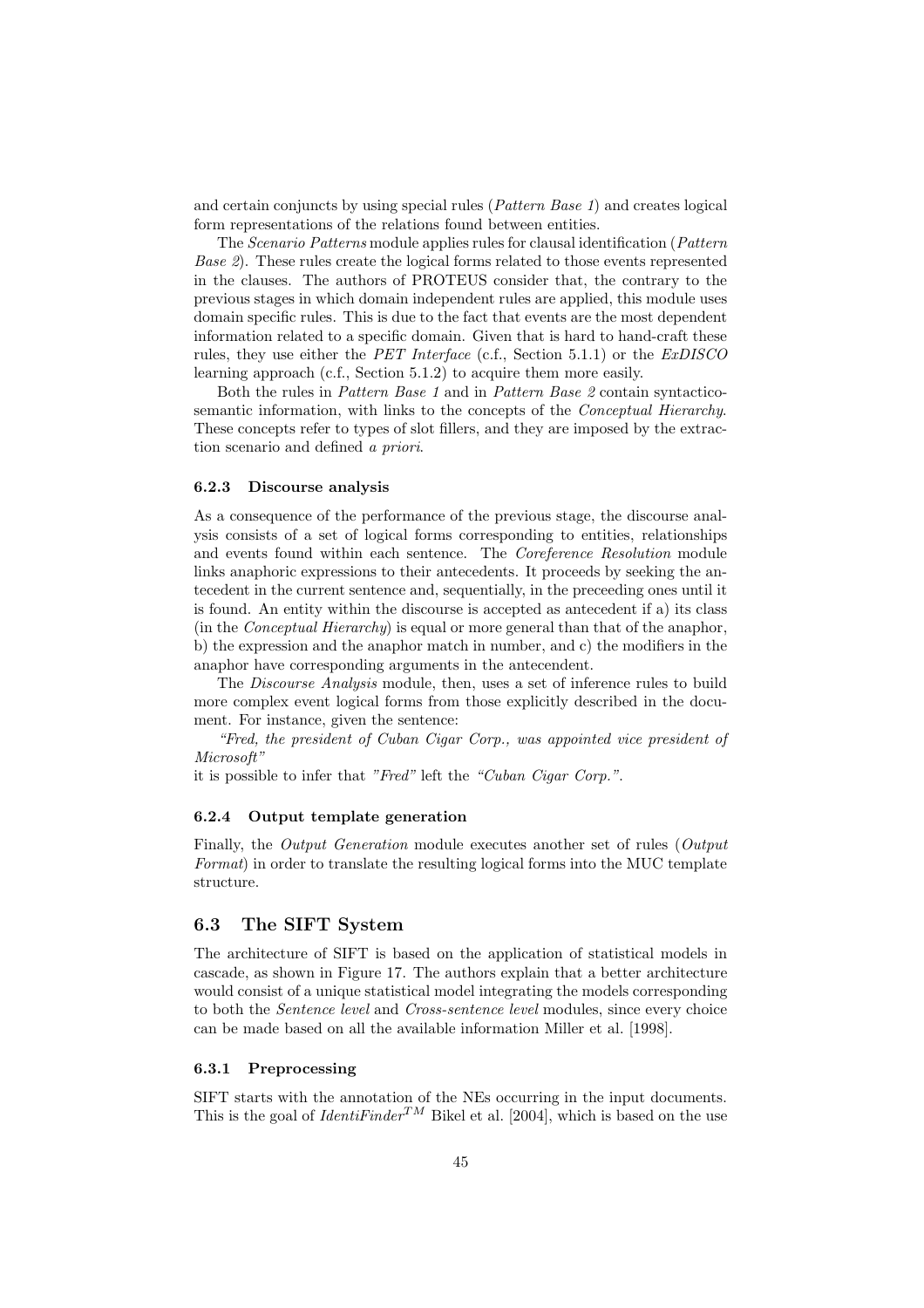

Figure 17: SIFT system architecture.

of an HMM trained to recognize the types of NEs defined in MUC tasks.

## 6.3.2 Syntactico-semantic interpretation

The Sentence level module focuses on the search of local information useful for extracting TE instances and TR instances. To do this, the module tries to find the best syntactico-semantic interpretation for each sentence using the generative statistical model trained following the approach of Miller Miller et al. [1998, 2000] (c.f., Section 5.2.2).

The Sentence level module explores the search space bottom-up using a chart based search. In order to keep the search tractable, the module applies the following procedures:

- When two or more constituents are equivalent, the most likely one is kept in the chart. Two constituents are considered equivalents if they have identical category labels and heads, their head constituents have identical labels, and both their leftmost modifiers and their rightmost ones have also identical labels.
- When multiple constituents cover identical spans in the chart, only those constituents with probabilities higher than a threshold are kept in the chart.

#### 6.3.3 Discourse analysis

The Cross-sentence level module focuses on the recognition of possible relations between entities that occur in different sentences of the document. The module is a classifier of pairs of entities into the types of relations defined in the extraction scenario. The classifier uses a statistical model trained on annotated examples Miller et al. [1998], and only applies to pairs of entities with the following properties:

- The entities have been found by the *Sentence level* module in different sentences without taking part in any local relation.
- The types of the entities are compatible with some relation of the scenario.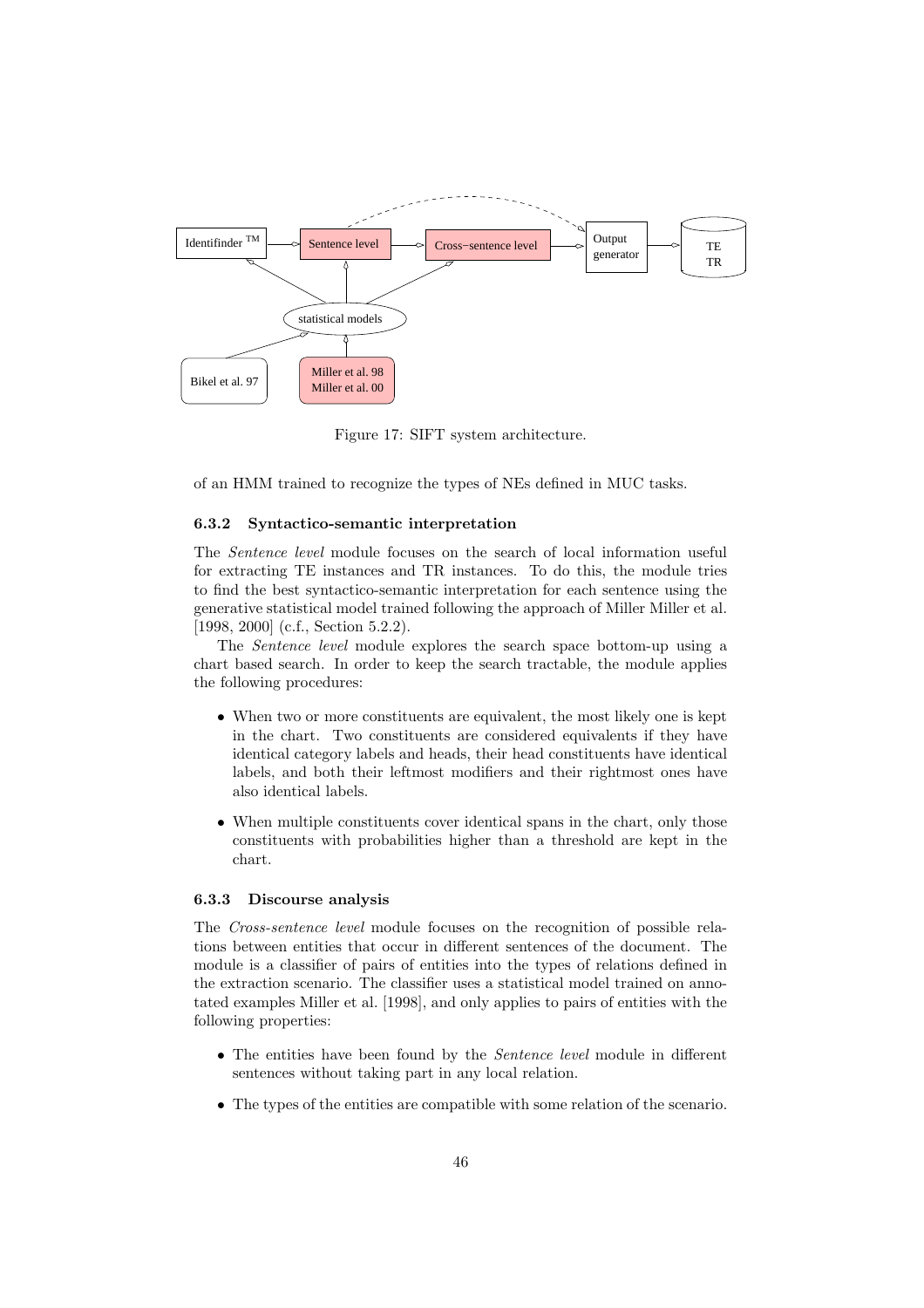#### 6.3.4 Output template generation

Finally, SIFT applies procedures (*Output generator*) to build the output in the MUC style. On the one hand, it generates the TE instances and local TR instances from the syntactico-semantic parse trees achieved by the Sentence level module. On the other hand, it builds the global TR instances recognized by the module Cross-sentence level.

# 7 Conclusion

Information Extraction is now a major research area within the text-based intelligent systems discipline mainly thanks to two factors. On the one hand, there are many applications that require domain-specific knowledge, and manually building this knowledge can become very expensive. On the other hand, given the growing availability of on-line documents, this knowledge might be automatically extracted from them.

One of the main drawbacks of IE technology, however, refers to the difficulty of adapting IE systems to new domains. Classically, this task involves the manual tuning of domain-dependent linguistic knowledge, such as terminological dictionaries, domain-specific lexico-semantics, extraction patterns, and so on.

Since the early 90's, the research efforts have focused on the use of empirical methods to automate and reduce the high cost of dealing with these portability issues. Most efforts have concentrated on the use of ML techniques for the automatic acquisition of the extraction patterns useful for dealing with a specific domain, which is one of the most expensive issues. Supervised learning approaches are the most commonly applied in the state of the art. However, the task of annotating positive examples within training documents is hard, and so research is being directed at the development of less supervised learning approaches, such as those using observation-based learning or different forms of bootstrapping, and so on.

This survey describes different adaptive IE approaches that use ML techniques to automatically acquire the knowledge needed when building an IE system. It is difficult to determine which technique is best suited for any IE task and domain. There are many parameters that affect this decision, but the current evaluation framework for adaptive IE tasks do not provide sufficient data yet for performing significant comparisons.

# References

- J. Aberdeen, J. Burger, D. Connolly, S. Roberts, and M. Vilain. Description of the Alembic system as Used for MUC-5. In Proceedings of the 5th Message Understanding Conference (MUC–5), 1993.
- J. Aberdeen, J. Burger, D. Day, L. Hirschman, P. Robinson, and M. Vilain. Description of the Alembic system Used for MUC–6. In Proceedings of the 6th Message Understanding Conference (MUC–5), 1995.
- S. Abney. Principle-Based Parsing: Computation and Psycholinguistics, chapter Parsing by Chunks, pages 257–278. Kluwer Academic Publishers, Dordrecht, 1996.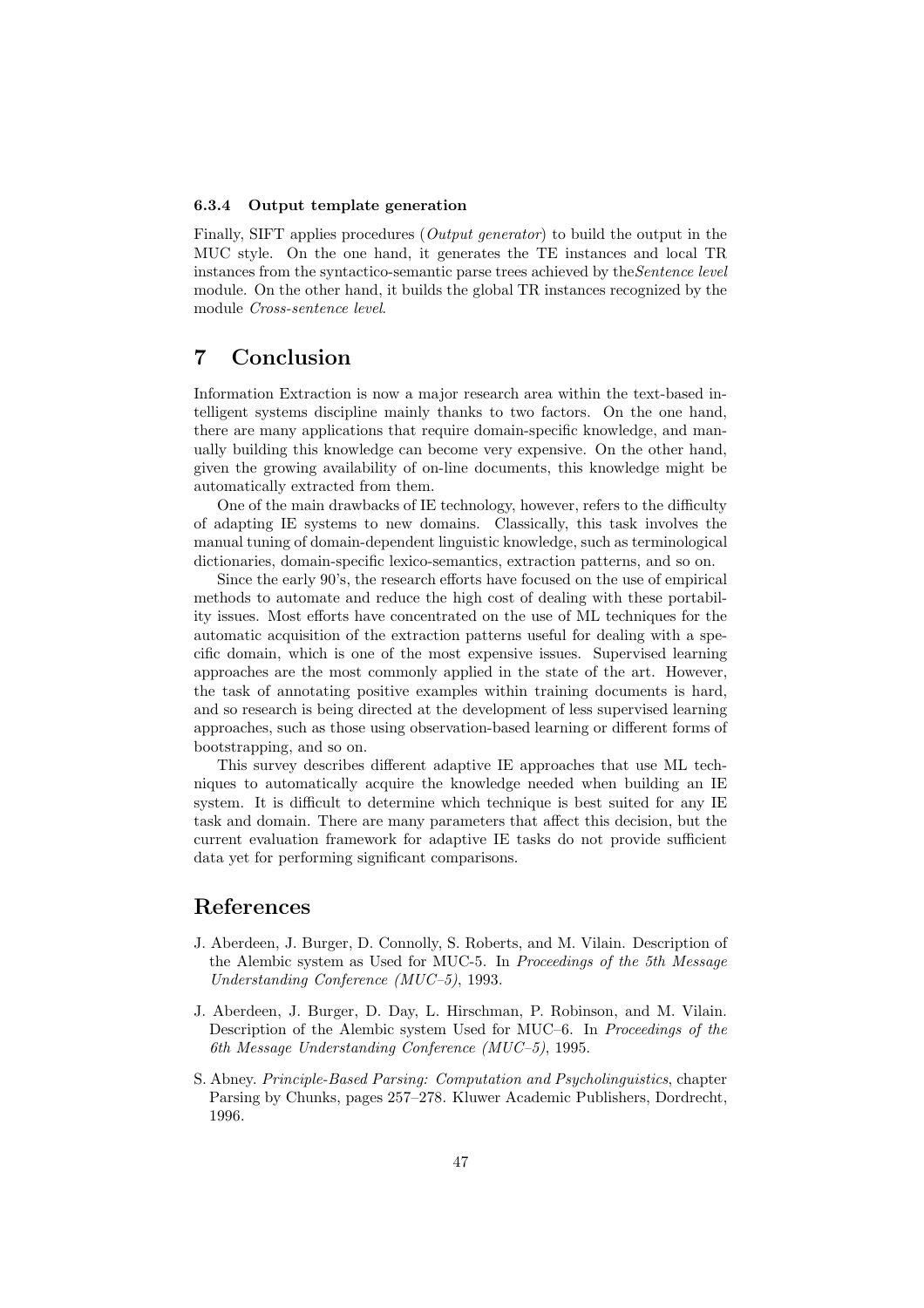- Eugene Agichtein and Luis Gravano. Snowball: Extracting relations from large plaintext collections. In Proceedings of the 5th ACM International Conference on Digital Libraries, 2000.
- Eneko Agirre and German Rigau. Word Sense Disambiguation Using Conceptual Density. In Proceedings of the 16th International Conference on Computational Linguistics, COLING, Copenhagen, Denmark, 1996.
- C. Aone and W. Bennet. Evaluation Automated and Manual Acquisition of Anaphora Resolution. In E. Riloff, S. Wermter, and G. Scheler, editors, Lecture Notes in Artificial Intelligence, volume 1040. Springer, 1996.
- C. Aone, L. Halvenson, T. Hampton, and M. Ramos-Santacruz. Description of the IE2 System Used for MUC–7. In Proceedings of the 7th Message Understanding Conference (MUC–7), 1998.
- D. Appelt, J. Bear, J. Hobbs, D. Israel, M. Kameyama, and M. Tyson. Description of the JV-FASTUS System Used for MUC-5. In Proceedings of the 5th Message Understanding Conference (MUC–5), 1993a.
- D. Appelt, J. Bear, J. Hobbs, D. Israel, and M. Tyson. Description of the jv-fastus system used for muc-3. In Proceedings of the 4th Message Understanding Conference (MUC–4), 1992.
- D. Appelt, J. Hobbs, J. Bear, D. Israel, M. Kameyama, and M. Tyson. Description of the FASTUS System as Used for MUC-6. In Proceedings of the 6th Message Understanding Conference (MUC-6), 1995.
- D. Appelt, J. Hobbs, J. Bear, D. Israel, and M. Tyson. FASTUS: A finite-state Processor for Information Extraction. In Proceedings of the 13th International Join Conference On Artificial Intelligence (IJCAI), 1993b.
- J.H. Aseltine. WAVE: An incremental Algorithm for Information Extraction. In Proceedings of the AAAI Workshop on Machine Learning for Information Extraction, 1999.
- R. Baeza-Yates and B. Ribeiro-Neto, editors. Modern Information Retrieval. Addison Wesley, 1999.
- S. Baluja, V. Mittal, and R. Sukthankar. Applying Machine Learning for High Performance Named-Entity Extraction. In Proceedings of the International Conference of Pacific Association for Computational Linguistics (PACLING), 1999.
- R. Basili, M.T. Pazienza, and M. Vindigni. Corpus-driven Learning of Event Recognition Rules. In Proceedings of the ECAI Workshop on Machine Learning for Information Extraction, 2000.
- L. Baum. An inequality and associated maximization technique in statistical estimation of probabilistic functions of a Markov process. Inequalities, 3:1–8, 1972.
- D. Bikel, S. Miller, R. Schwartz, and R. Weischedel. NYMBLE: A High-Performance Learning Name-finder. In Proceedings of the 5th Conference on Applied Natural Language Processing, 2004.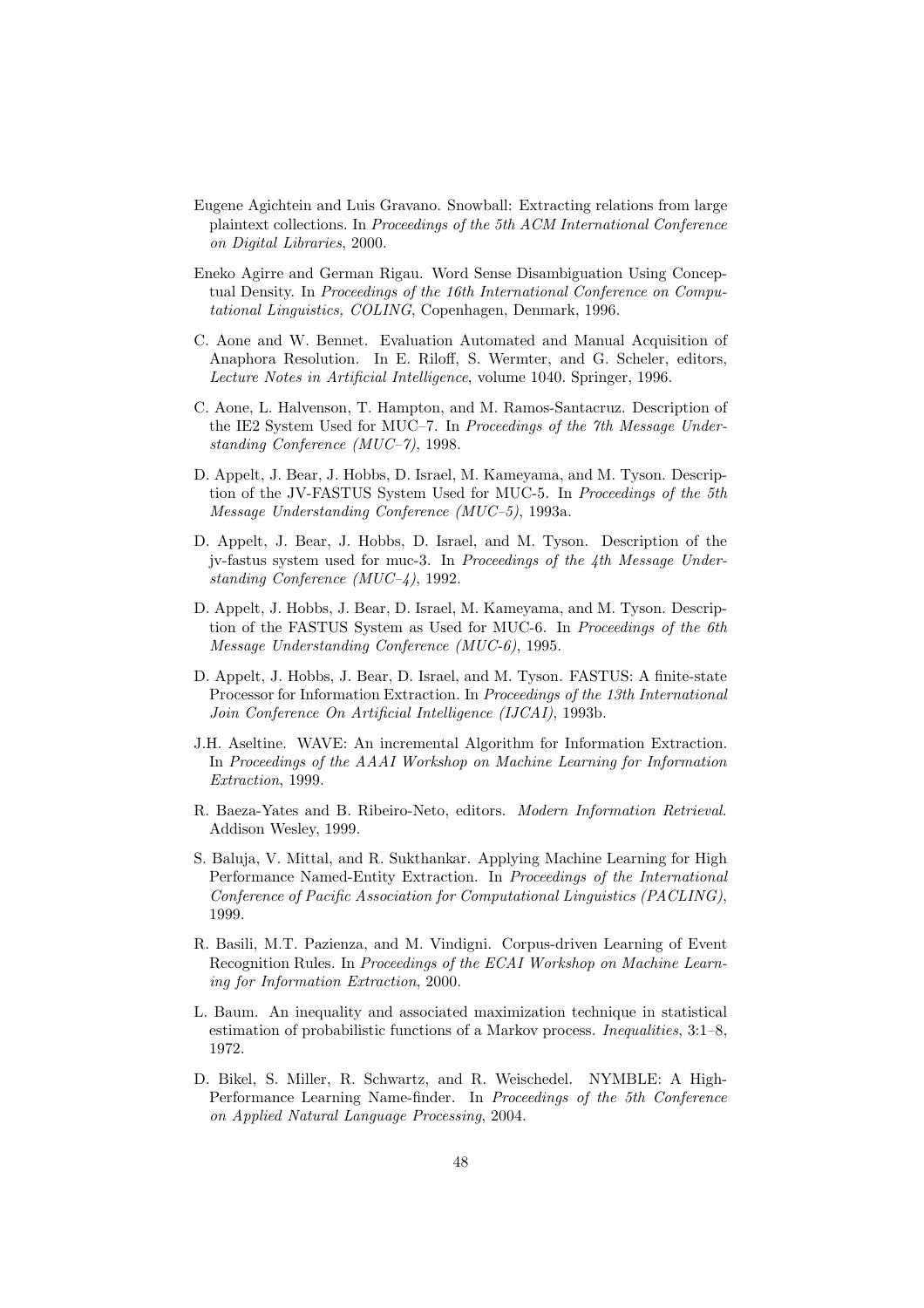- A. Borthwick. A Maximum Entropy Approach to Named Entity Recognition. PhD thesis, Computer Science Department. New York University, 1999.
- A. Borthwick, J. Sterling, E. Agichtein, and R. Grishman. Exploiting Diverse Knowledge Sources via Maximum Entropy in Named Entity Recognition. In Proceedings of the 6th ACL Workshop on Very Large Corpora., 1998.
- Sergey Brin. Extracting patterns and relations from the world wide web. In WebDB Workshop at 6th International Conference on Extending Database Technology, (EDBT'98), 1998.
- M.E. Califf. Relational Learning Techniques for Natural Language Information Extraction. PhD thesis, University of Texas at Austin, 1998.
- C. Cardie, W. Daelemans, C. Nédellec, and E. Tjong Kim Sang, editors. Proceeding of the 4th Conference on Computational Natural Language Learning, 2000.
- C. Cardie and K. Wagstaff. Noun Phrase Coreference as Clustering. In Proceedings of the joint SIGDAT Conference on Empirical Methods in Natural Language Processing and Very Large Corpora (EMNLP / VLC), 1999.
- J. Carroll, T. Briscoe, and A. Sanfilippo. Parser Evaluation: A Survey and a New Proposal. In Proceedings of 1st International Conference on Language Resources and Evaluation (LREC), pages 447–454, Granada, Spain, 1998.
- N. Català. Acquiring Information Extraction Patterns from Unannotated Corpora. PhD thesis, Technical University of Catalonia, 2003.
- N. Català, N. Castell, and M. Martín. ESSENCE: a Portable Methodology for Acquiring Information Extraction Patterns. In Proceedings of the 14th European Conference on Artificial Intelligence (ECAI), pages 411–415, 2000.
- J.Y. Chai and A.W. Biermann. The Use of Lexical Semantics in Information Extraction. In Proceedings of the ACL Workshop on Natural Language Learning, 1997.
- J.Y. Chai, A.W. Biermann, and C.I. Guinn. Two Dimensional Generalization in Information Extraction. In Proceedings of the 16th AAAI National Conference on Artificial Intelligence (AAAI), 1999.
- B. Chidlovskii. Wrapper generation by k-reversible grammar induction. In Proceedings of the ECAI Workshop on Machine Learning for Information Extraction., 2000.
- H. L. Chieu and H. T. Ng. A Maximum Entropy Approach to Information Extraction from Semi-Structured and Free Text. In Proceedings of the 18th National Conference on Artificial Intelligence (AAAI)., 2002.
- H. L. Chieu, H. T. Ng, and Y. K. Lee. Closing the Gap: Learning-Based Information Extraction Rivaling Knowledge-Engineering Methods. In Proceedings of the 41th Annual Meeting of the Association for Computational Linguistics (ACL), pages 216–223, 2003.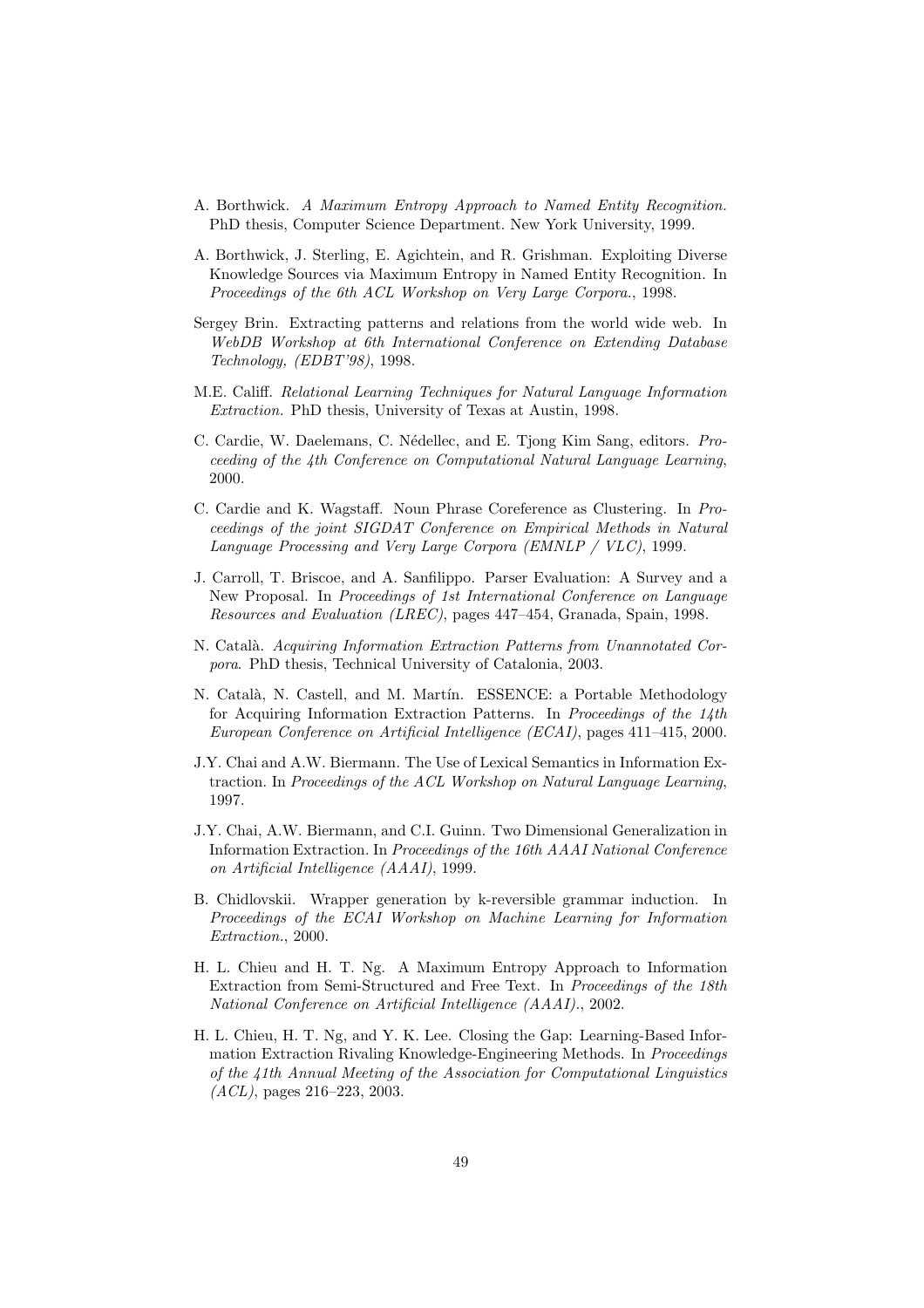- L. Childs, D. Brady, L. Guthrie, J. Franco, D. Valdes-Dapena, B. Reid, J. Kielty, G. Dierkes, and I. Sider. LOUELLA PARSING, an NL-Toolset System for MUC–6. In Proceedings of the 6th Message Understanding Conference (MUC– 6), 1995.
- F. Ciravegna. (LP)2, an adaptive algorithm for information extraction from Web-related texts. In Proceedings of the IJCAI Workshop on Adaptive Text Extraction and Mining, 2001.
- W. Cohen. WHIRL: A word-based information representation language. Artificial Intelligence, 118:163–196, 2000.
- W. Cohen, M. Hurst, and L. S. Jensen. A flexible learning system for wrapping tables and lists in html documents. In Proceedings of the 11th International World Wide Web Conference (WWW), 2002.
- W. Cohen and L. S. Jensen. A structured wrapper induction system for extracting information from semi-structured documents. In Proceedings of the IJCAI Workshop on Adaptive Text Extraction and Mining, 2001.
- M. Collins. Three Generative, Lexicalised Models for Statistical Parsing. In Proceedings of the 35th Annual Meeting of the Association for Computational Linguistics., 1997.
- C. Cox, J. Nicolson, J.R. Finkel, C. Manning, and P. Langley, editors. Template Sampling for Leveraging Domain Knowledge in Information Extraction, 2005. First PASCAL Challenges Workshop.
- M. Craven. Learning to Extract Relations from MEDLINE. In Proceedings of the AAAI Workshop on Machine Learning for Information Extraction, 1999.
- M. Craven, D. Dipasquo, D. Freitag, A. McCallum, T. Mitchell, K. Nigam, and S. Slattery. Learning to Extract Symbolic Knowledge from the World Wide Web. In Proceedings of the 15th AAAI National Conference on Artificial Intelligence (AAAI), 1998.
- L. Eikvil. Information extraction from world wide web a survey. Technical report 945, http://www.nr.no/documents/samba/research areas- /BAMG/Publications/webIE rep945.ps, 1999.
- A. Finn and N. Kushmerick. Information Extraction by Convergent Boundary Classification. In Proceedings of the AAAI Workshop on Adaptive Text Extraction and Mining, 2004.
- D. Fisher, S. Soderland, J. McCarthy, F. Feng, and W. Lehnert. Description of the UMass System Used for MUC–6. In Proceedings of the 6th Message Understanding Conference (MUC–6), 1995.
- D. Freitag. Machine Learning for Information Extraction in Informal Domains. PhD thesis, Computer Science Department. Carnegie Mellon University, 1998a.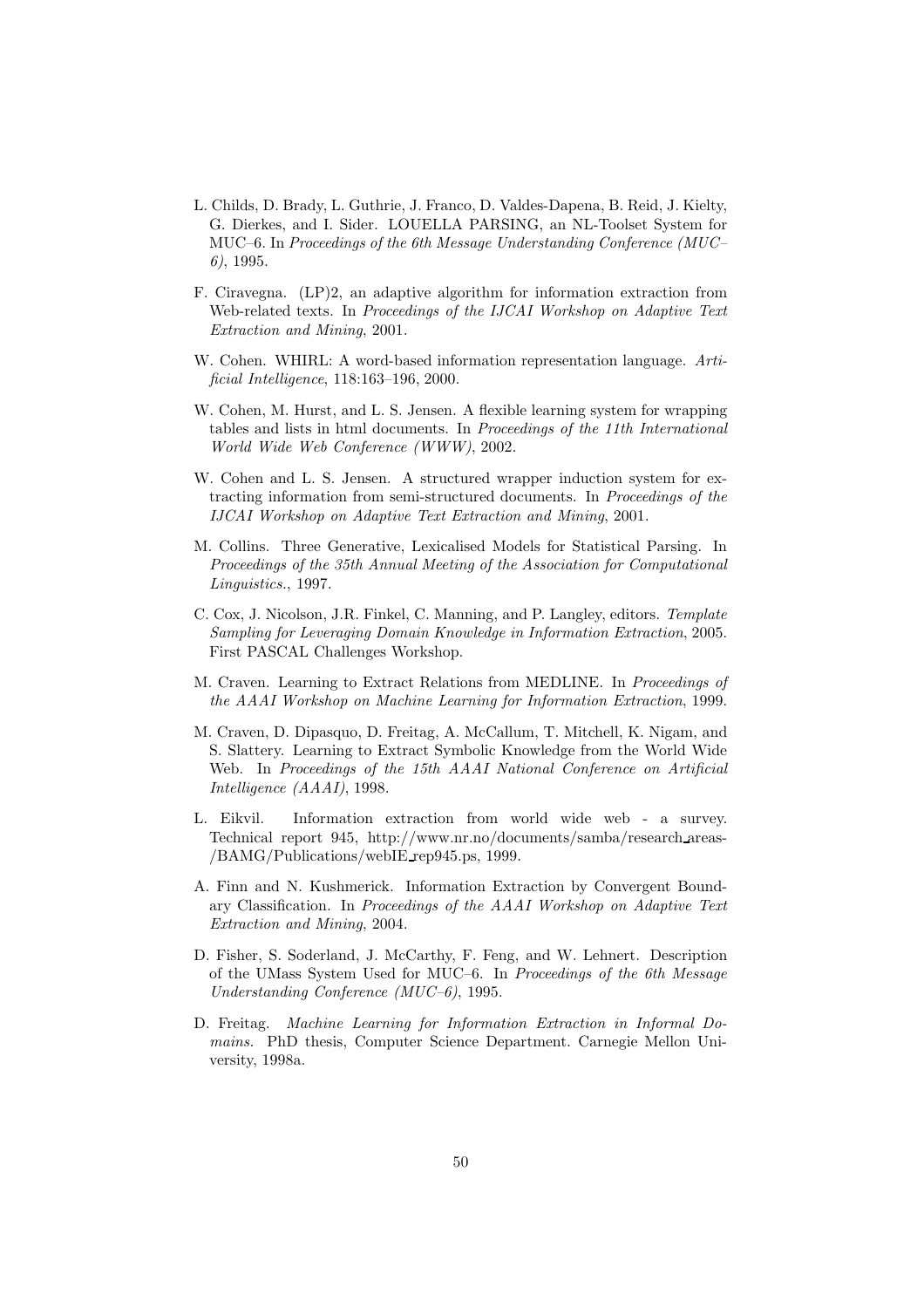- D. Freitag. Toward General-Purpose Learning for Information Extraction. In Proceedings of the joint 17th International Conference on Computational Linguistics and 36th Anual Meeting of the Association for Computational Linguistics (COLING-ACL), 1998b.
- D. Freitag and N. Kushmerick. Boosted Wrapper Induction. In Proceedings of the ECAI Workshop on Machine Learning for Information Extraction, 2000.
- D. Freitag and A. McCallum. Information Extraction with HMMs and Shrinkage. In Proceedings of the AAAI Workshop on Machine Learning for Information Extraction., 1999.
- D. Freitag and A. McCallum. Information Extraction with HMM Structures Learned by Stochastic Optimization. In Proceedings of the 17th AAAI National Conference on Artificial Intelligence (AAAI)., 2000.
- R. Gaizauskas. Investigations into the Grammar Underlying the Penn Treebank II. Research Memorandum CS-95-25, Department of Computer Science, University of Sheffield, UK, 1995.
- R. Gaizauskas, T. Wakao, K. Humphreys, H. Cunningham, and Y. Wilks. Description of the LaSIE System as Used for MUC–6. In Proceedings of the 6th Message Understanding Conference (MUC–6), 1995.
- R. Garigliano, A. Urbanowicz, and D. Nettleton. Description of the LOLITA System as Used for MUC–7. In Proceedings of the 7th Message Understanding Conference (MUC–7), 1998.
- B. Glasgow, A. Mandell, D. Binney, L. Ghemri, and D. Fisher. MITA: An Information Extraction Approach to Analises of Free-form Text in Life Insurance Applications. Artificial Intelligence, 19:59–72, 1998.
- O. Glickman and R. Jones. Examining Machine Learning for Adaptable End-to-End Information Extraction Systems. In Proceedings of the AAAI Workshop on Machine Learning for Information Extraction, 1999.
- G. Grefenstette, editor. Cross-Language Information Retrieval. Kluwer AP., 1998.
- R. Grishman. Where is the syntax? In Proceedings of the 6th Message Understanding Conference (MUC–6), 1995.
- R. Grishman and J. Sterling. Description of the PROTEUS System as Used for MUC-5. In Proceedings of the 5th Message Understanding Conference  $(MUC-5)$ , 1993.
- S.M. Harabagiu and S.J. Maiorano. Acquisition of Linguistic Patterns for Knowledge-Based Information Extraction. In Proceedings of 3rd International Conference on Language Resources and Evaluation (LREC), 2000.
- J. Hobbs. The Generic Information Extraction System. In Proceedings of the 5th Message Understanding Conference (MUC–5), 1993.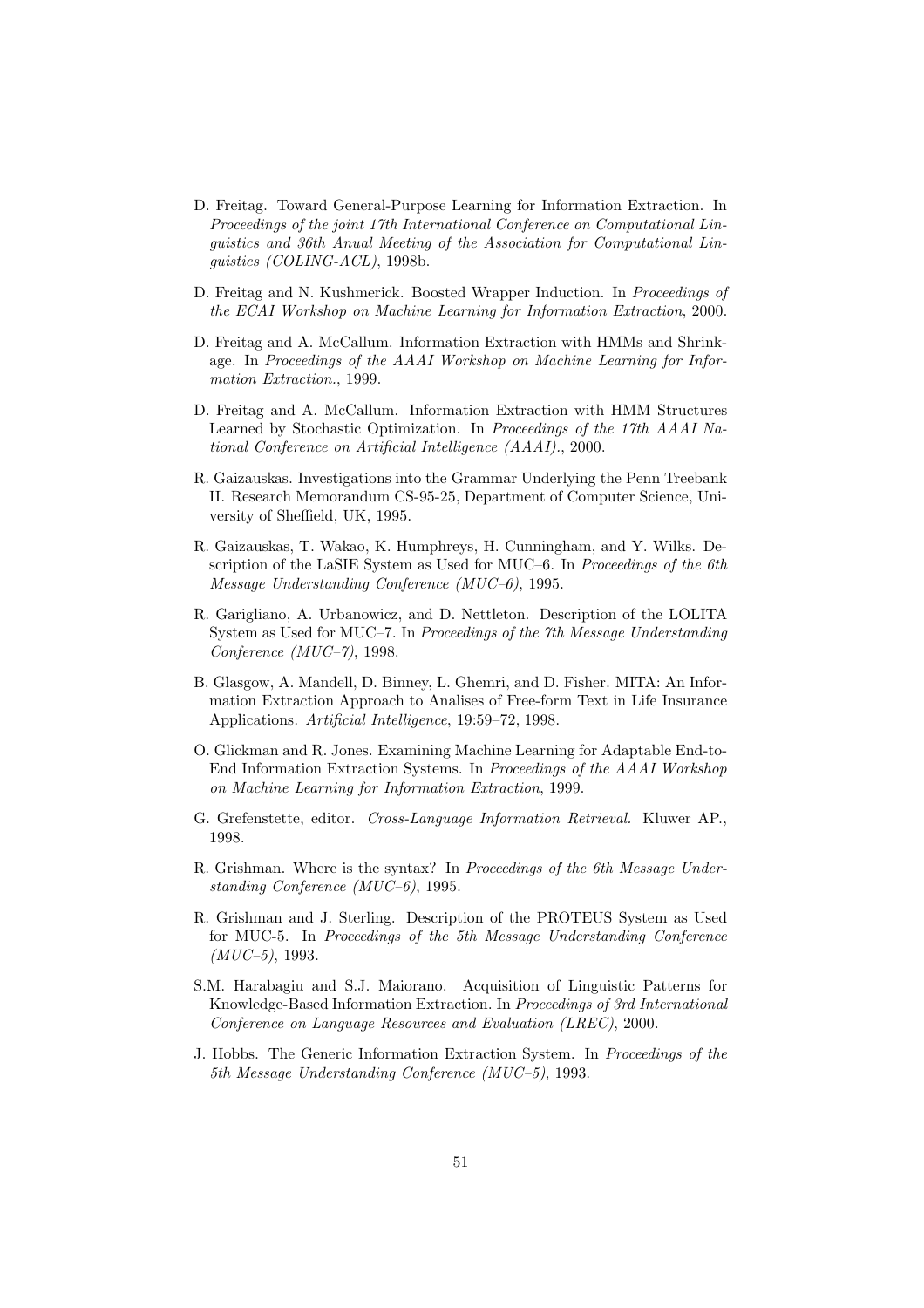- R.D. Holowczak and N.R. Adam. Information Extraction based Multiple-Category Document Classification for the Global Legal Information Applications. In Proceedings of the 14th AAAI National Conference on Artificial Intelligence (AAAI), pages 992–999, 1997.
- C.-N. Hsu. Initial results on wrapping semistructured web pages with finite-state transducers and contextual rules. In Proceedings of the AAAI Workshop on AI and Information Integration, 1998.
- C.-N. Hsu and N-T. Dung. Learning Semistructured Web Pages with Finite-State Transducers. In Proceedings of the Conference on Automated Learning and Discovering, 1998.
- S. Huffman. Learning information extraction patterns from examples. In Proceedings of the IJCAI Workshop on New Approaches to Learn for NLP, 1995.
- K. Humphreys, R. Gaizauskas, S. Azzam, C. Huyck, B. Mitchell, H. Cunningham, and Y. Wilks. Description of the LaSIE-II System as Used for MUC–7. In Proceedings of the 7th Message Understanding Conference (MUC–7), 1998.
- P.S. Jacobs. Text-Based Intelligent Systems: Current Research and Practice in Information Extraction and Retrieval. Hillsdale, NJ: Lawrence Erlbaum Associates, 1992.
- N. Kambhatla. Combining Lexical, Syntactic, and Semantic Features with Maximum Entropy Models for Extracting Relations. In Proceedings of the 42nd Annual Meeting of the Association for Computational Linguistics (ACL)., 2004.
- J. Kim and D. Moldovan. Acquisition of Linguistic Patterns for Konwledgebased Information Extraction. In IEEE Transactions on Knowledge and Data Engineering, 1995.
- C. A. Knoblock, K. Lerman, S. Minton, and I. Muslea. A machine-learning approach to accurately and reliably extracting data from the web. In Proceedings of the IJCAI Workshop on Adaptive Text Extraction and Mining, 2001.
- H. Ko. Empirical Assembly Sequence Planning: A Multistrategy Constructive Learning Approach. In I. Bratko R. S. Michalsky and M. Kubat, editors, Machine Learning and Data Mining. John Wiley & Sons LTD, 1998.
- G.R. Krupka. Description of the SRA System Used for MUC–6. In Proceedings of the 6th Message Understanding Conference (MUC–6), 1995.
- N. Kushmerick. Wrapper Induction for Information Extraction. PhD thesis, University of Washington, 1997.
- N. Kushmerick. Wrapper Induction: Efficiency and Expressiveness. Artificial Intelligence, 118:15–68, 2000.
- J. Lafferty, A. McCallum, and F. Pereira. Conditional Random Fields: Probabilistic Models for Segmenting and Labeling Sequence Data. In Proceedings of the 18th International Conference on Machine Learning (ICML)., 2001.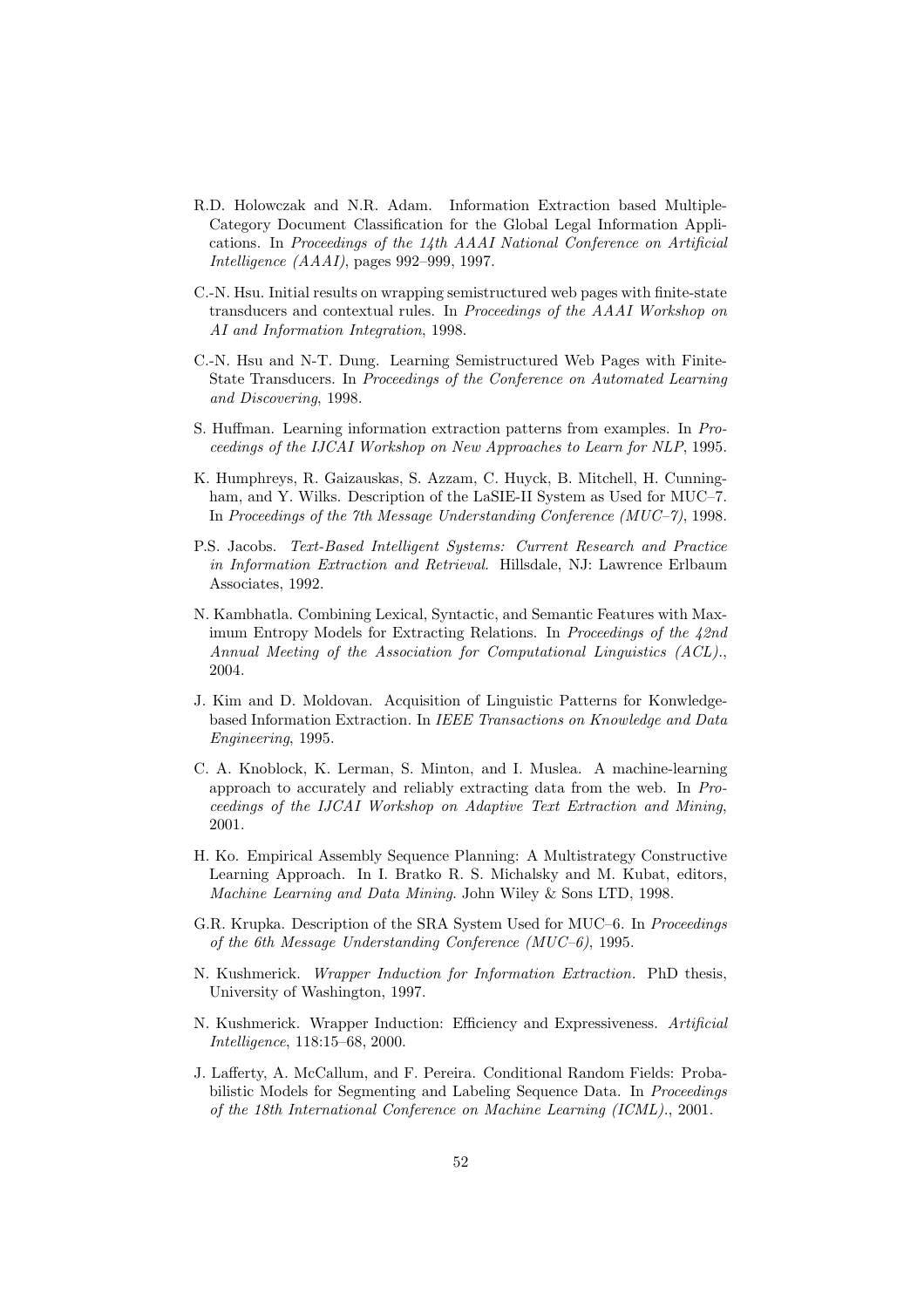- A. Lavelli, M.E. Califf, F. Ciravegna, D. Freitag, C. Giuliano, N. Kushmerik, and L. Romano. IE evaluation: Criticisms and recommendations. In Proceedings of the AAAI Workshop on Adaptive Text Extraction and Mining, 2004.
- W. Lehnert, C. Cardie, D. Fisher, J. McCarthy, E. Riloff, and S. Soderland. Description of the CIRCUS System as Used for MUC–4. In Proceedings of the 3rd Message Understanding Conference (MUC–4), 1992.
- W. Lehnert, C. Cardie, D. Fisher, E. Riloff, and R. Williams. Description of the CIRCUS System as Used for MUC–3. In Proceedings of the 3rd Message Understanding Conference (MUC–3), 1991.
- W. Lehnert, J. McCarthy, S. Soderland, E. Riloff, C. Cardie, J. Peterson, F. Feng, C. Dolan, and S. Goldman. Description of the CIRCUS System as Used for MUC–5. In Proceedings of the 3rd Message Understanding Conference (MUC–5), 1993.
- D. Lin. Description of the PIE System Used for MUC–6. In Proceedings of the 6th Message Understanding Conference (MUC–6), 1995.
- C. Manning and H. Schütze. Foundations of Statistical Natural Language Processing. MIT Press, 1999.
- M. Marcus, B. Santorini, and M. Marcinkiewicz. Building a Large Annotated Corpus of English: the Penn Treebank. Computational Linguistics, 19(2): 313–330, 1993.
- A. McCallum, D. Freitag, and F. Pereira. Maximum entropy Markov models for information extraction and segmentation. In Proceedings of the 17th International Conference on Machine Learning (ICML), 2000.
- A. McCallum and D. Jensen. A note on the unification of information extraction and data mining using conditional-probability, relational models. In Proceedings of the IJCAI-03 Workshop on Learning Statistical Models from Relational Data., 2003.
- J.F. McCarthy and W.G. Lehnert. Using Decision Trees for Coreference Resolution. In Proceedings of the 14th International Join Conference on Artificial Intelligence (IJCAI), 1995.
- R.S. Michalski. Towards a unified theory of learning: Multistrategy task– adaptive learning. In B.G. Buchanan and D. Wilkins, editors, Readings in Knowledge Acquisition and Learning. Morgan Kauffman, 1993.
- G. A. Miller, R. Beckwith, C. Fellbaum, D. Gross, and K. Miller. Five Papers on WordNet. Special Issue of International Journal of Lexicography, 3(4): 235–312, 1990.
- S. Miller, M. Crystal, H. Fox, L. Ramshaw, R. Schwartz, R. Stone, and R. Weischedel. Description of the SIFT System Used for MUC–7. In Proceedings of the 7th Message Understanding Conference (MUC–7), 1998.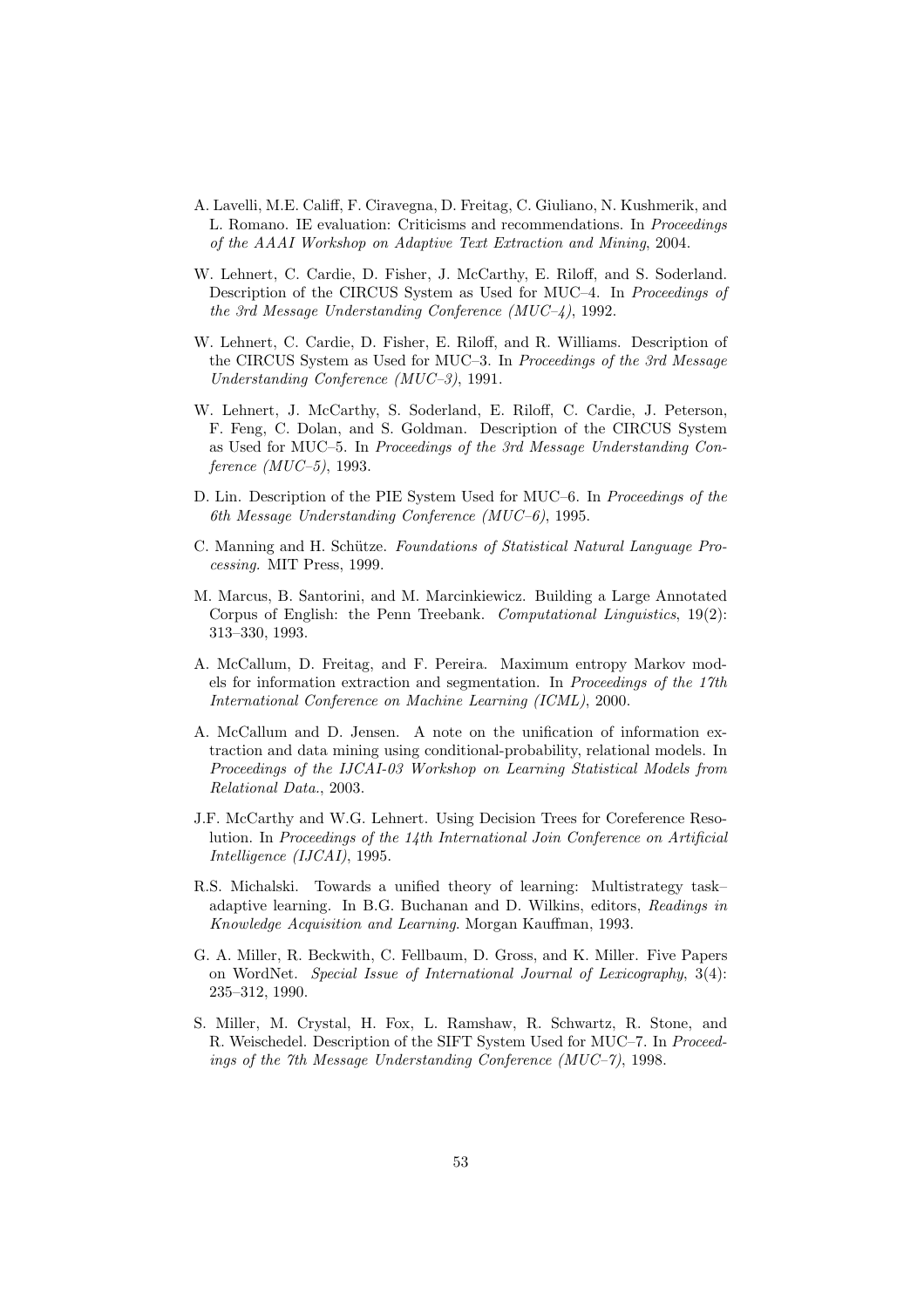- S. Miller, H. Fox, L. Ramshaw, and R. Weischedel. A Novel Use of Statistical Parsing to Extract Information from Text. In *Proceedings of the 1st Meeting* of the North American Chapter of the Association for Computational Linguistics., 2000.
- R. Mitkov. Robust Pronoun Resolution with Limited Knowledge. In Proceedings of the joint 17th International Conference on Computational Linguistics and 36th Anual Meeting of the Association for Computational Linguistics (COLING-ACL), pages 869–875, 1998.
- R.J. Mooney and C. Cardie. Symbolic Machine Learning for Natural Language Processing. Tutorial in Workshop on Machine Learning for Information Extraction. AAAI, 1999.
- R. Morgan, R. Garigliano, P. Callaghan, S. Poria, M. Smith, A. Urbanowicz, R. Collingham, M. Constantino, and C. Cooper. Description of the LOLITA System as Used for MUC–6. In Proceedings of the 6th Message Understanding Conference (MUC–6), 1995.
- S. Muggleton. Inverse Entailment and Progol. New Generation Computing Journal, 13:245–286, 1995.
- S. Muggleton and W. Buntine. Machine Invention of First-Order Predicates by Inverting Resolution. In Proceedings of the 5th International Conference on Machine Learning (ICML), 1988.
- S. Muggleton and C. Feng. Efficient Induction of Logic Programs. In S. Muggleton, editor, Inductive Logic Programming. Academic Press, New York, 1992.
- I. Muslea. Extraction Patterns for Information Extraction Tasks: A Survey. In Proceedings of the AAAI Workshop on Machine Learning for Information Extraction., 1999.
- I. Muslea, S. Milton, and C. Knoblock. Hierarchical Wrapper Induction for Semistructured Information sources. J. Autonomous Agents and Multi-Agent Systems, 4:93–114, 2001.
- I. Muslea, S. Milton, and C. Knoblock. A Hierarchical Approach to Wrapper Induction. In Proceedings of the 3th Annual Conference on Autonomous Agents, 2003.
- V. Ng and C. Cardie. Bootstrapping Coreference Classifiers with Multiple Machine Learning Algorithms. In Proceedings of the 2003 Conference on Empirical Methods in Natural Language Processing (EMNLP), Association for Computational Linguistics., 2003.
- M. Pasca. Open-Domain Question Answering from Larg Text Collections. CSLI Studies in Computational Linguistics, 2003.
- L. Peshkin and A. Pfeffer. Bayesian Information Extraction Network. In Proceedings of the 18th International Joint Conference on Artificial Intelligence (IJCAI-2003)., 2003.
- J. R. Quinlan. Learning Logical Definitions from Relations. Machine Learning, 5(3):239–266, 1990.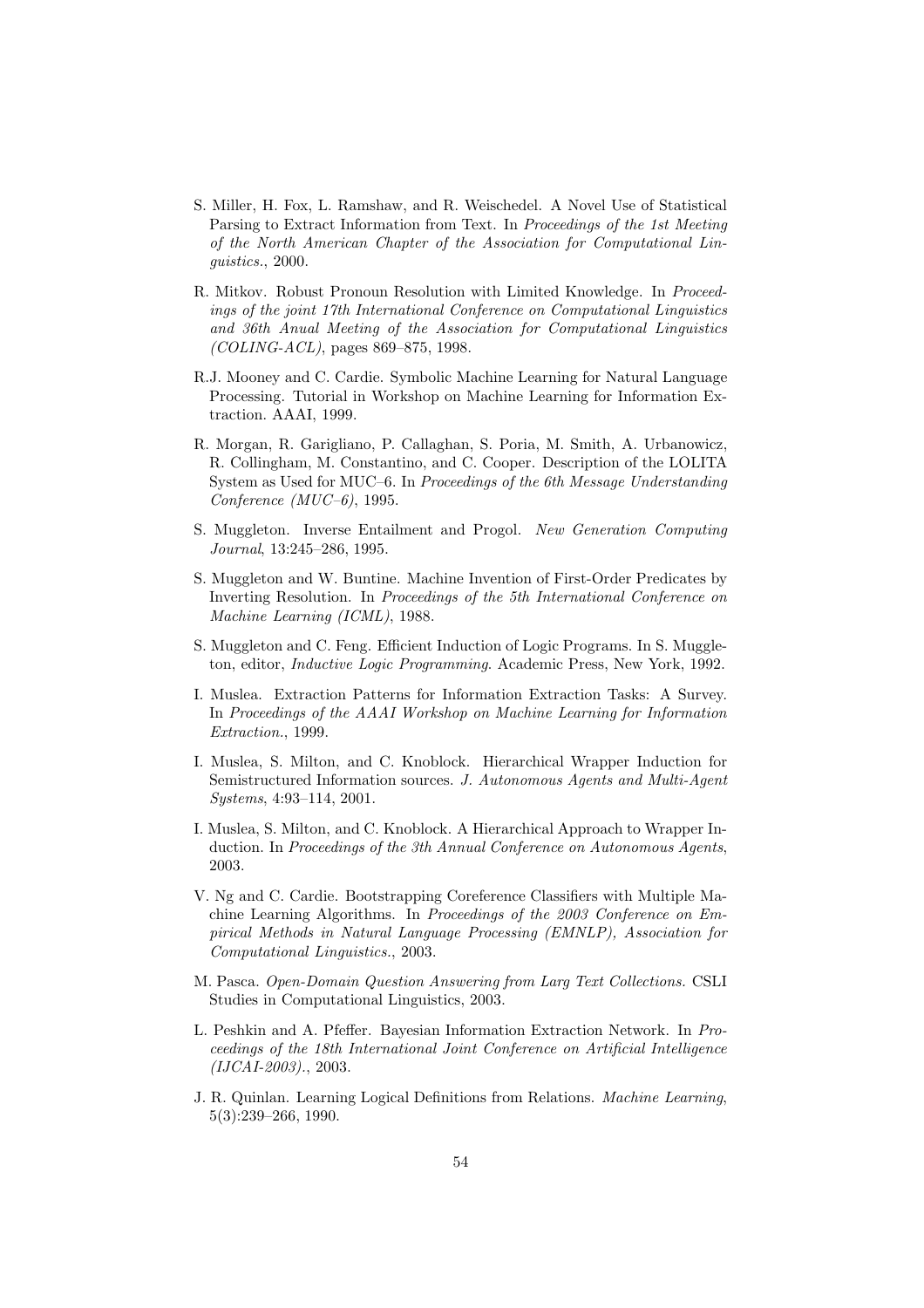- J.R. Quinlan and R.M. Cameron-Jones. FOIL: A Midterm Report. In Proceedings of the European Conference on Machine Learning (ECML), pages 3–20, Vienna, Austria, 1993.
- D. Radev. Text Summarization. In Tutorial in 27st Annual International Conference on Research and Development in Information Retrieval (SIGIR), 2004.
- S. Ray and M. Craven. Representing Sentence Structure in Hidden Markov Models for Information Extraction. In Proceedings of the 17th International Joint Conference on Artificial Intelligence (IJCAI-2001)., 2001.
- E. Riloff. Automatically constructing a dictionary for information extraction tasks. In Proceedings of the 11th National Conference on Artificial Intelligence (AAAI), pages 811–816, 1993.
- E. Riloff. Automatically Generating extraction patterns from untagged texts. In Proceedings of the 13th National Conference on Artificial Intelligence (AAAI), pages 1044–1049, 1996.
- D. Roth. Learning to Resolve Natural Language Ambiguities: A Unified Approach. In Proceedings of the 15th AAAI National Conference on Artificial Intelligence (AAAI), pages 806–813, 1998.
- D. Roth and W. Yih. Relational Learning via Propositional Algorithms: An Information Extraction Case Study. In Proceedings of the 15th International Conference On Artificial Intelligence (IJCAI), 2001.
- S. Sekine, R. Grishman, and H. Shinnou. A Decision Tree Method for Finding and Classifying Names in Japanese Texts. In Proceedings of the SIG NL/SI of Information Processing Society of Japan, 1998.
- K. Seymore, A. McCallum, and R. Rosenfeld. Learning Hidden Markov Model Structure for Information Extraction. In Proceedings of the 16th AAAI National Conference on Artificial Intelligence (AAAI)., 1999.
- M. Skounakis, M. Craven, and S. Ray. Hierarchical Hidden Markov Models for Information Extraction. In Proceedings of the 18th International Joint Conference on Artificial Intelligence (IJCAI-2003)., 2003.
- S. Soderland. Learning to Extract Text-based Information from the World Wide Web. In Proceedings of the 3th International Conference on Knowledge Discovery and Data Mining (KDD), 1997.
- S. Soderland. Learning Information Extraction Rules for Semi–Structured and Free Text. Machine Learning, 34:233–272, 1999.
- S. Soderland, D. Fisher, J. Aseltine, and W. Lehnert. CRYSTAL: Inducing a conceptual dictionary. In Proceedings of the 14th International Joint Conference on Artificial Intelligence (IJCAI), pages 1314–1321, 1995.
- T. Strzalkowski, editor. Natural Language Information Retrieval. Kluwer, 1999.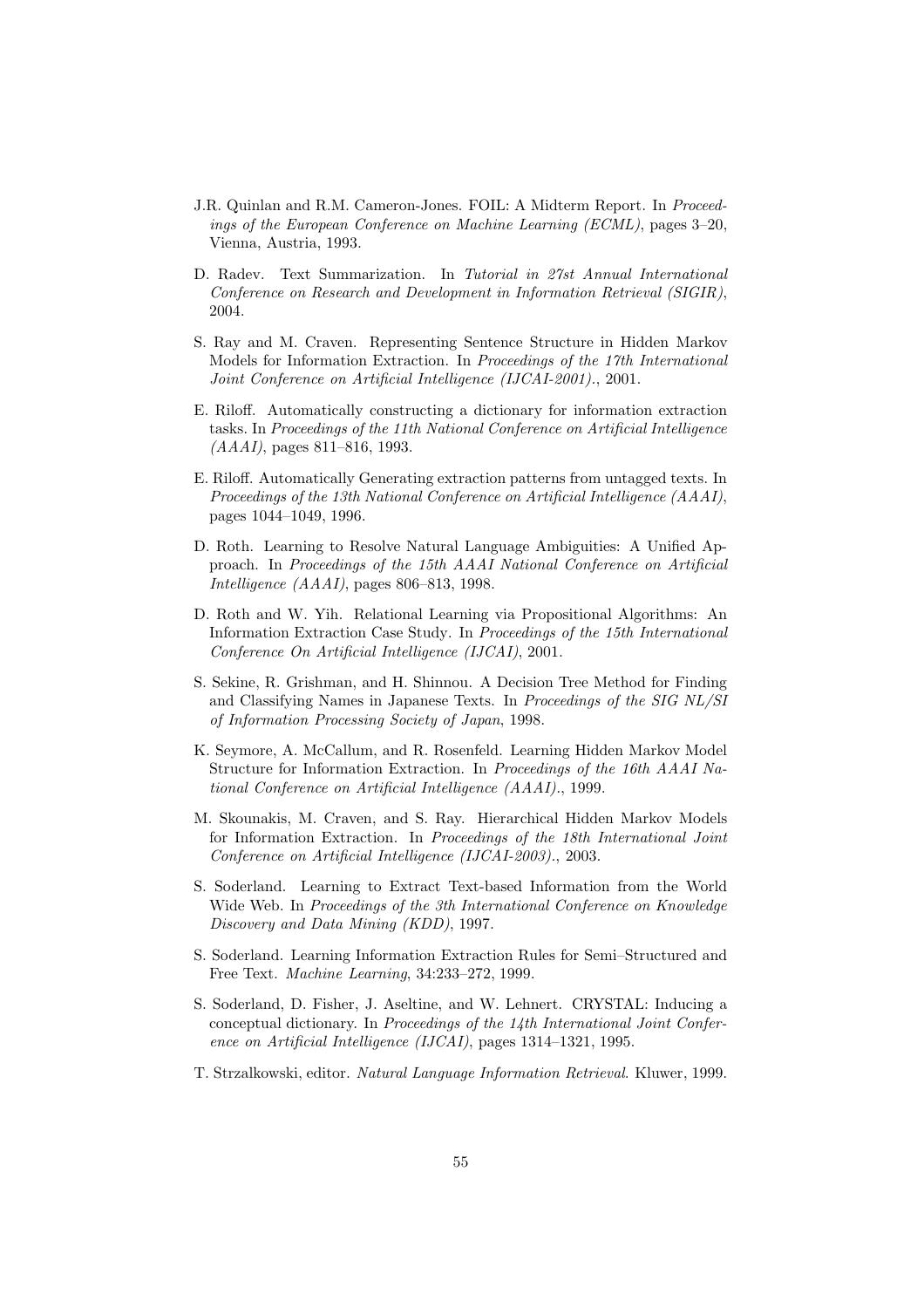- A. Sun, M. Naing, E. Lim, and W. Lam. Using Support Vector Machines for Terrorism Information Extraction. In Proceedings of the First NSF/NIJ Symposium on Intelligence and Security Informatics (ISI 2003), pages  $1-12$ , 2003.
- K. Takeuchi and N. Collier. Use of Support Vector Machines in Extended Named Entities. In Proceedings of the IV Conference on Computational Natural Language Learning (CoNLL)., 2002.
- B. Thomas. Anti-Unification Based Learning of T-Wrappers for Information Extraction. In Proceedings of the AAAI Workshop on Machine Learning for Information Extraction, 1999.
- C.A. Thompson, M.E. Califf, and R.J. Mooney. Active Learning for Natural Language Parsing and Information Extraction. In Proceedings of Sixteenth International Machine Learning Conference, pages 406–414, 1999.
- J. Turmo. An Information Extraction System Portable to New Domains. PhD thesis, Technical University of Catalonia, 2002.
- J. Turmo and H. Rodríguez. Learning Rules for Information Extraction. Natural Language Engineering. Special Issue on Robust Methods in Analysis of Natural Language Data., 8:167–191, 2002.
- M. Vilain. Inferential Information Extraction. In M.T. Pazienza, editor, Information Extraction: Towards Scalability, Adaptable Systems., volume 1714. Springer–Verlag, Berlin, 1999.
- R. Weischedel. Description of the PLUM System as Used for MUC–6. In Proceedings of the 6th Message Understanding Conference (MUC–6), 1995.
- R. Weischedel, D. Ayuso, S. Boisen, H. Fox, H. Gish, and R. Ingria. Description of the PLUM System as Used for MUC–4. In Proceedings of the 6th Message Understanding Conference (MUC–4), 1992.
- R. Weischedel, D. Ayuso, S. Boisen, H. Fox, R. Ingria, T. Matsukawa, C. Papageorgiou, D. MacLaughlin, M. Kitagawa, T. Sakai, L. Abe, H. Hosihi, Y. Miyamoto, and S. Miller. Description of the PLUM System as Used for MUC–5. In Proceedings of the 6th Message Understanding Conference  $(MUC-5)$ , 1993.
- R. Weischedel, D. Ayuso, S. Boisen, R. Ingria, and J. Palmucci. Description of the PLUM System as Used for MUC–3. In Proceedings of the 6th Message Understanding Conference (MUC–3), 1991.
- R. Yangarber. Scenario Customization of Information Extraction. PhD thesis, Courant Institute of Mathematical Sciences. New York University, 2000.
- R. Yangarber. Counter-Training in Discovery of Semantic Patterns. In Proceedings of the 41th Annual Meeting of the Association for Computational Linguistics (ACL)., 2003.
- R. Yangarber and R. Grishman. Description of the PROTEUS/PET System as Used for MUC-7. In Proceedings of the 7th Message Understanding Conference  $(MUC-5)$ , 1998.